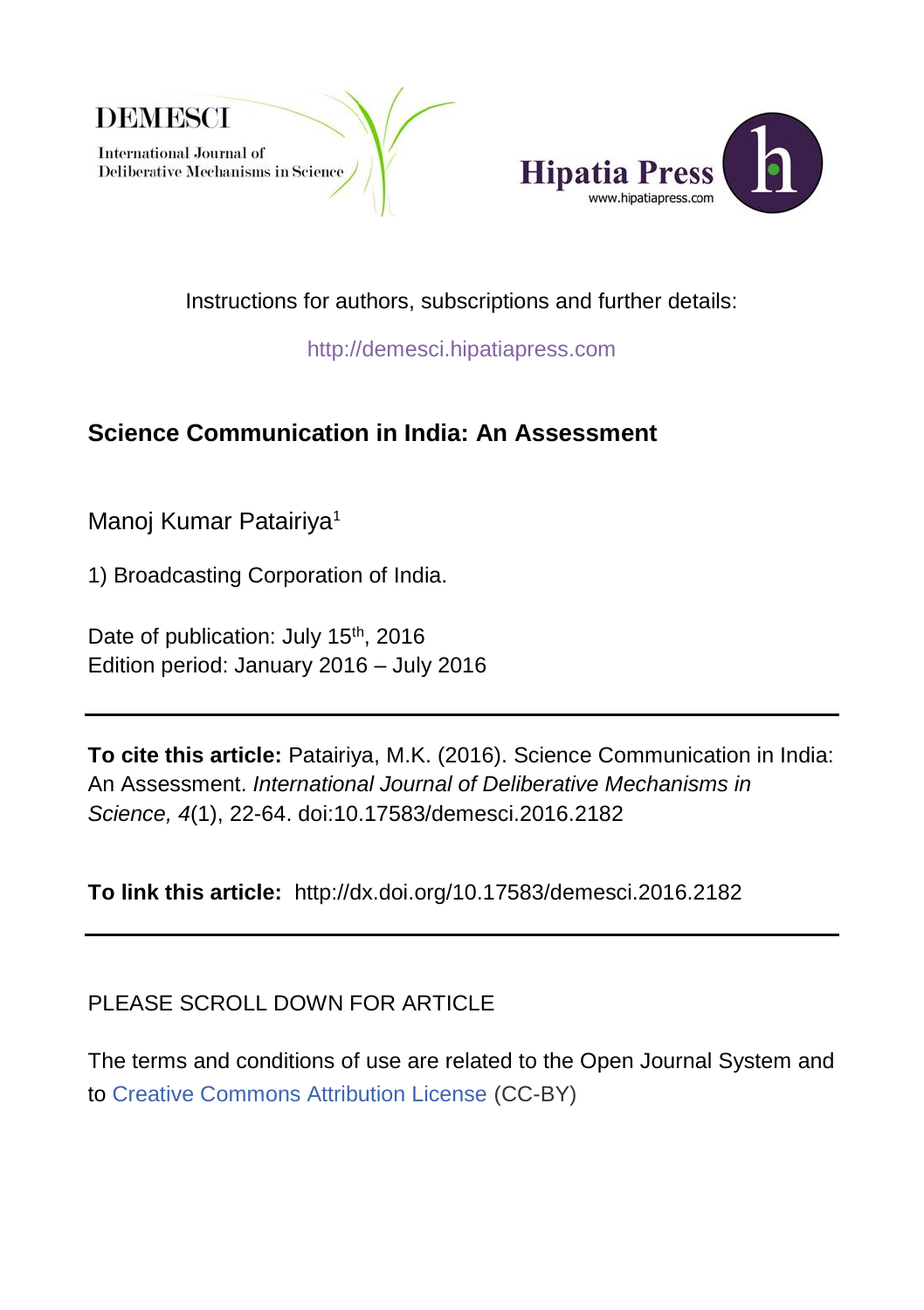*DEMESCI – International Journal of Deliberative Mechanisms in Science Vol. 4 No. 1 July 2016 pp. 22-64*

# **Science Communication in India: An Assesment**

Manoj Kumar Patairiya *Broadcasting Corporation of India*

## **Abstract**

The paper explores science communication through diverse cultures in pre and post independent India. India is known for her early scientific wisdom and scientific heritage. Several sages and scholars have worked on medicinal, mathematical, agricultural, and other sciences, in Indian subcontinent during ancient and medieval periods. They had composed volumes based on self-earned experiences, using various means of communication, like oral communication, Guru-Shishya-Parampara (teacher-pupil tradition) of learning and dissemination of information through interaction. The tradition of oral communication continued through generations, in addition to knowledge creation. Then the modern science communication emerged. Publication of scientific books started in 1800 AD at Shreerampur in English, Bengali and Hindi. The historical perspective of science communication has remained almost untouched by researchers, except an attempt on scientific terminologies by Sharma (1964) and agricultural journalism by Parasar (1980), besides a few more research articles. The author of this paper worked thoroughly on *The Origin and Evolution of Science Communication in India* with comparative account in other parts of the world and published a book *Hindi Vigyan Patrakarita* (*Hindi Science Journalism)* in 1990, the first book on science communication in India, translated in different Indian languages, paving the way for other academics. The paper emphasizes on pioneering developments in various aspects of early and modern science communication and discusses the relevance and need of science communication by pointing out policy measures taken by the state. Finally, the paper summarizes the role of various individuals India.

**Keywords:** science communication, India, modes, networks, scientific temper, science popularization

2016 Hipatia Press ISSN: 2014-3672 DOI: 10.17583/demesci.2016.2182

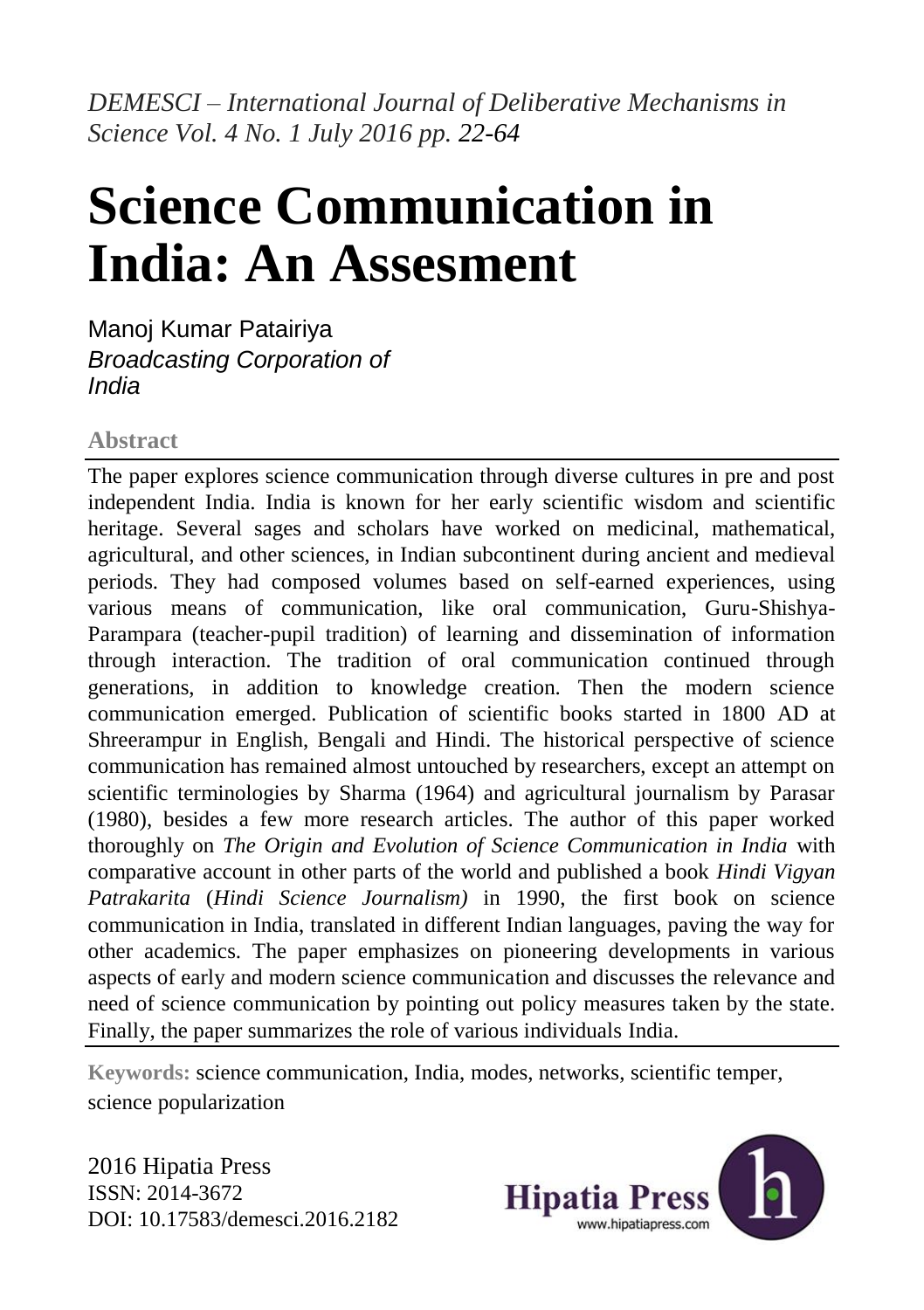*DEMESCI – International Journal of Deliberative Mechanisms in Science Vol. 4 No. 1 July 2016 pp. 22-64*

# **Comunicación Científica en la India: Una Evaluación**

Manoj Kumar Patairiya *Broadcasting Corporation of India*

# **Abstract**

Este artículo explora la comunicación científica a través de diversas culturas en la India antes y después de su independencia. La India es conocida por su sabiduría y legado científico. Diversas sagas han trabajado en medicina, matemáticas, y agricultura, entre otras ciencias, durante periodos de medievales y antiguos. Diversos volúmenes se han producido basados en experiencias y usnado diversas formas de comunicación, como la oral, o la Guru-Shishya-Parampara (tradición maestro-alumno) sobre aprendizaje y diseminación de información a través de la interacción. La tradición oral se ha desarrollado durante generaciones en paralelo con la creación de conocimiento en la India. Sobre 1800 la comunicación de conocimiento en su forma moderna en la India surgió en Shreerampur, tanto en inglés, como bengalí e hindi. La perspectiva histórica de la comunicación científica ha quedado casi intacta, excepto, por ejemplo, en obras de Sharma (1964) y el periodismo sobre agricultura de Parasar (1980), entre algún otro trabajo. Yo mismo trabajé en el *Origen y la Evolución de la Communicación Científica en la India* con un estudio comparativo con el resto del mundo y publiqué el libro *Periodismo Científico Hindi* en 1990. Este fue el primer libro específicamente de comunicación científica en la India, traducido a varios idiomas del país, y supuso un camino a seguir para otros autores después. Este artículo muestra estos desarrollos pioneros en comunicación científica en la India y analiza la relevancia y necesidad de esta disciplina mirando a las medidas adoptadas por el estado en este sentido. Finalmente, se analizan el papel jugado por varios otros autores trabajando en este tema en la India.

**Palabras clave:** comunicación científica, la India, modos, redes, temperamento científico, popularización científica

2016 Hipatia Press ISSN: 2014-3672 DOI: 10.17583/demesci.2016.2182

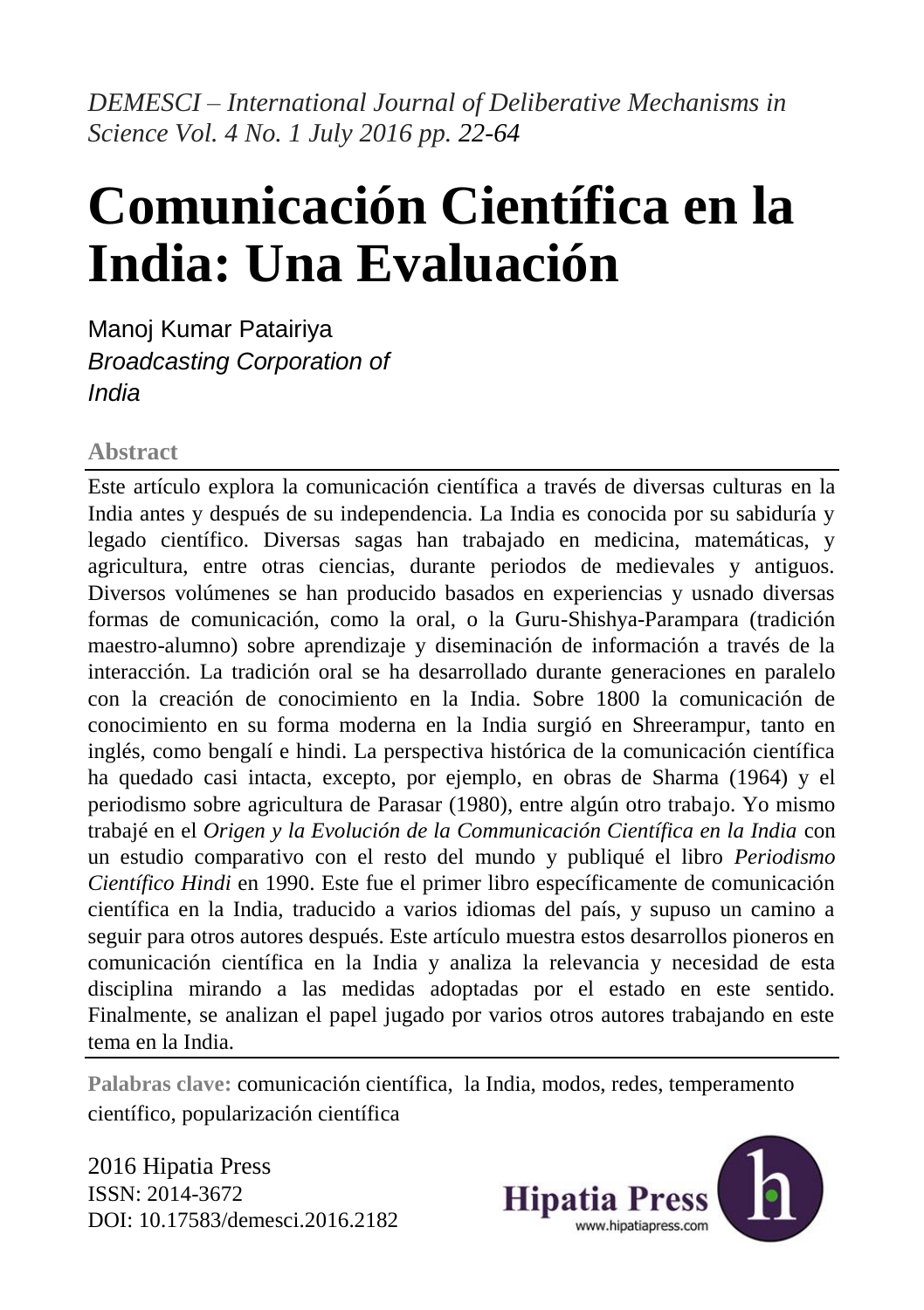ndia has a rich tradition of communication, especially when it comes to communicating to masses. Folk plays, like *Nautanki*, and religious plays like *Ramlila*, folk songs and folk dances are immensely effective as the means of mass communication. *Ramlila* is one of the oldest of folk arts, possibly, which has communicated to millions of people over generations, the code of conduct and ideals of social life. More recently, Mahatma Gandhi was possibly the greatest communicator of all times, who aroused people of India to participate in the freedom struggle with their might against the mightiest empire the world had ever seen, and all this was through his extraordinary communication skills, which was so natural to him. **I**

Every cultural pattern and every single act of social behaviors involve communication, in either an explicit or implicit sense. (Sappier)

The might of mass communication, can be underlined as the root cause of any social change, let alone development. This speaks volumes on the impact of sustained science communication, in changing the way a society thinks and behaves; a change, which we want our country to undergo, sooner the better; to be transformed to a nation of scientifically thinking and scientifically aware people. Therefore, why not to think of internalizing science communication activities in our socio-cultural system like, *Ramlila*  and other such rituals are*.* Arousal of people for developing scientific temper and scientific awareness is necessary for national regeneration through mass action, as was the case in freedom movement; unmistakably the only perceivable panacea for innumerous miseries of our people.

India had a tradition of acquiring knowledge, discovering the secrets of the nature; by examining and thorough observations and by applying certain procedure; what we call today, the method of science. The then Indian intellectuals transmitted this knowledge through oral communication and unique compositions, for generations after generations; that is precisely why we do not have enough documentary evidences for such a great treasure of earlier knowledge of science and technology. However, much later, they had written down such information on different surfaces, rocks, like palm leaf,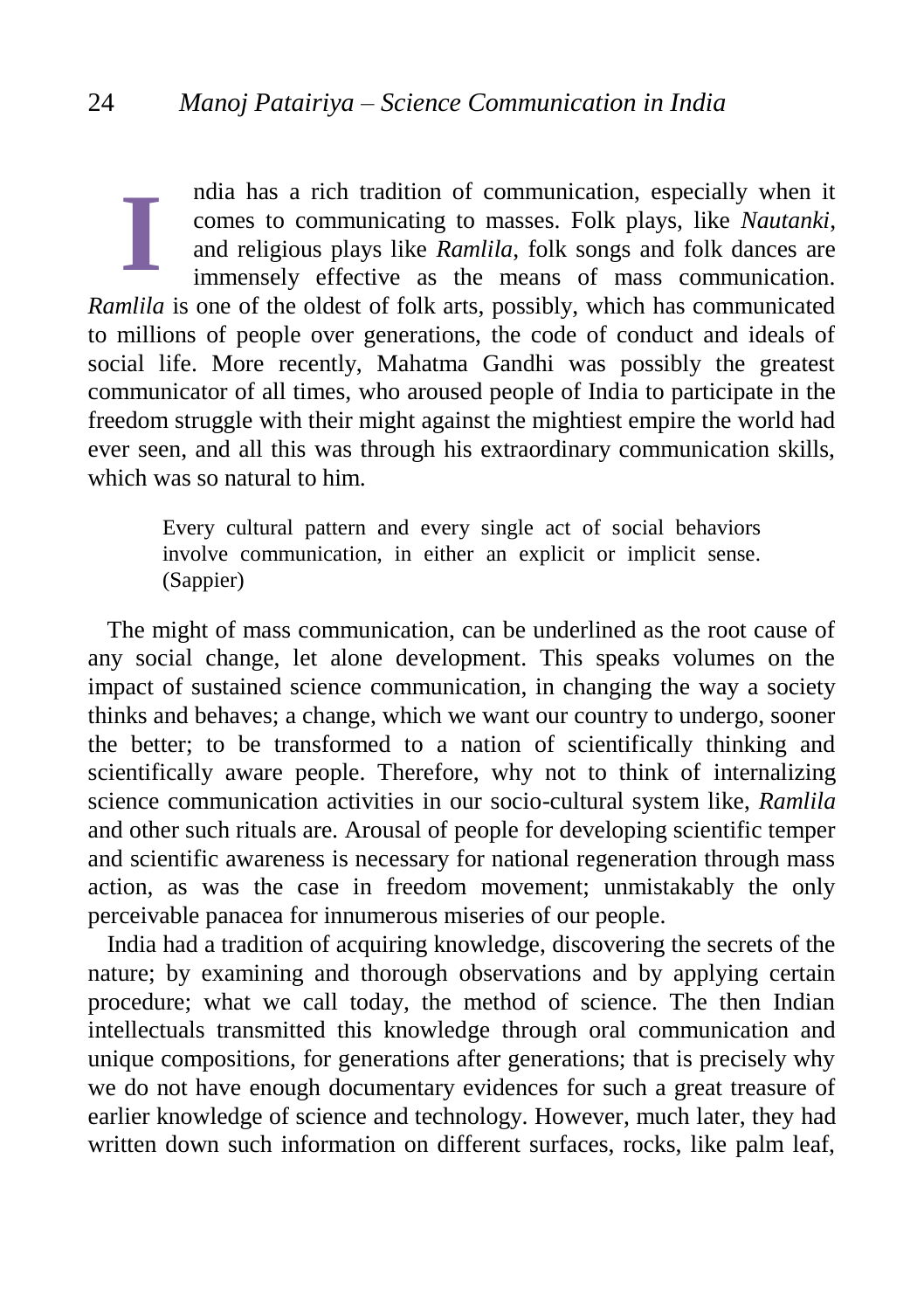Bhojpatra, bark of various trees, copper and bronze plates, and eventually on paper. These communication materials have now become the potential sources of the information on early science and technology in India.

According to Toynbee [\(1976\)](#page-40-0), in Asia, people were so intelligent to make boats and found their way to Australia crossing Timor Sea around 3,200 BC. Undoubtedly, the knowledge of production, use and control of fire was a great discovery of mankind, but it is uncertain that when it was made. However, according to various archaeological evidences, it appears that man first developed the primitive stone tools, followed by the knowledge of use and control of fire, and the development of the civilized society was the next step. According to Satyaprakash [\(1967\)](#page-40-0), the fire churning technology was first invented by sage Atharvan, sometime around 4000 BC or earlier, as described in a number of hymns in Rigveda [\(6.16.17\)](#page-40-0), and Yajurveda (11.32):

> The priests churn thee, Agni, as was done by Atharvan and bring him from the glooms of night, wandering deviously, but not bewildered. (Rigveda)

> O fire, thee the source of survival for living beings. Thee the energy for the universe. Sage Atharvan first invited thee by churning. O fire, Atharvan derived thee from the head of priest Vishwa by churning lotus. (Yajurveda)

However, there are ample evidences to establish that the use and control of fire was known even to the *Homo erectus*, the immediate ancestor of *Homo sapiens*, 0.3 million years ago ancient man was using simple forms of stone lamps, probably fuelled with animal fat and using grass or moss for a wick around 79000 BC. Possibly, Atharvan might have developed some simple technique for producing fire or disseminated fire-churning technology among the masses around 4000 BC. As mentioned by Satyaprakash (1967), Atharvan belonged to the Angiras clan. The fire churners were in great demand at that time who communicated knowledge of the fire churning techniques.

 The Cro-Magnon man lived in Indian subcontinent, who prepared cave sketches, did experiments and prepared records some time before 40000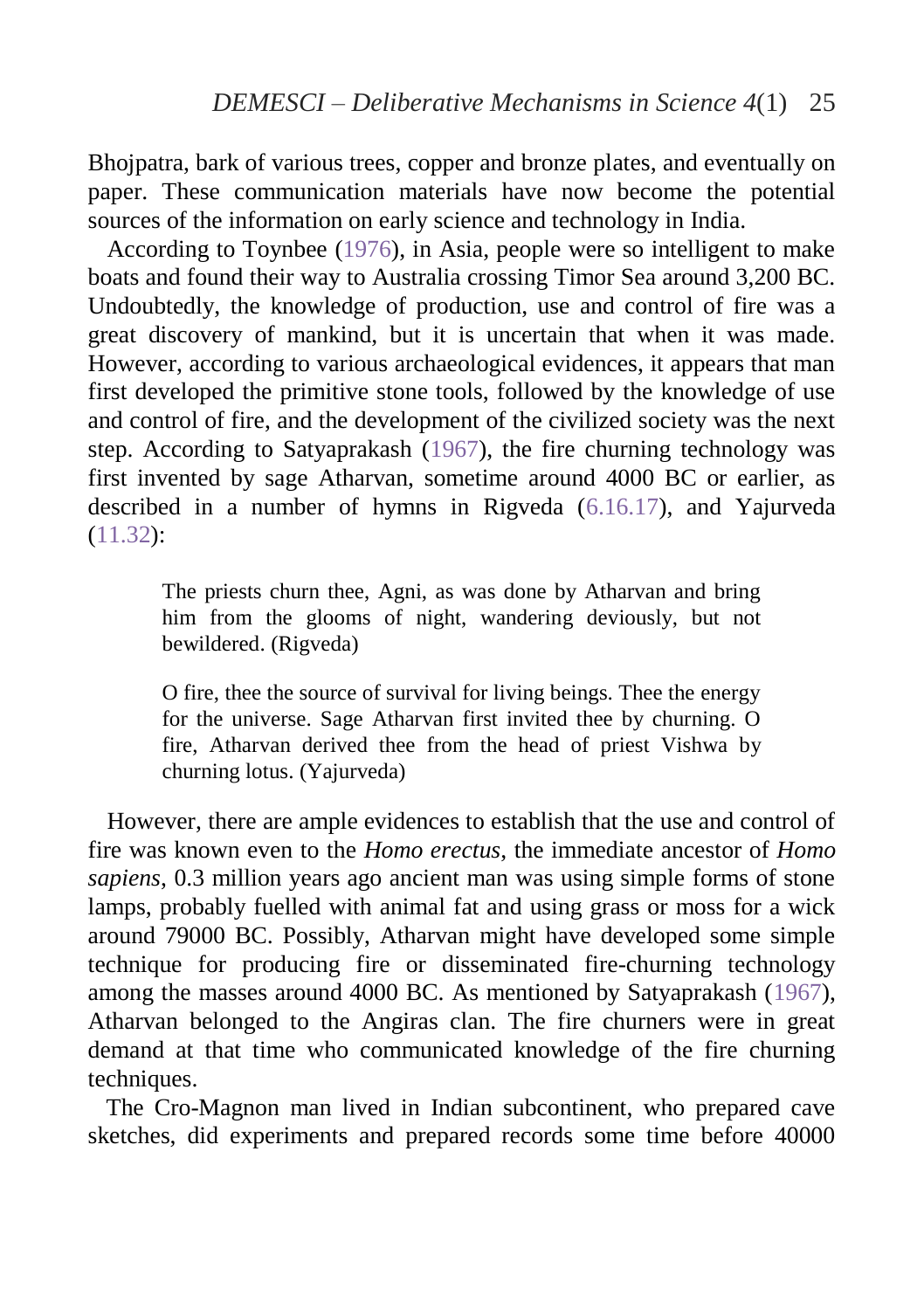years (NCSTC Exhibition, 1998). According to Vilanilam (1993), the Neolithic Indians were producing handmade earthen vessels. The Indus valley civilization, which developed from early Harappan Neolithic cultures that are several millennia older, flourished around 2600-1800 BC, in northwestern parts of India during the Bronze Age. One of the major breakthroughs of this civilization was its original pictographic Indus script, visual representation of people, things, events, tools, processes, methods, and actions, etc., which represents the earliest type of real writing, which still awaits decipherment. However, it is believed that there may be some information on herbal medicines and astronomical calculations, in the Indus script, as far as the science communication is concerned [\(The International](#page-40-0)  [Encyclopaedia of Communications, 1989\)](#page-40-0). Toynbee (1976), has written:

> The scriptures of Hinduism cannot be dated. They were composed and transmitted orally for an unascertainable length of time before they were committed to writing, but the oral transmission of them is likely to have been accurate, since the efficacy of a liturgy was believed to depend on its words being recited correctly.

According to Satyaprakash (1967), the Charaka Samhita, appears to be the proceedings of first ever symposium on the subjects related to medical sciences (Ayurveda). The world's first symposium held on the medicinal plants in relation to diseases was presided over by Sage Bharadvaja somewhere in Himalayas during 700 BC. The whole account appears in Charaka Samhita. Names of different participants are also given. Charaka Samhita also lays the rules for debates and discussions – a prominent form of intellectual discourse and creative communication!

## **Methodology and Observations**

Science and communication in ancient, Vedic, classical and medieval India are well established as per the studies made by several scholars, and it can be taken as the precursor to the foundation of the emergence of modern science communication in Indian subcontinent. The present study involved survey of relevant literature, visits to scientific and literature and archival institutions,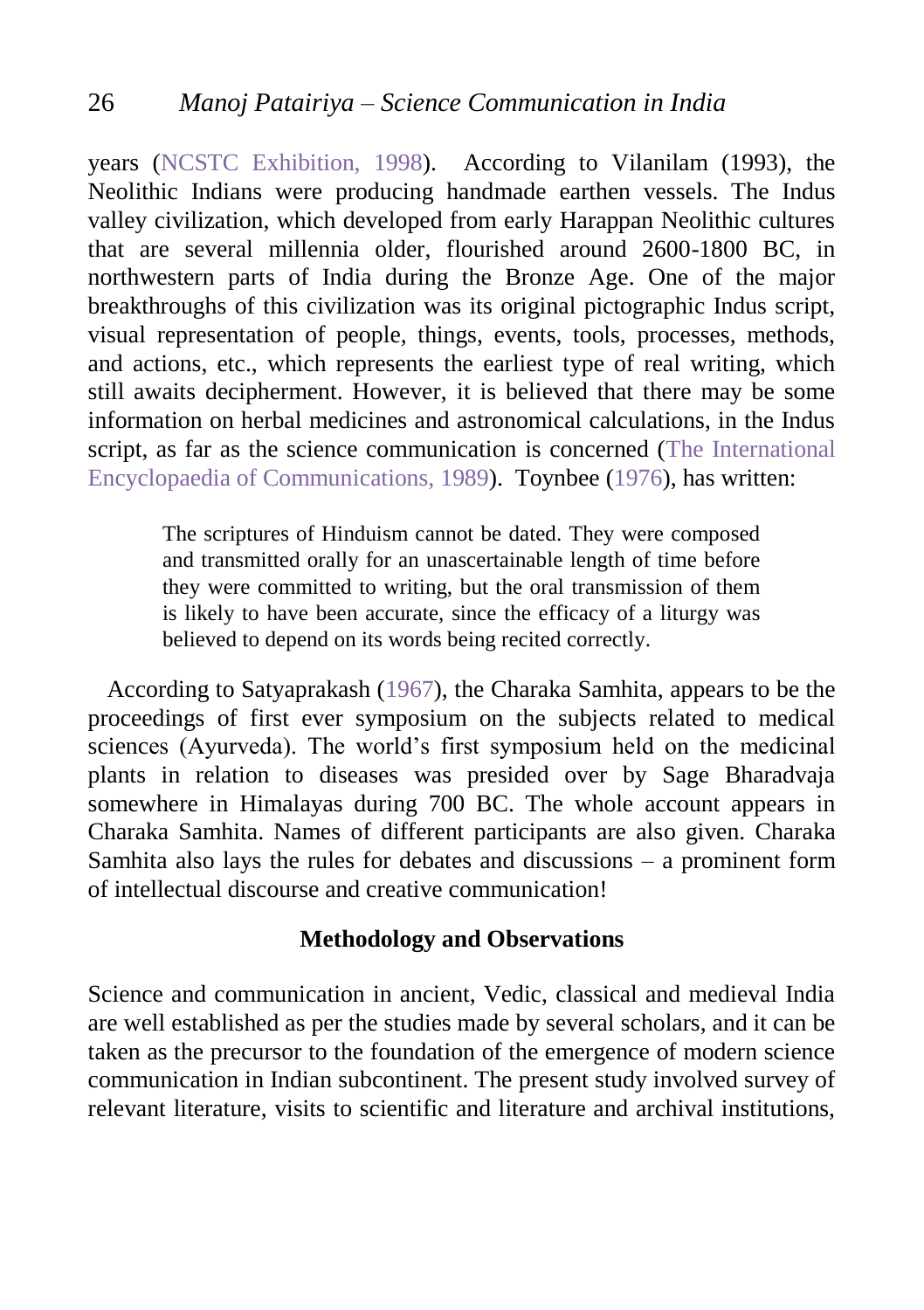and discussions with the experts and concerned people for gathering data by the author. The data was analyzed and observations made as follows:

- i. Notable events in science media e.g., the first publication of a popular magazine, the first airing of a popular radio show: (a) 1818: Publication of monthly "Digdarshan", an educational magazine carries popular science articles, in Hindi, Bengali, and English languages begins; (b) 1821: The first popular magazine "*Pashwavali*" in Bengali language starts; (c) 1924: Radio broadcast begins (Agriculture and Health programmes in 1966); (d) 1959: Doordarshan telecast begins (School TV in 1961, Agriculture programme in 1967).
- ii. Science in media, resources for journalists, like the establishment of Science Media Centres or other places where journalists can access expert advice on science issues: (a) 1956: Science feature service for press starts from the Council<br>of Scientific & Industrial Research (CSIR). of Scientific & Industrial
- iii. The First interactive science centre, like the Exploratorium, when did it open its doors for the first time:  $(a)$  1959: The Birla Industrial and Technological Museum (BITM), Kolkata opens under CSIR.
- iv. Science writing awards, where journalists, science communicators and scientists can gain recognition for their work: (a) 1951: On initiative of Mr. Biju Patnaik, former Chief Minister of Odisha, Kaling Foundation Trust, Bhuvneshwar, in association with UNESCO, establishes international "Kaling Prize for Public Interpretation of Science".
- v. The first Science festival: (a) 1987: "Bharat Jan Vigyan Jatha" (BJVJ), nationwide public assemblage and march for science, organized by the National Council for Science & Technology Communication (NCSTC).
- vi. The first significant national government programme to support science communication activities: (a) 1982: "National Council for Science & Technology Communication" (NCSTC) establishes. The first Council meeting takes place in 1984.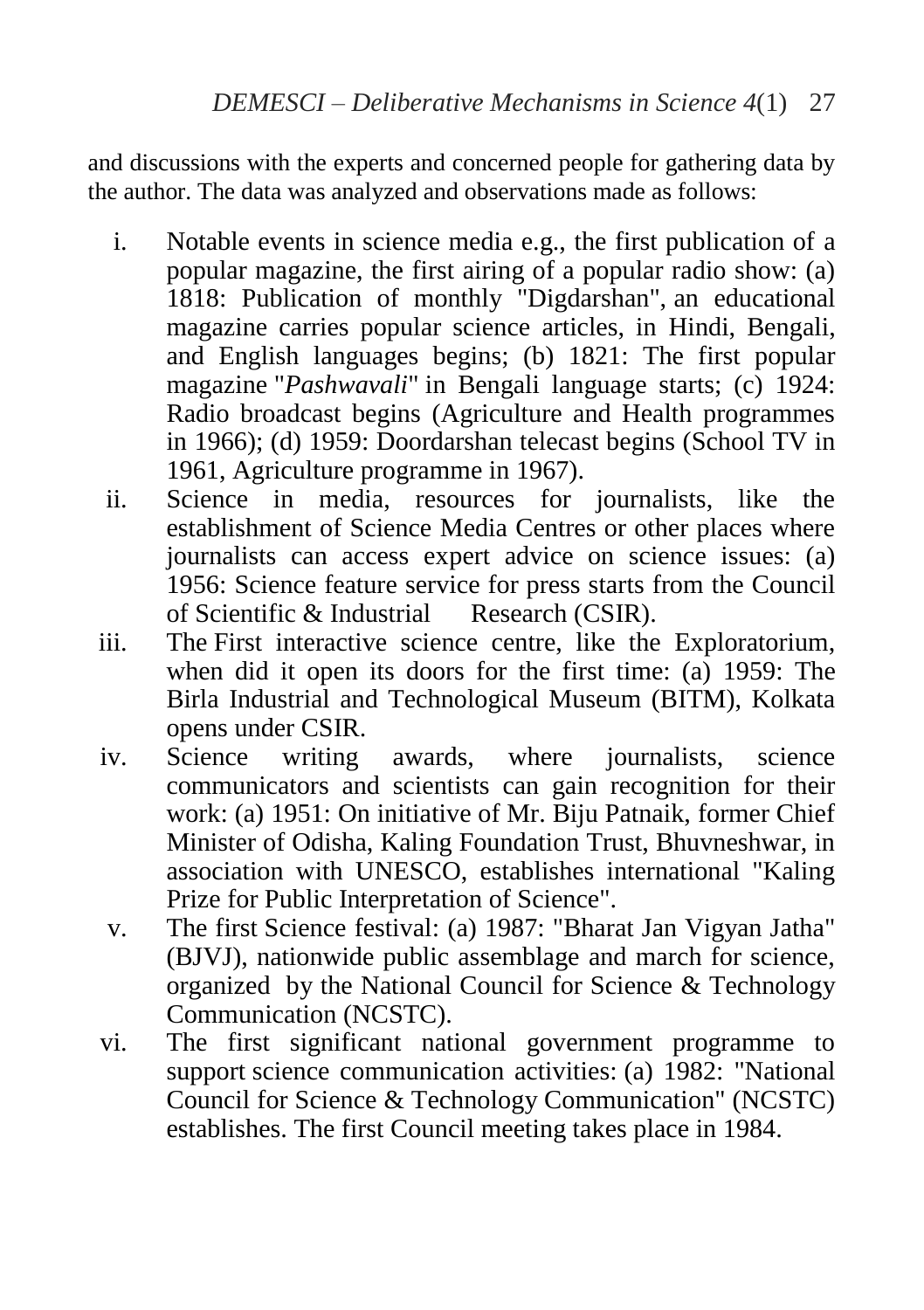- vii. The formation of a National association for science communicators: (a) 1985: "The Indian Science Writers' Association" (ISWA) establishes (involving all forms of science communicators - scientists, writers, journalists, broadcasters, performers, demonstrators, cartoonists, etc., interested in science communication).
- viii. The formation of a National association for science journalists: (a) 1960s: "The Science Writers' Association of India" (SWAI) establishes (mainly science journalists; later reformed as ISWA)
	- ix. The first masters, research degrees in science communication: (a) 1993: NCSTC initiates setting up Institute of Mass Communication in Science & Technology at Lucknow University, and Centre for Science Communication at Devi Ahilya University, Indore for running M.Sc. courses in S&T Communication with academic and financial support from NCSTC.
	- x. The founding of research journals in science communication: (a) 2002: "*Indian Journal of Science Communication*" (Founder Editor Dr. Manoj Kumar Patairiya).
	- xi. The First national conference for science communicators: (a) 1993: The First National Convention of Science Communicators, organized by ISWA (Known as the "Indian Science Communication Congress", ISCC, since 2001).
- xii. The First courses to train science communicators (possibly post-graduate diplomas, or even units in an undergraduate degree): (a) 1983: The *Vigyan Pravah*, a popular science monthly in Hindi, and *Ultimate Science*, a science policy quarterly in English (Founder: Dr. O.P. Sharma; Editor: Manoj Kumar Patairiya), New Delhi, commence a course in science journalism; (b) 1989: The NCSTC catalyses and supports a diploma course in science communication, at Jamia Millia Islamia, New Delhi on trial basis; (c) 1990: The NCSTC catalyses and supports a long-term regular course in science communication, at Madurai Kamraj University.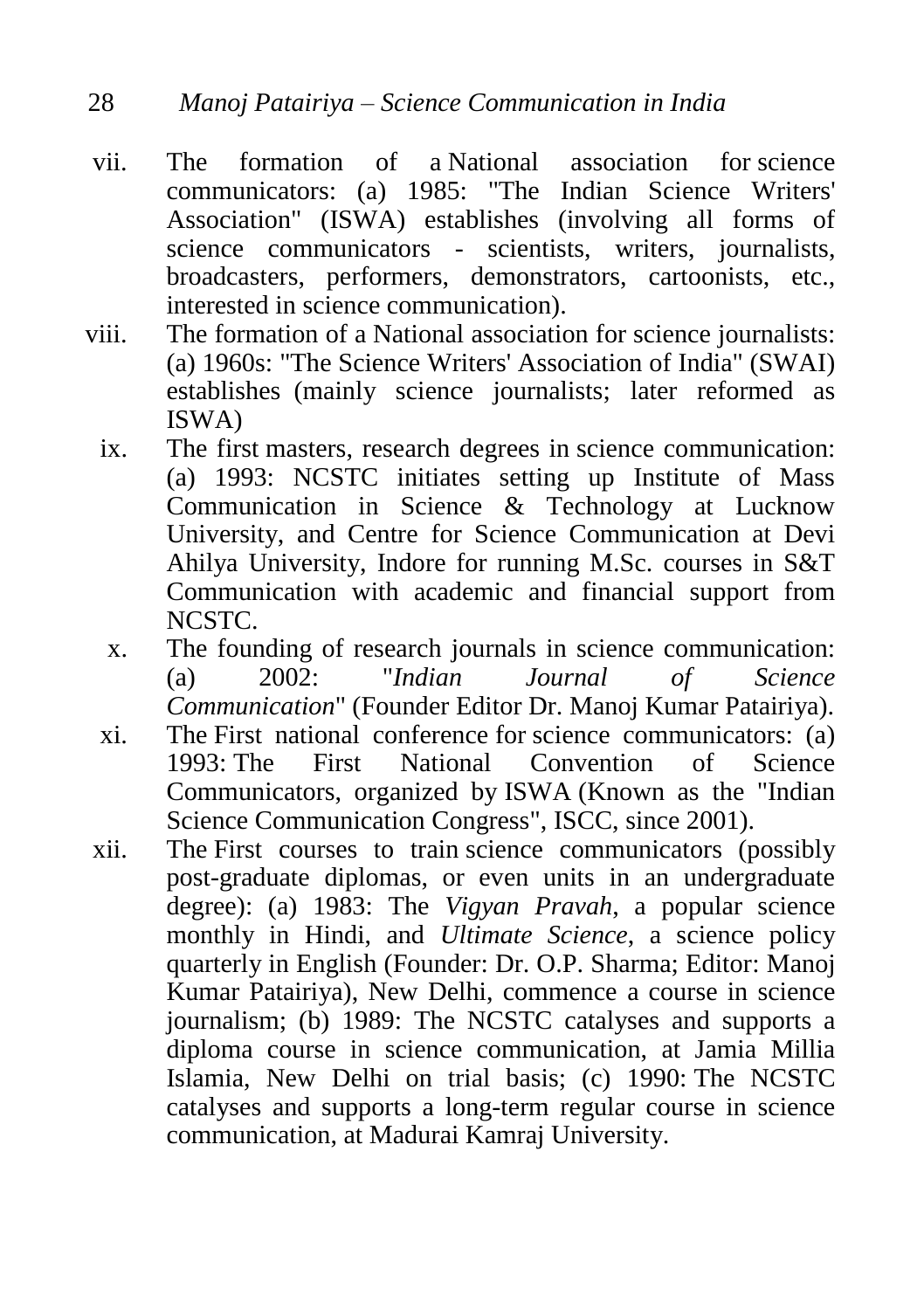- xiii. The date of the founding of National Science Week: (a) 1987: February 28 "The National Science Day" (the week, fortnight, or month either begins or ends on February 28th, i.e. The National Science Day). Indian physicist Sir C.V. Raman announced his discovery of Raman Effect on February 28, 1928, for which he was honoured with the Nobel Prize in Physics in 1930.
- xiv. The year of graduation of the first PhD in science communication: (a) 1998: Manoj Kumar Patairiya.
- xv. Date of important National initiatives, reports on science communication, events that changed the way the area was regarded: (a) 1958: "Science Policy Resolution" presented in the Parliament by the then Prime Minister Jawahar Lal Nehru, which emphasizes scientific temper; (b) 2002: "Report of the Review Group of the NCSTC" submitted to the Govt. of India with a number of workable recommendations for science communication. The Group was chaired by Dr. S.K. Joshi, Former Director General, CSIR, and the author has served as the Member Secretary of the Group and put together the report.
- xvi. Other important milestones: (a) 1784: The first learned body "The Asiatick Society" was formed on January 15, 1784, in Calcutta. Later this name was changed to The Asiatic Society of Bengal and again in 1936 the name was changed to The Royal Asiatic Society of Bengal. As per original resolution, the society was to hold weekly meetings every Thursday evening. The need for meeting together was felt with a view to exchange notes, promote learned discussions and communicate their own findings (Bose et al (1971); (b) 1785: In April 1785, a paper in Persian, titled "The Care of the Elephantiasis and other Disorders of the Blood", written by a Mohammadan medical man, and translated into English by William Jones, was the first scientific paper presented; (c) 1788: The Asiatick Society started the Transactions of the Asiatick Society as the first research journal under the title, *Asiatick Researches*, in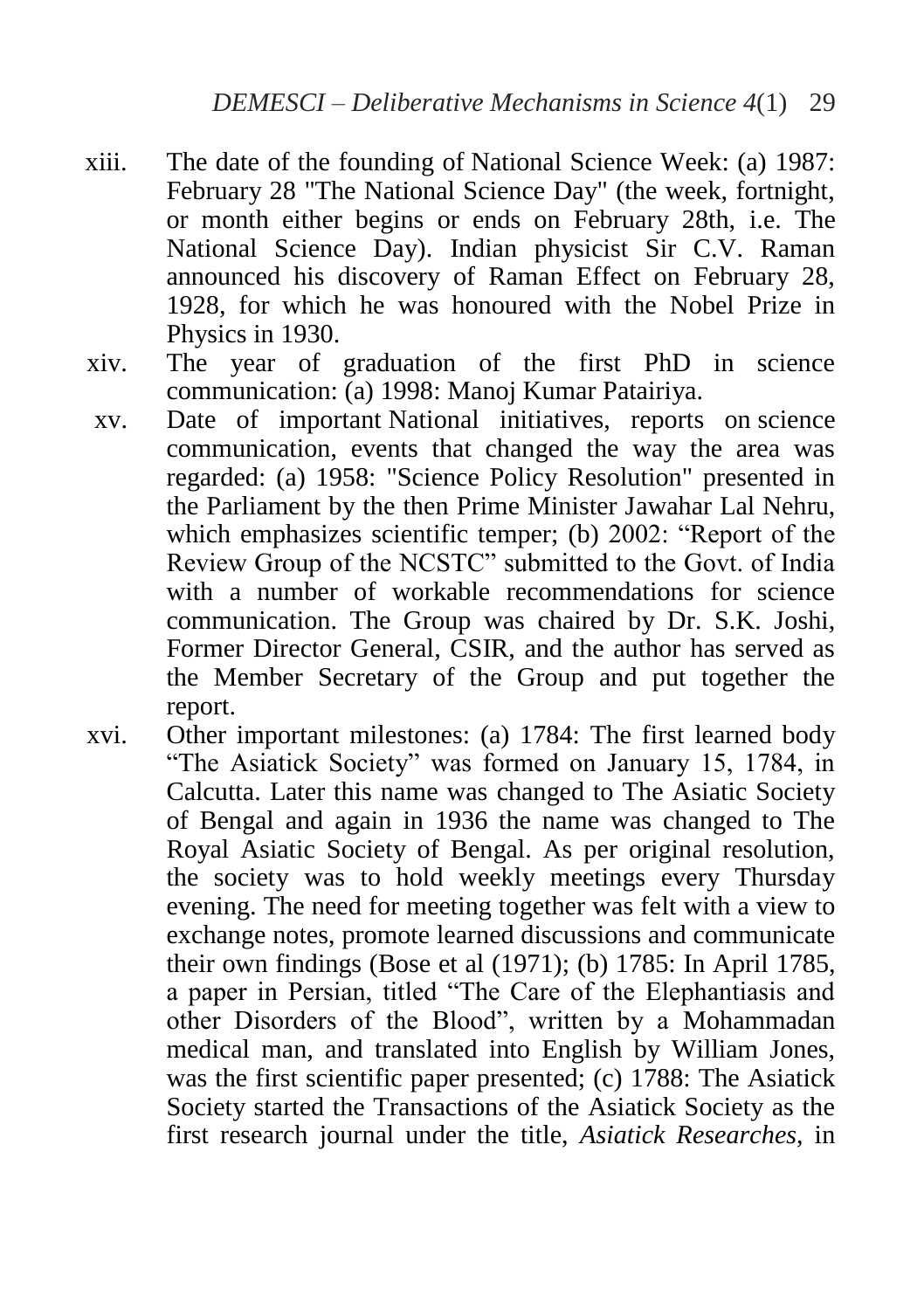1788, which was divided into two parts in 1829, one devoted wholly to scientific papers, and the other to popular literary communications; it continued till 1839. The second part is important from the point of public communication of science. In 1832 the title of the journal was changed to *The Journal of the Asiatick Society of Bengal*, which, in the beginning was devoted to the publication of papers of literary and popular character; (d) 1826: A monthly publication under the name *Gleanings in Science* was started, but the purpose was to publish extracts and abstracts from the European scientific publications. It can be considered as the first attempt of publication of Scientific Abstract Service; (e) 1915: A popular science monthly in Hindi *"Vigyan"* was started in April 1915 from Vigyan Parishad, Allahabad (Founded 1913), is continue to exist without interruption and celebrating the year 2014 as its centenary year; (f) 1998: NCSTC/ ISCOS start the first course on science journalism through distance learning; (g) 2000*: Vaigyanik Drishtikon*, the first science newspaper in Hindi, Editor: Tarun Jain, a fortnightly publication from Jaipur (Rajasthan); (h) 2001: Indian Science Communication (ISCC) begins annually; (i) 2002: Indian Journal of Science Communication (IJSC), Founder Editor: Dr. Manoj Kumar Patairiya commences; (j) 2002: NCSTC/ ISCOS start the world's first online course on science journalism; (k) 2004: The Year of Scientific Awareness observed; (l) 2004: Vigyan Rail, science exhibition on wheels showcasing India's achievements in different sectors of S&T since independence; (m) 2004: NCSTC organizes the First Seminar on 'Scientific Temper' with international participation at Rajasthan University, Jaipur; (n) 2010: The 11<sup>th</sup> International Conference on Public Communication of Science & Technology  $(11<sup>th</sup>)$ PCST-2010) held in India, the author serves as the Chair, Organizing Committee.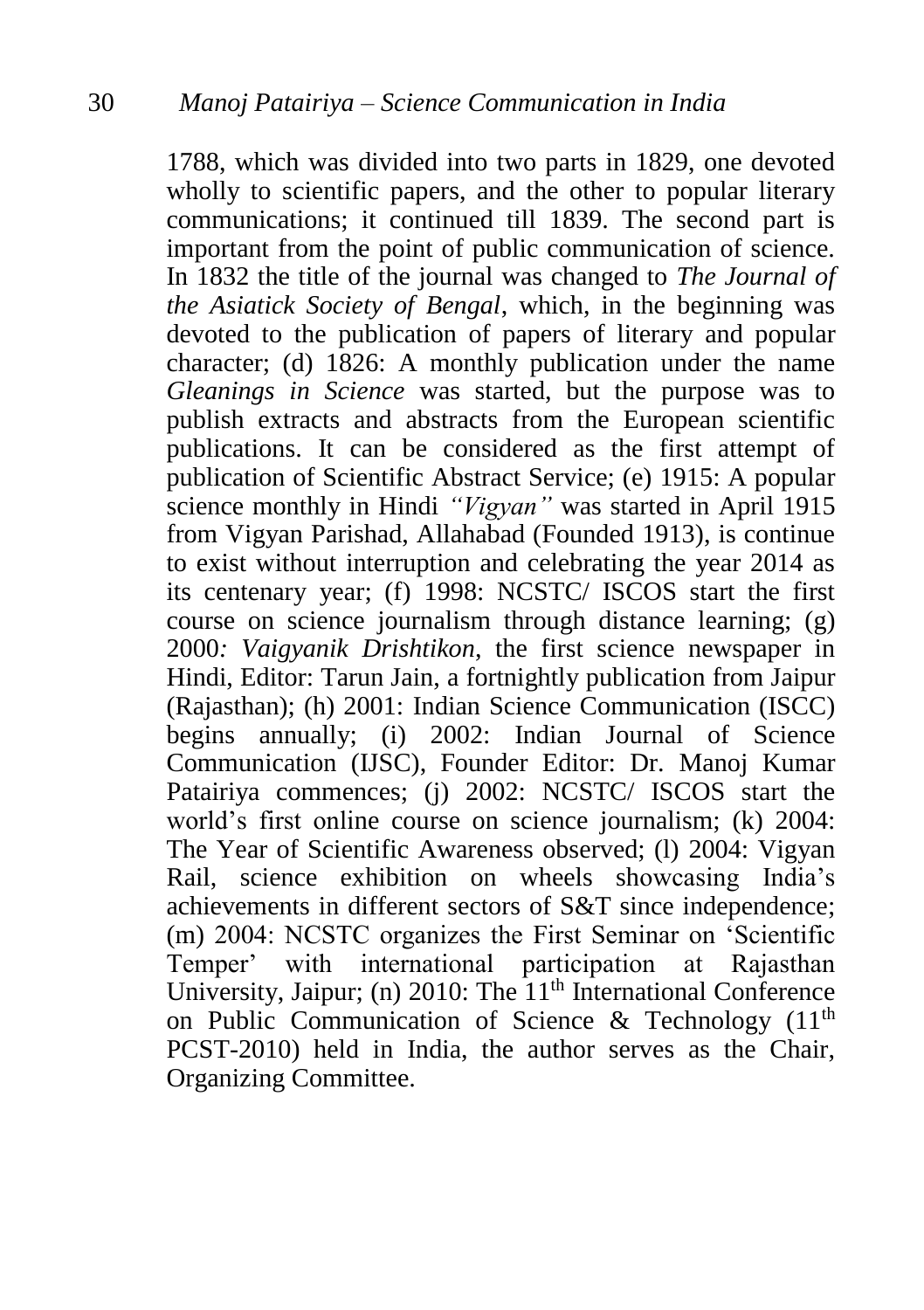# **Historical Perspective**

Various classical scientific works were carried out in Indian subcontinent, in the fields of mathematics, astronomy, medicine and material science, etc., during ancient, medieval and modern periods, which still form a huge treasure of our scientific and cultural heritage [\(Patairiya, 2002\)](#page-40-0). However, a remarkable gap between scientific knowledge and the common man remained during the entire span of time and almost no effort was made to bridge this gap. These scientific texts were generally written in technical and classical forms and not in common man's language. With the passage of time, despite many political and social vicissitudes, scientific knowledge and more precisely custodians of that knowledge mostly remained centered around the corridors of power. This was the time when such knowledgeable gems used to be the *Navratnas* of royal courts.

Medieval age, however, saw a remarkable phenomenon. Classically coded scientific literature was made comparatively simpler and written in the popular forms of commentaries and analyses. One can observe a great tradition of such commentators in the Indian sub-continent, who contributed such secondary scientific literature for generations. Indian history is replete with this tradition. This was indeed an exceptional attempt towards presenting science in comparatively simpler form. Many of India's ancient works, be it '*Aryabhatiya*' of *Aryabhat* or '*Leelavati*' of *Bhaskar*, are available in these forms. This situation is continuing more or less even today and the gap between scientific knowledge and lay persons is still very wide. Scientific knowledge is still confined to the language of the elite and it is very difficult to access such information in common man's language especially in vernaculars.

 There have been a few people in various parts of the country, always eager to take science to commoners through their uncommon efforts and with limited resources in more recent times before Independence. The formation of Asiatic Society in Bengal has historical significance. *Vigyan Parishad* was established in United Provinces (now Uttar Pradesh) at Allahabad in 1913, which brings out *Vigyan,* a monthly since 1915 without discontinuity. After independence, in Orissa, the *Orissa Bigyan Samiti* was formed on August, 7, 1949, which began science popularization in Oriya language.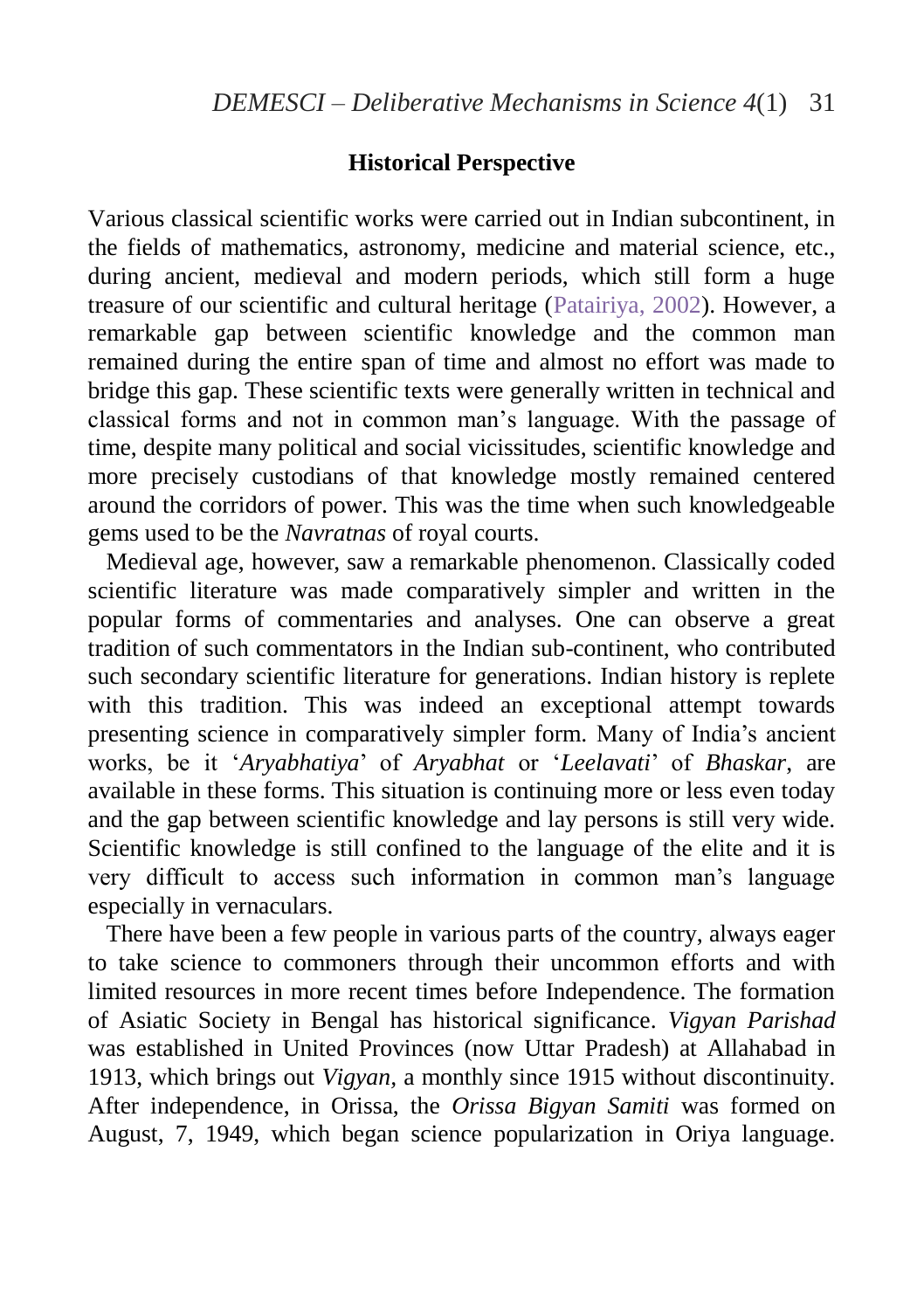Several other voluntary organizations continued to follow. Apart from organizations, several enthusiastic individuals also joined the movement. Some of them were Sir Syeed Ahmed Khan in Aligarh, Ruchi Ram Sahni in Punjab, Swami Satyaprakash in Uttar Pradesh, Shivram Karanth in the south, Hargoo Lal at Ambala, and several others.

 After Independence, a number of government organizations also came forward for science popularization. Publications and Information Directorate, New Delhi (now National Institute of Science Communication and Information Resources) began publication of *Vigyan Pragati,* a Hindi monthly in 1952. *Science Reporter* (English monthly) and *Science Ki Dunia* (Urdu quarterly) followed this. National Research and Development Corporation (NRDC) started *Awishkar,* a Hindi monthly and thereafter *Invention Intelligence,* English monthly. Besides that, institutions like National Council of Educational Research and Training (NCERT), Central Institute of Educational Technology (CIET), Consortium for Educational Communication (CEC), Directorate of Agricultural Information and Publication, Indian Council of Medical Research (ICMR), Developmental Education Communication Unit (SAC), etc., also started spreading scientific knowledge concerning their areas of interest. Thus, science communication was taken up at various levels, institutional as well as individual. Indian editions of *Popular Science* and *Scientific American* also stepped in adding to international perspectives to science communication movement.

 In order to integrate, coordinate, catalyze and support the efforts of science communication and science popularization, at micro as well as macro levels in the country, the Government of India established the National Council for Science and Technology Communication (NCSTC) in 1982 as an apex body. NCSTC began its activities in 1984. The prime objectives of NCSTC are - to communicate science and technology amongst all sections of the society, to inculcate scientific and technological temper amongst masses and to promote, catalyze, support and orchestrate such efforts in the country. In the year 1989, the Department of Science and Technology established an autonomous organization *Vigyan Prasar*, which undertook the task of mass scale development and dissemination of software for popularization of science and technology, such as TV programmes, audio cassettes, CD-ROMs, publications, etc. The National Council of Science Museums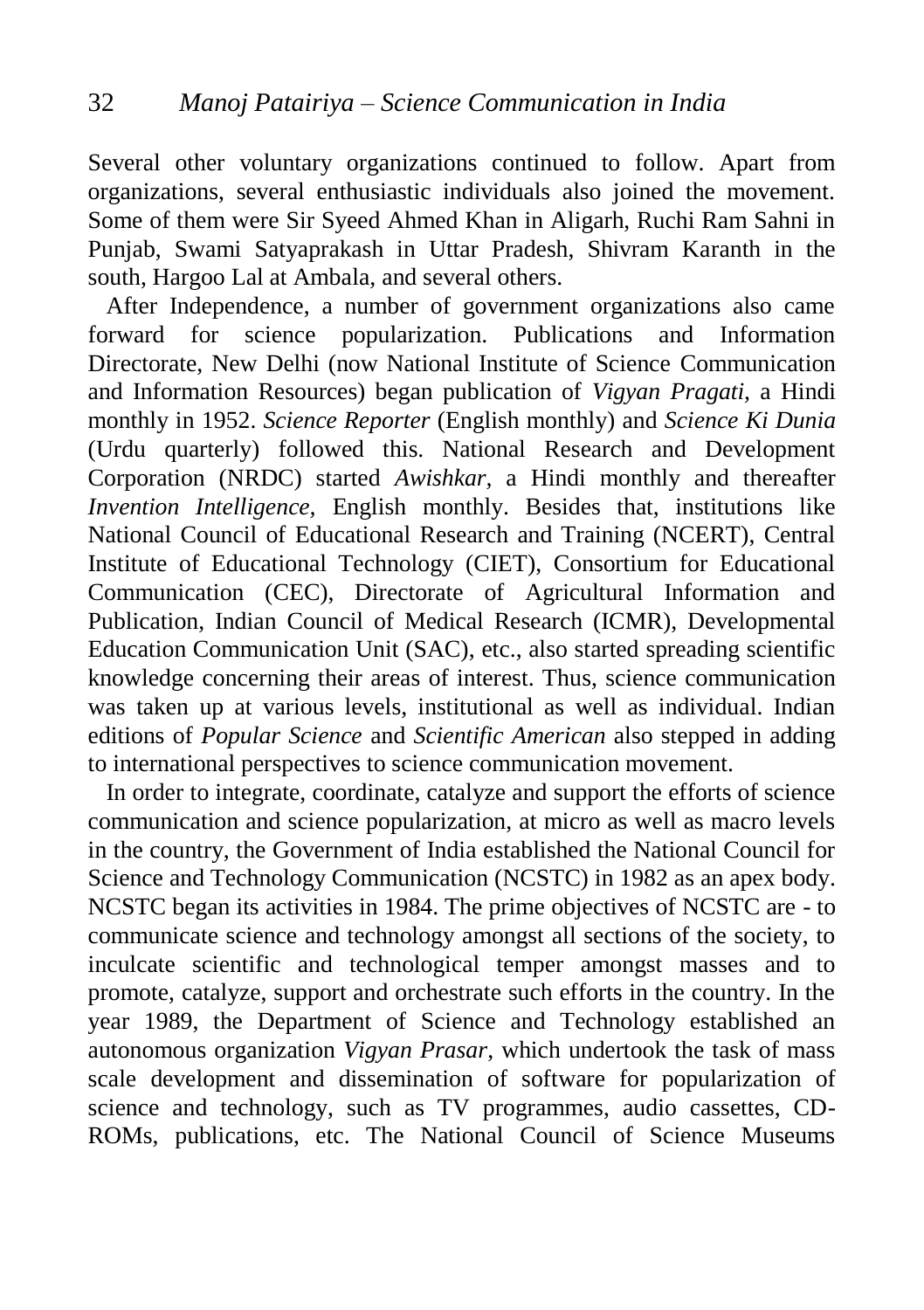(NCSM) under the Ministry of Culture is also contributing in this direction through setting up of science centers, science exhibitions, science fairs, science city and science museums, etc. Ministry of Environment and Forests has planned to create environmental awareness through Ecology Clubs in schools. All India Radio, Doordarshan, and other TV channels broadcast and telecast various science programmes. Many state governments, Birla Group and Jawaharlal Nehru Memorial Fund have established several planetariums at various places in the country. Government, non-government, international sectors are attempting towards science communication and science popularization and some individual efforts are noteworthy.

#### **Emergence of Modern Science Communication**

There were some enlightened Indians, with great zeal and devotion, who came forward either to establish scientific institutions or to conduct scientific research and communicate scientific information to the people over the period. Thus, interest in modern science in India assumed a new dimension in the last two decades of the  $19<sup>th</sup>$  century. Scientists started writing scientific papers in various national and international journals. Prafulla Chandra Ray (1861-1944) conducted systematic chemical analyses of a number of rare minerals found in India to discovering in them some of the missing elements in Mendeleev's Periodic Table. He communicated a preliminary note on this in 1896 to the *Journal of the Royal Asiatick Society*. An extremely inspiring teacher, he was lucid and lively in his exposition. Dr. Mahendra Lal Sircar was a firm believer in the rationality of science. He had realised that science was the most powerful instrument of modern civilization. Mahendra Lal founded the Indian Association for the Cultivation of Science, Calcutta on July 15, 1876. The Association was intended to be a sort of a training school for the diffusion of scientific knowledge in its initial stages. In an eloquent address at the association, he said, "I would emphatically say that the Indian youth have shown as much aptitude for, and love of science, as the youth of any country in the world".

 The common newspapers and magazines now started carrying science items and news. Bengali periodicals took leading dissemination of science in the  $19<sup>th</sup>$  century. It is interesting, however, that in subsequent years hardly anything was said about Darwinism in the major Indian journals and there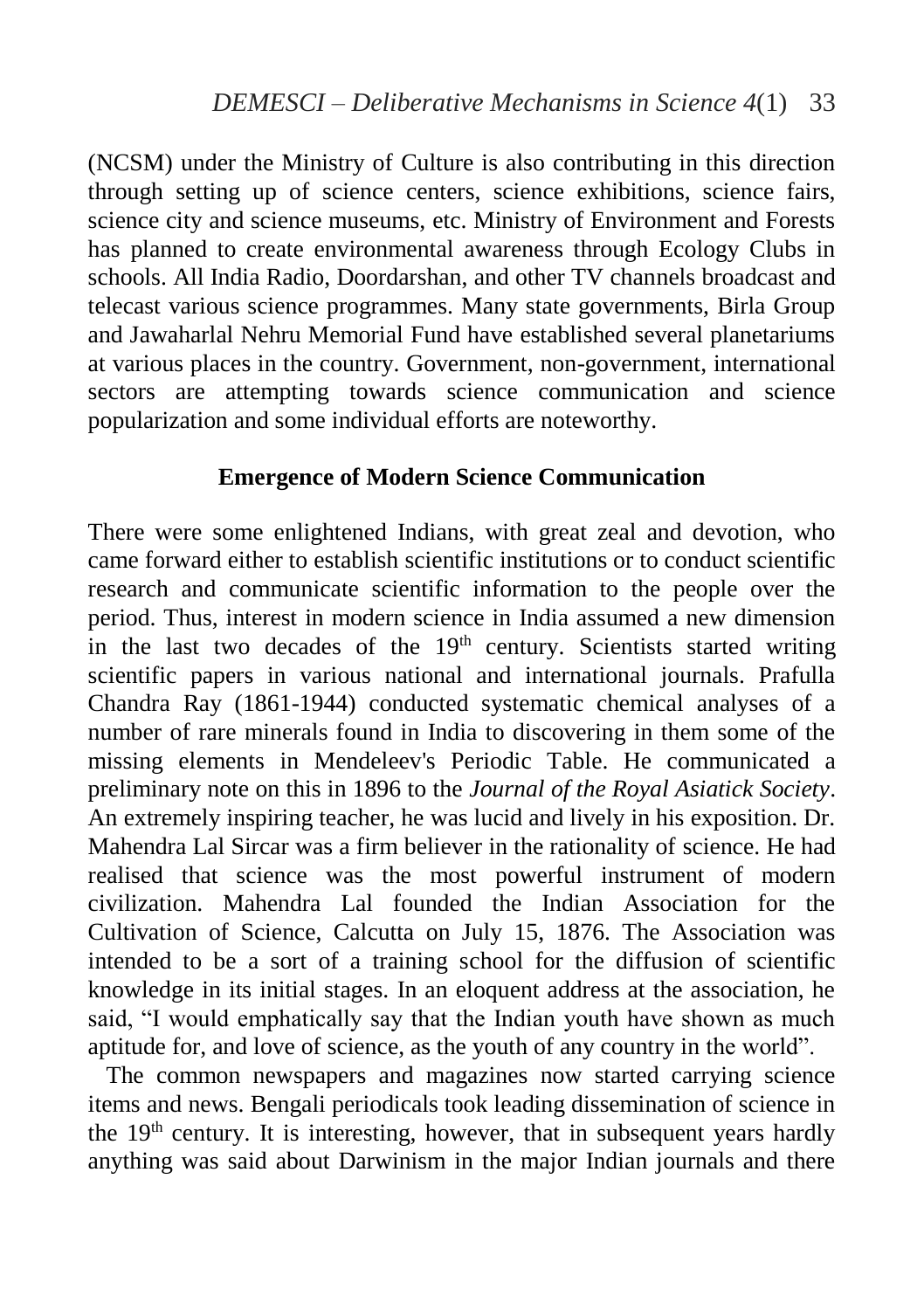was no controversy similar to the great storm, which broke in Europe. According to Gosling [\(1973\)](#page-40-0), the *Tatwabodhini Patrika*, a popular monthly founded by Debendranath Tagore in 1843, contained a regular column, Science News. Between 1843 and 1880, there were articles on geology, zoology, physics, chemistry and other branches of science. From 1873 onwards, illustrated articles about anthropology and the evolution of man began to appear. Gosling [\(1973\)](#page-40-0), further observed that the *Sambad Prabhakar*, popular but somewhat conservative, founded by Iswar Gupta in 1839 was well accepted by the readers. It contained a number of wellinformed editorials, often written with a strong orientation towards science and technology. Within a decade of its establishment in 1839, the *Sambad Prabhakar* was thundering the message to its readers:

> No country can progress without the advancement of technology. No useful purpose is served by teaching arts and literature. The work of Kalidas, Shakespeare and others may provide literacy pleasure but there will be no real progress without scientific instruction.

 As recorded by Vaidik [\(1976\)](#page-40-0), `*Buddhi Prakash'* was started from Agra in 1852, which carried articles on science, education, mathematics, geography and history. The government used to purchase it for distribution in schools. Bhartendu Harishchandra started *Harishchandra Magazine* on October 15, 1873, which carried articles on science as well. It was later renamed as *Harishchandra Chandrika*. *Kavi Vachan Sudha* also published science articles. Pandit Bal Krishna Bhatt started *Hindi Pradeep* from Prayag in 1877 carrying popular science and educational articles. Although the credit to be the first Hindi daily goes to *Sudha Varshan* brought out in 1854 from Calcutta, but in real sense the Hindi daily was started in 1885 with the publication of *Dainik Hindosthan* by Raja Rampal Singh of Kalakankar (UP). He had decided a special subject for each day of the week, purely there was no science, but it included some allide forms of rural, educational and physical health. *Sajjan Kirti Sudhakar*, brought out from Mewar in 1879, was containing articles on archaeological subjects. *Almora Akhbar* [\(1871\)](#page-40-0) contained articles on science subjects such as forest management, child education and liquor prohibition, etc. Babu Totaram from Aligarh started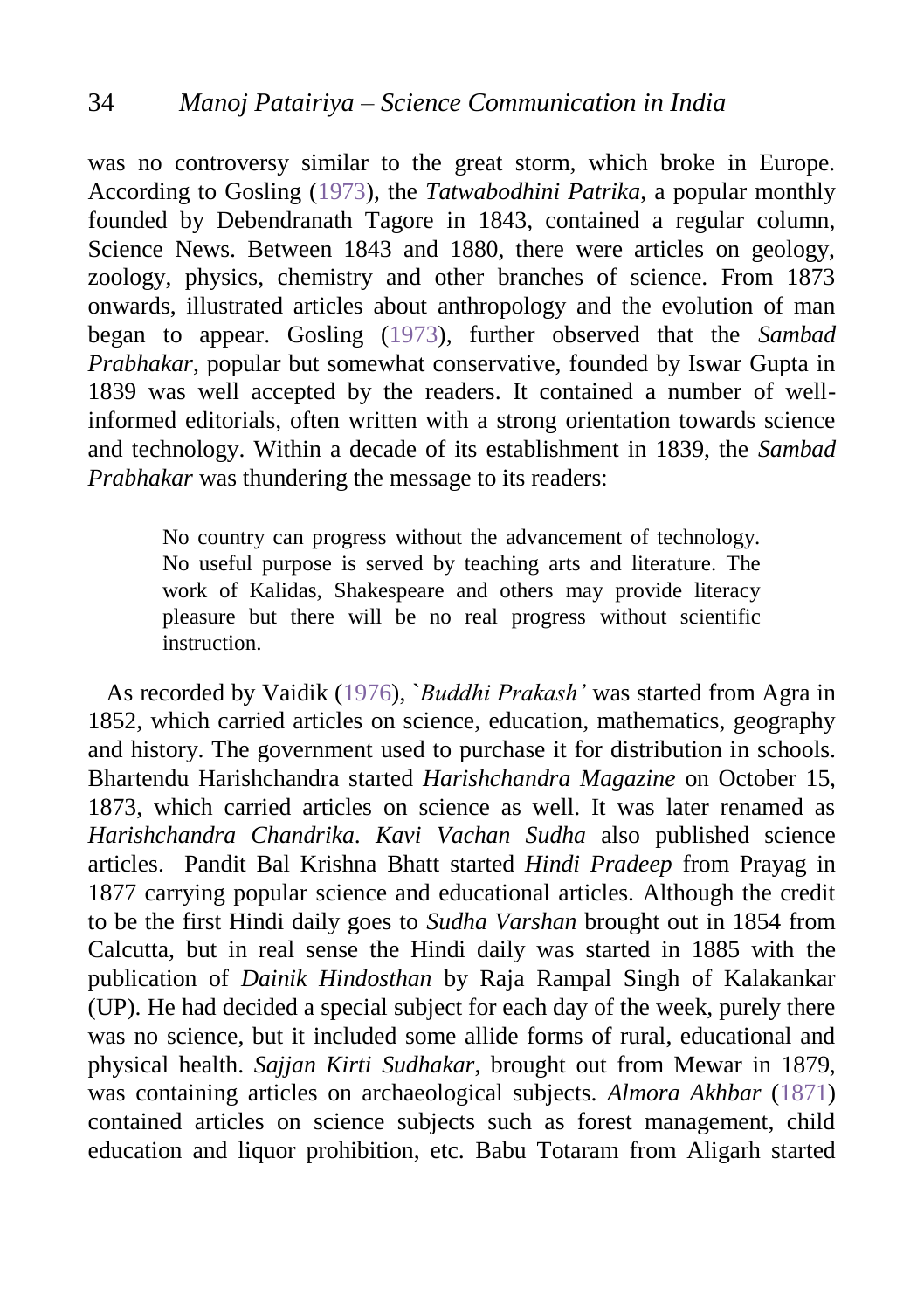*Bharat Bandhu* weekly in 1887. Science was an important subject for this; it is evident from a line, which appeared regularly on the front page of the paper, just below the title, stating "A Weekly Journal of Literature, Science, News and Politics".

 The *Kashi Patrika* was started by Pandit Laxmishankar Mishra from Banaras in 1882, and it contributed tremendously to the science writing in Hindi. It also carried a line on front page below the title, stating: "A Weekly Educational Journal of Science, Literature and News in Hindustani". It contained adequate material on science, technology, agriculture and education. Its editor, Pt. Mishra himself was M.A. in physics and Professor of physics in Banaras College. He had been the District Inspector of Schools of Banaras. The *Kashi Patrika* for certain, can be credited to have geared the major effort towards a popular science magazine in Hindi [\(Patairiya, 1990\)](#page-40-0). Monthly *Digdarshan* was started by Baptist missionaries of Serampore (West Bengal), in Bengali and English in April 1818, edited by Clark Marshman (1794-1877). Subsequently, its Hindi version was also started; Captain Gower sent two Hindi experts from Delhi for this purpose. But according to the second report of the Institution for the Support and Encouragement of Native Schools, the first three issues of *Digdarshan* were published in Hindi and sent to various schools of the country. Thus *Digdarshan* can be considered to be the first newspaper in Hindi and Bengali with a focus on science; however, some people think that *Udant Martand* (1826) was the first Hindi newspaper, but there are no references of science coverage in *Udant Martand* [\(Patairiya, 1990\)](#page-40-0). There were two articles in the first issue of *Digdarshan* pertaining to science and technology - one on discovery of America, and another on travel in the sky by the balloons. The second issue also carried two articles on science, one on the trees prevailing in India (and not in England), and another on the steamboat powered by water vapor. During these days, textbooks on science subjects were very limited and as such Calcutta School Books Society purchased several issues of *Digdarshan* and distributed among schools as it carried adequate educational materials including on science and technology [\(Patairiya, 1990\)](#page-40-0).

 The author has discovered an unsung hero and pioneer of science popularization `Shri Hargulal' of mid-19<sup>th</sup> century  $(1857)$ , who was a science teacher at Ambala. He had fabricated various scientific models, toys,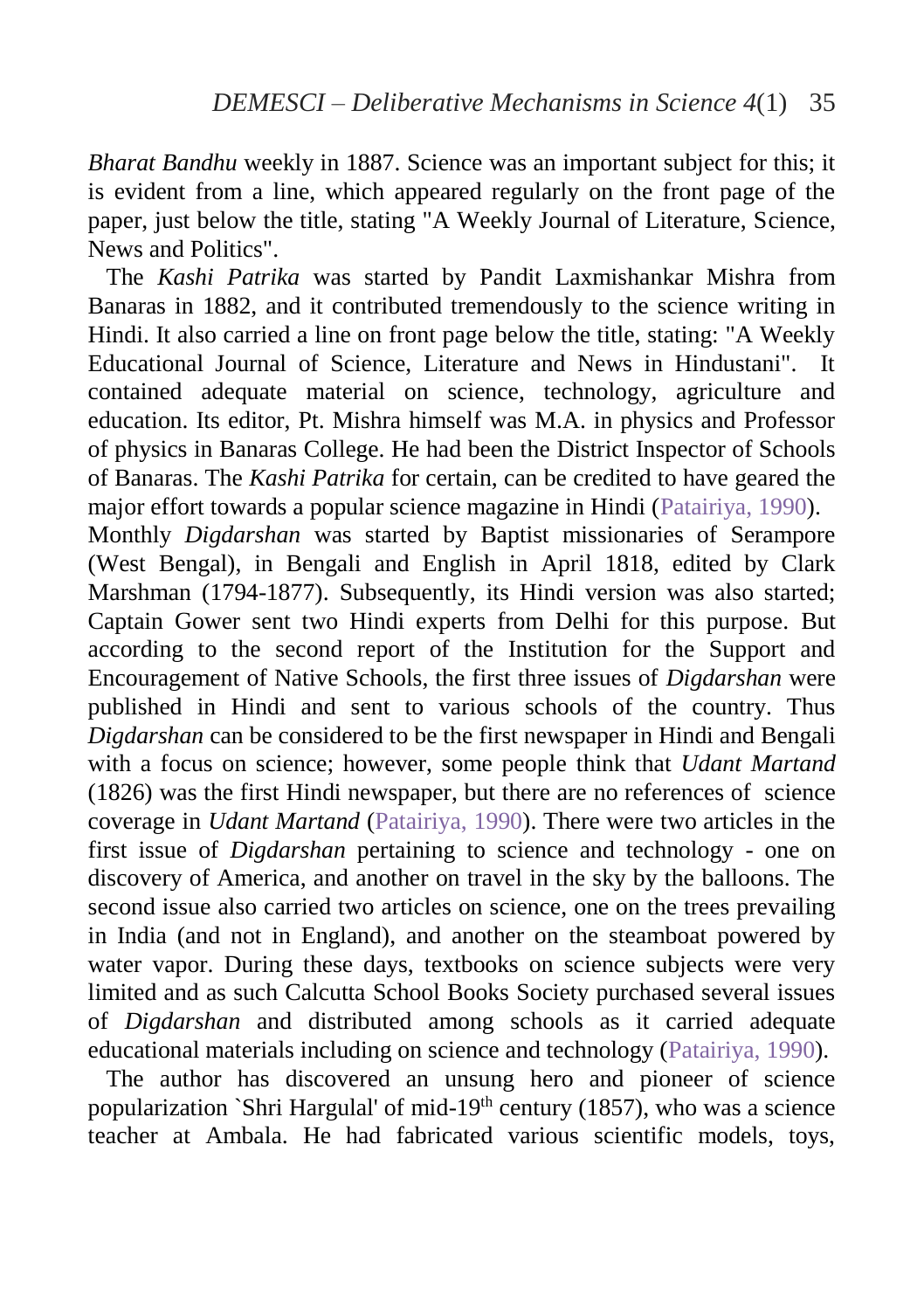designed posters and eventually started lecture-cum-demonstrations/ exhibitions of his low-cost models among the children and common audience for popularizing basic principles of science in different parts of the country. As the demand of science models and posters/ charts increased, he started mass production of different models and was even able to export them. He also fought and won a court case against a Bombay based industrialist, who was trying to sell and export Lal's scientific instruments and models under his own name. Hargulal got compensation for the same [\(Patairiya, 1997\)](#page-40-0).

 According to Sehgal et al. [\(1994\)](#page-40-0), Professor Ruchi Ram Sahni (born April 5, 1863) was a multi-faceted personality. He was a scientist, an innovator, an enthusiastic educationist, a fierce patriot and a devoted social worker and a science populariser. He started his career as Second Assistant Reporter to the Government of India in the Meteorological Department in 1885. One of his major achievements was the creation of scientific awareness amongst the common people of Punjab. In those days, Punjab also comprised of the present day Punjab, in Pakistan and some parts of Himachal Pradesh and Haryana. Alongside similar efforts in Bengal, his was the first attempt at popularizing science in Punjab. All his science popularization activities were organized under the auspices of the Punjab Science Institute, which he cofounded with Professor J. Campbell Oman. Popular lectures on various aspects of science organized created unprecedented enthusiasm among the people; they did not even mind paying a small fee for his science lecturers to Moffussil places. Probably this was the earliest instance in India of common people actually paying for listening to popular science lectures. He tried hard to improve the quality of science teaching in schools and colleges, since he had realized quite early that no science teaching was possible without facilities for repairs of simple scientific instruments used in schools and colleges. He hence established a workshop as part of the Punjab Science Institute for repairing and manufacturing of scientific apparatus used in schools and colleges, and this he did by spending his own money. The workshop also trained young people enabling them to earn a decent livelihood by engaging them in instrument repair. He was also very much concerned with the industrial development of the country. He established a Sulphuric Acid Factory near Lahore, which flourished for several years. In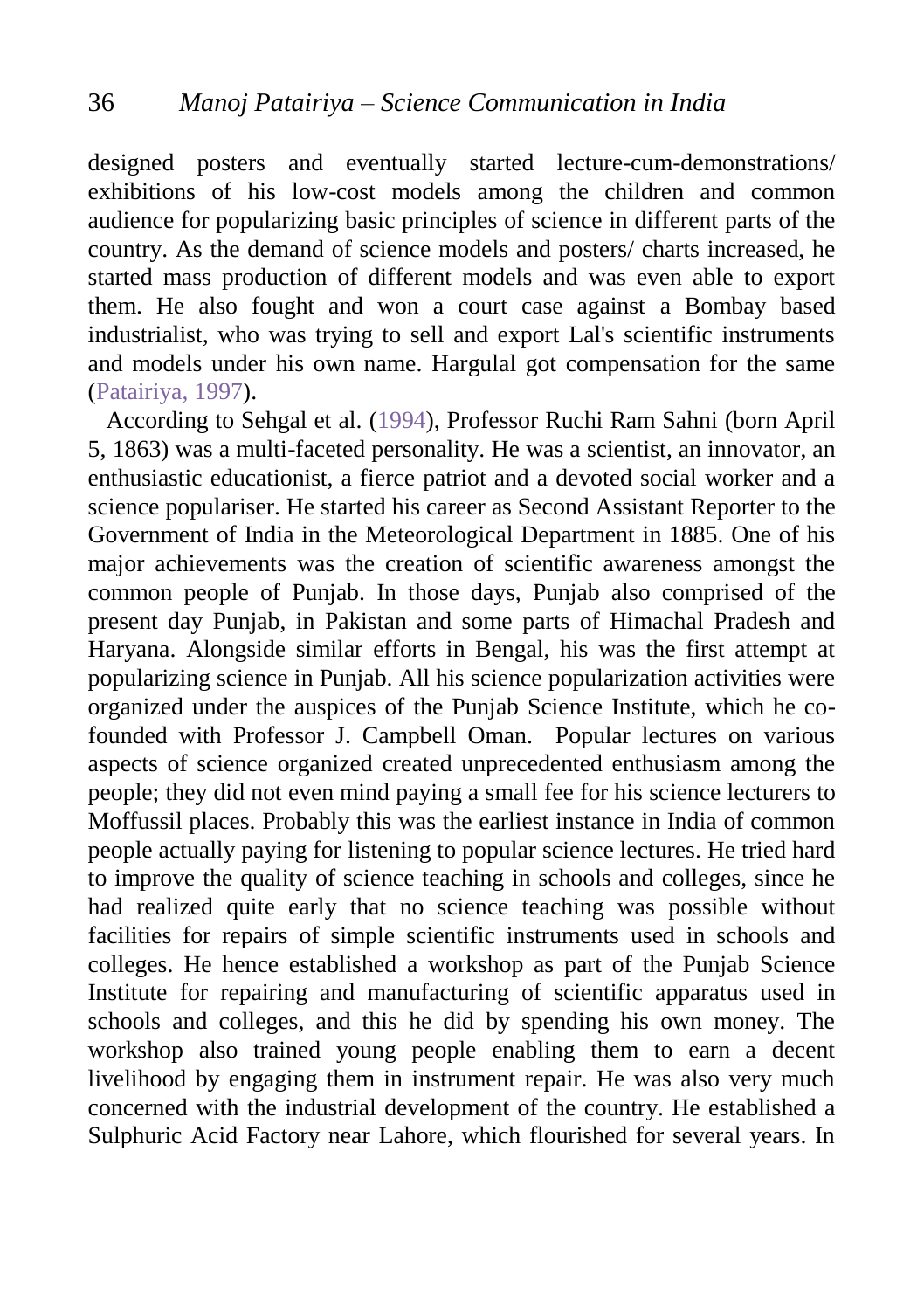this venture, P.C. Ray assisted him a lot. He also actively participated in the freedom movement.

The work of  $\text{Sir } \text{C} \text{V}$ . Raman is attributed to both the dimensions. Besides his research interests, Raman had a deep understanding of science popularization. He was able to mesmerize the public during his popular lectures. He also used to demonstrate his apparatuses while delivering a lecture, which he termed as "performance". Interestingly, his critics were also admirers of his "performance". He had given several radio talks. An anthology of his radio talks was published by the Philosophical Library, New York under the title "The New Physics: Talks on Aspects of Science". The Indian Association for the Cultivation of Science in Kolkata has a plaque that depicts the Raman Effect:

At this institute, Sir C.V. Raman discovered in 1928 that when a beam of coloured light entered a liquid, a fraction of the light scattered by that liquid was of a different colour. Raman showed that the nature of this scattered light was dependent on the type of sample present. Other scientists quickly understood the significance of this phenomenon as an analytical and research tool and called it the Raman Effect. This method became even more valuable with the advent of modern computers and lasers. Its current uses range from the non-destructive identification of minerals to the early detection of life-threatening diseases. For his discovery Raman was awarded the Nobel Prize in physics in 1930.

## **Present Scenario**

Science communication has drawn the attention of policy makers, planners, scientists, technocrats and media personnel during the past decade world over and so as in India. Currently several activities, approaches and media have been tried and utilized by different agencies, both government and nongovernment, for S&T popularization. As a result, a lot of infrastructure, software and human resources are available in the country. Various means and modes of communication have been utilized in India by the science communicators to reach out to the masses. Every form has its own significance and utility keeping in mind the vast diversities existing in the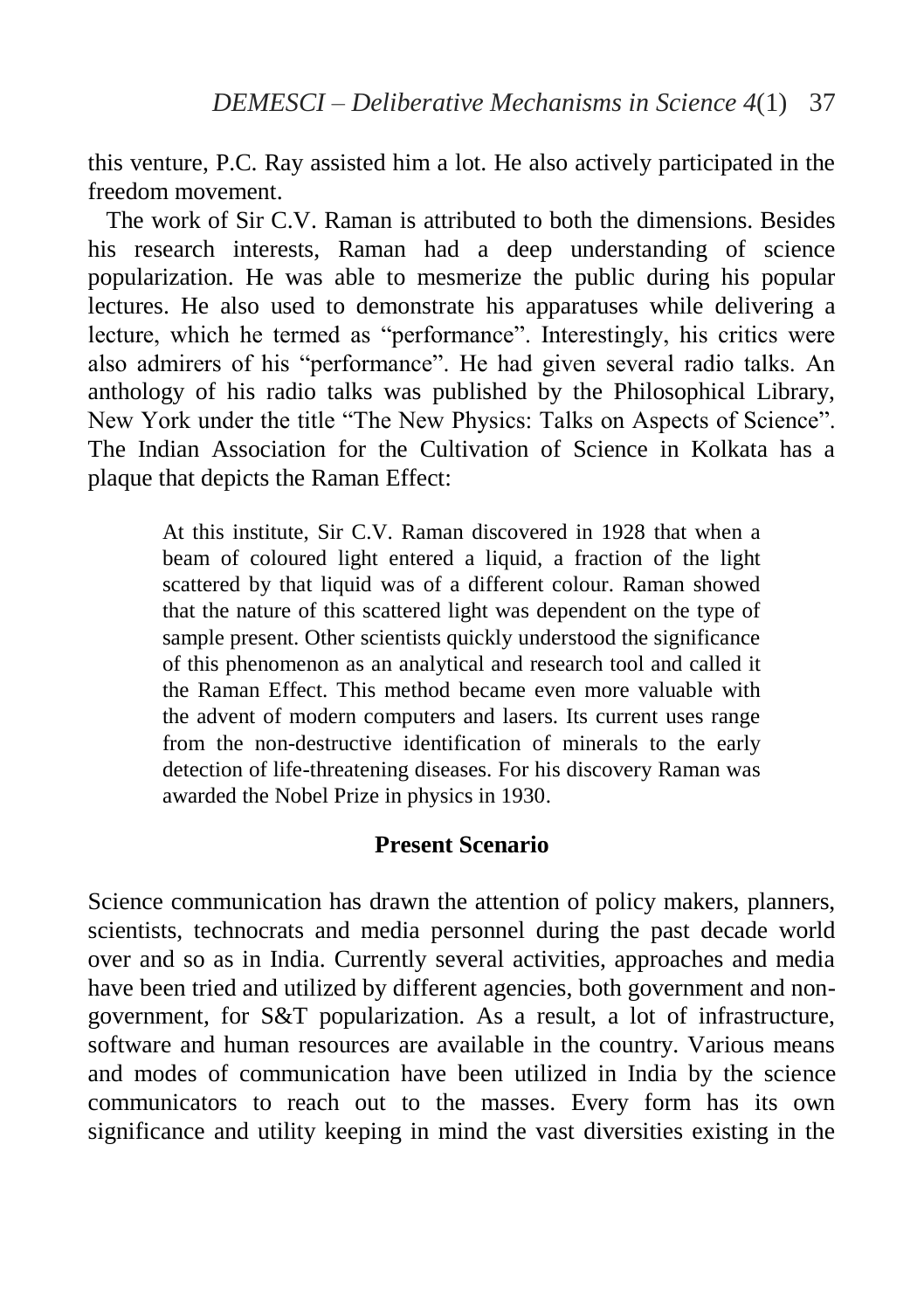subcontinent. Different communications tools were employed for S&T popularization and inculcation of scientific temper.

 Over the years, there has been a remarkable increase in science coverage in different media of mass communication, be it print, electronic, digital, folk or interactive media. Several national/ regional dailies have started weekly science pages and magazines are covering science columns. *Vigyan Prasar* started a unique activity and was providing ready-to-print science page to medium scale newspapers periodically in Hindi and English. Some 21 newspapers were incorporating the same page in their editions.

 A variety of programmes are now available on AIR, like Radioscope, Science Today, Science Magazine, Science News, etc.; the interest was triggered by two joint NCSTC-AIR radio serials `Method of Science' and `Human Evolution'. On TV, 'Turning Point' a science based programme was able to catch eyes of viewers, besides the University Grants Commission (UGC), National Council of Educational Research and Training (NCERT), Indira Gandhi Open University (IGNOU), NCSTC science programmes from time to time. Several voluntary agencies like Kerala *Shastra Sahitya Parishad* (KSSP), Karnataka Rajya Vijnana Parishat (KRVP), *Eklavya*, *Puppet* are actively involved in taking science to the people by way of folk forms, street plays, theater, puppetry, folk songs, skits, etc. In fact, print and electronic media have certain limits, but the illiterates or neo-literates can also be enlightened through the use of folk medium, as it has no limitation, and offers two way channel of communication, which was proved to be very effective during Bharat Jan Vigyan Jatha (BJVJ-87), Bharat Gyan Vigyan Jatha (BGVJ-90) and Bharat Jan Gyan Vigyan Jatha (BJGVJ-92).

 Other media for science communication, like exhibition, *Vigyan Mela*, slide shows, lectures, demonstration, and planetarium are also part of the ongoing science communication/ popularization movements in the country. A variety of popular science softwares have been produced. A number of potential science communicators are being trained through full time academic courses in science and technology communication and short term science writing/ journalism workshops to bridge the gap, who can in turn take up responsibilities of different science communication programmes/ activities [\(Patairiya, 2001\)](#page-40-0).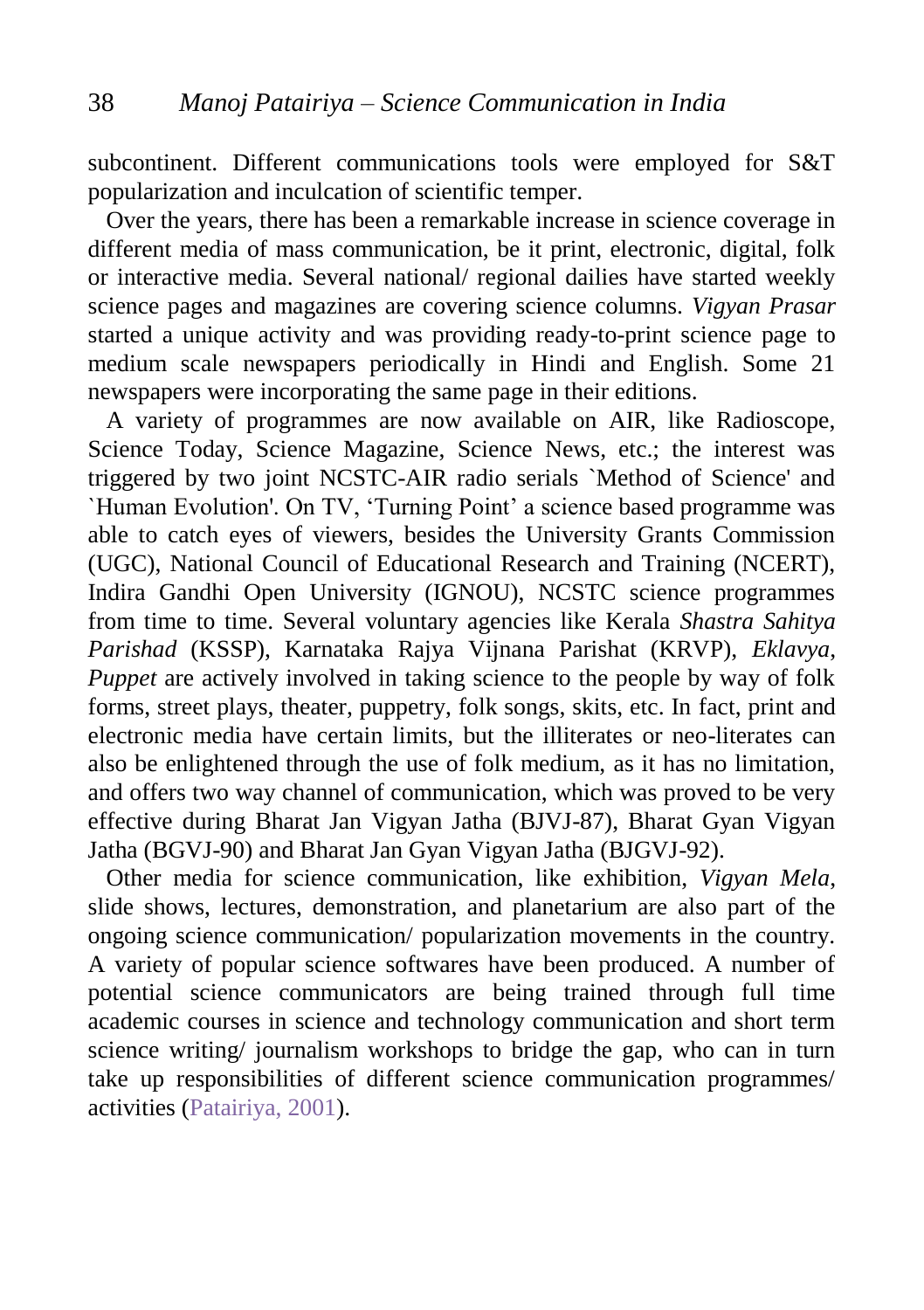Several government and non-government agencies such as NCSTC, NCSM, Council of Scientific and Industrial Research (CSIR), Indian council of Agricultural Research (ICAR), ICMR, NCERT, All India Radio (AIR), *Doordarshan* (Govt. TV Channel), NBT, CBT, UGC, KSSP, etc., are putting in effort towards dissemination of scientific information and inculcating a scientific temper among people. Although much has been achieved, the picture is not so rosy and there is an urgent need of appropriate leadership to work towards putting in every effort to make science communication activities more effective and sufficient both in terms of quality and quantity and a lot is still to be achieved.

 It is, however, disappointing that Indian science magazines, like *Science Today, Bulletin of Sciences, Times of Science & Technology* have been closed and Indian editions of some foreign magazines, like *La Recherche* and *Scientific American* have ceased their publication, after bringing out a few issues. Whatever may be the reason, it is clear that science has no territorial boundaries, and so is true for the science communication activities. As far as coverage of science and technology in mass media is concerned, in developing countries, like India, it will increase in near future significantly, as very fast and rapid developments are taking place. On an average, the science coverage in India is around 3.4 %, which we intend to enhance up to 10-15 %, as per a resolution of the Indian Science Writers' Association (ISWA). So far, 5 Indian science communicators have won UNESCO's Kalinga Prize for outstanding contribution in the area of science communication/ popularization. In terms of international comparison, in India the efforts put in by NCSTC, KSSP, and other organizations/ individuals, like *Vigyan Jatha*, Children's Science Congress, explanation of so called miracles, etc., are widely acclaimed and have no match and are unique and first ever in the world. There is a wide scope of a broad spectrum of science communication activities in future to better serve the mankind.

#### **Modes of Science Communication**

The process of science communication can be interwoven into five principles. Generally, when we talk about science communication, it obviously incorporates science popularization, scientific temper,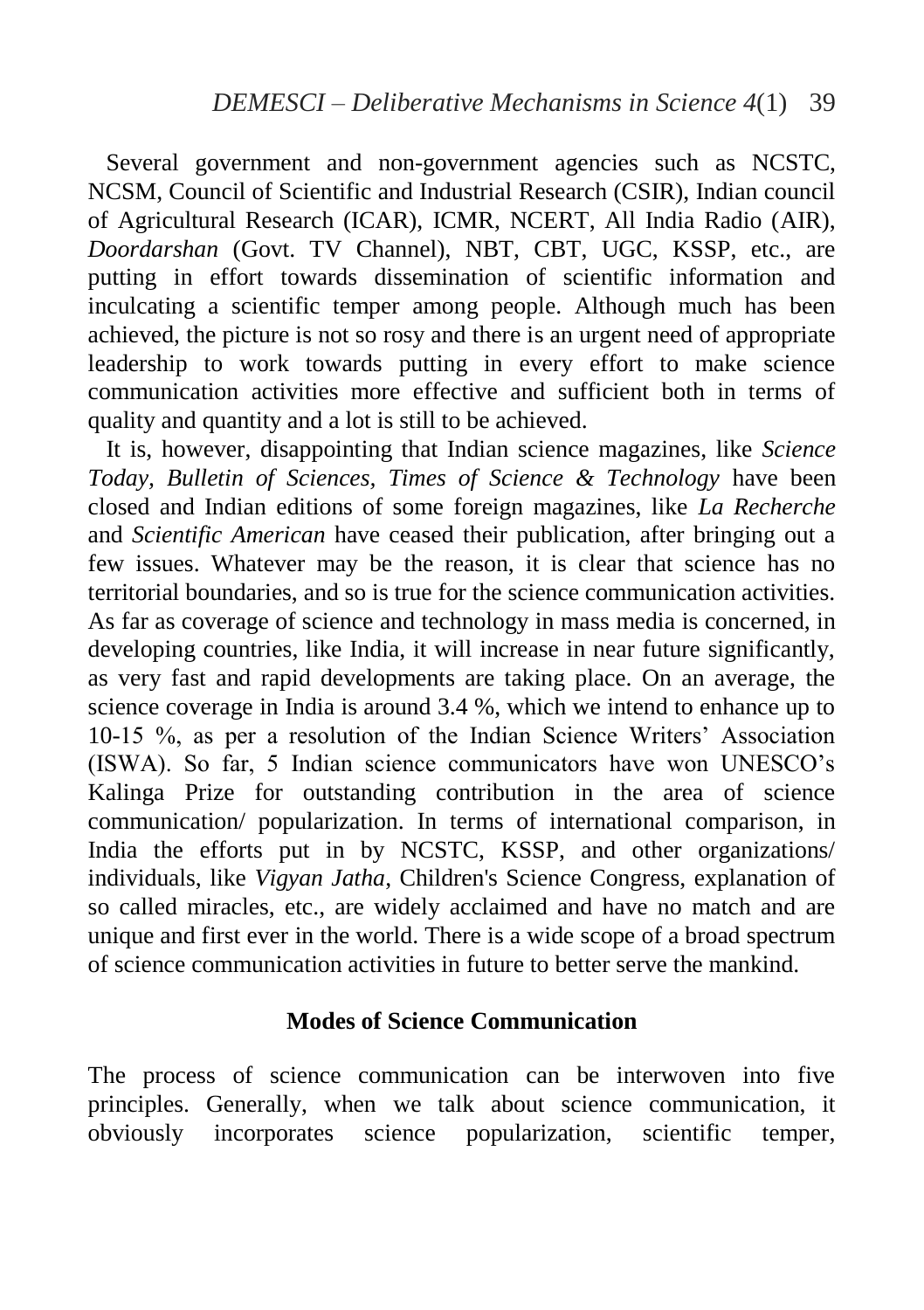technological temper and technology communication. Let us go into the details of these five mediums of science communication:

- i. Print Media: Such as newspapers, magazines, wallpaper, books, posters, folders, booklets, etc.
- ii. Audio-Visual Media: Mainly radio and TV, besides, films, slide shows, bioscope, etc.
- iii. Folk Media: It has been a common observation, that through folk media, it is possible to achieve penetration to the segments where other media have limitations. Puppet shows, street plays skits, stage performances, folk songs and folk dances, *nautanki* and other traditional means of communication belong to this category. This media is cost effective, entertaining and offers two-way communication.
- iv. Interactive Media: Science exhibitions, science fairs, seminars, workshops, lectures, scientific tours, conferences, *vigyan jathas*, etc. The advantage here is being man-to-man and two-way communication.
- v. Digital Media: information technology has given birth to comparatively a new media, known as digital media. It includes Internet, CD-ROM, multimedia, simulations, etc. This is proving to be an effective medium and it can illustrate difficult concepts through text, audio, graphics, video, animation and simulation. It has also made science communication simpler to handicapped segments of the society. This new media has given birth to a more instant and global mode of communication in the form of 'Social Media', involving social and individual networking sites.

 That apart, we are popularizing science through our 22 regional languages, to penetrate into local populace effectively. Selection of target audience has greatest significance. Our science communication efforts are aimed at various target groups, such as, common man, children, students, farmers, women, workers or specialists, etc. Various forms for presentation are being used to make science communication more interesting and enjoyable, such as science news, report, article, feature, story, play, poem, interview,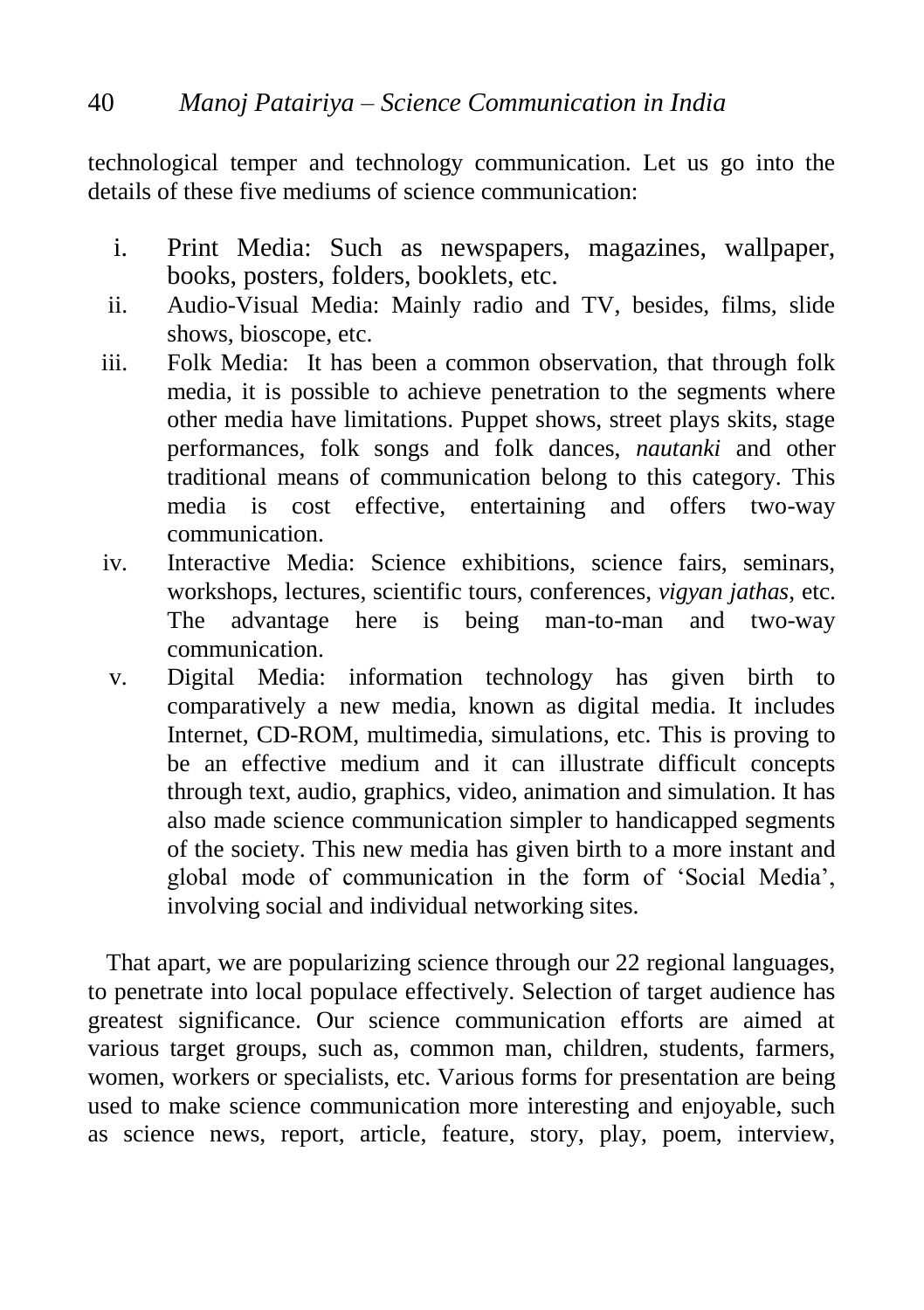discussion, lecture, documentary, docu-drama, scientoon (science + cartoon), satire, etc. Following are some of the important modes and means of science communication in India:

- i. Popular S&T literature (articles/ features in daily newspapers, periodicals; newsletters and specialized S&T magazines: comic strips, picture-cum-story books, wall charts etc.).
- ii. Exhibitions of S&T themes (temporary, permanent and mobile).
- iii. Science Train- Science Exhibition on Wheels.
- iv. S&T and Natural History Museums (with permanent galleries on basic topics, on country's heritage and on famous discoveries and inventions, among others).
- v. Science Centres and Parks (participatory and interactive activities and demonstrations to learn about S&T principles, applications and to encourage development of a spirit of enquiry among children and adults).
- vi. Contests (quizzes, essays, scientific models, toy and kit making, public speaking, debates, seminars etc.).
- vii. Popular lectures on S&T subjects (for general public, for children and students at schools, colleges, universities and other institutions).
- viii. Tours (guided tours around botanical, zoological gardens, museums, planetariums, bird sanctuaries, industries, factories, etc.).
	- ix. Planetariums (including mobile ones; sky watching with naked eyes or telescope to learn about planets, stars and other celestial objects).
	- x. Radio broadcasts (for general as well as specific audiences).
	- xi. Television telecasts (for general as well as specific audiences).
- xii. Audio-Video Programmes (on tapes and cassettes for special or general audiences; slide shows, bioscopes.
- xiii. Digital software, CD-ROMs, etc. (for special or general audiences).
- xiv. Science Films (for general and specific audiences).
- xv. Folk forms (song and drama, street plays, puppet shows, march, festival, fairs, Jathas, etc.)
- xvi. Science Club activities, etc.
- xvii. Community Radio, Community TV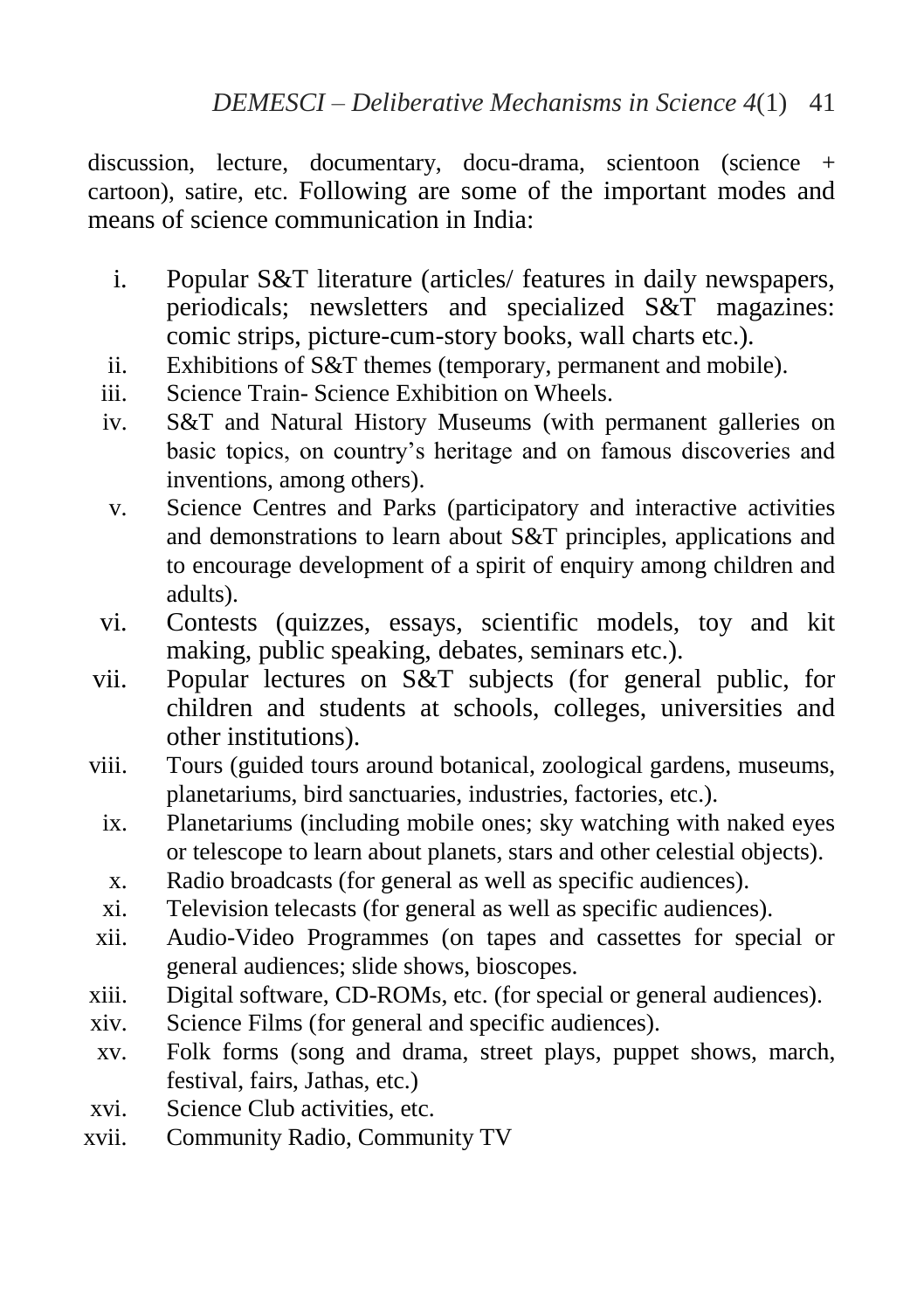- xviii. Webcasts, Podcasts, and Social Media
	- xix. Workshops, symposiums, seminars, roundtables, discussions, etc.
	- xx. Low cost kit/toys and other hands-on-activities (with specific training modules).
	- xxi. Non-formal Science & Technology Education.

# **Role of Various Organizations**

Various Government, non-Government, voluntary organization are playing significant role in science communication. Some of them are described here:

i. National Council for Science and Technology Communication: The NCSTC is an apex body of the Government of India for promotion, coordination and orchestration of science and technology communication and popularization programmes in the country, with two major objectives of popularization of science and technology and stimulation of scientific and technological temper among people. Programmes began in right earnest with the finalization of the VII Five Year Plan and the first meeting was held in early 1984. It has ten major elements, viz., (i) training in science and technology communication, (ii) software development, (iii) information networks/ databases, (iv) field projects, (v) incentive schemes, (vi) research in science and technology communication, (vii) international cooperation, (viii) women component plan, (ix) environmental awareness, and (x) policy advices. A number of training programmes have already been organized and supported to train people/ resource persons in various tasks of science communication as well as in different media. A number of science communication software items for electronic as well as for nonelectronic media have been developed and disseminated to the users. Information networks developed and a number of research projects have been undertaken. Besides a number of projects/ programmes, a mega project on science and technology for promoting voluntary blood donation has been formulated by NCSTC. Preparation of an annotated bibliography of popular science publications in all major Indian languages was undertaken. A project to develop self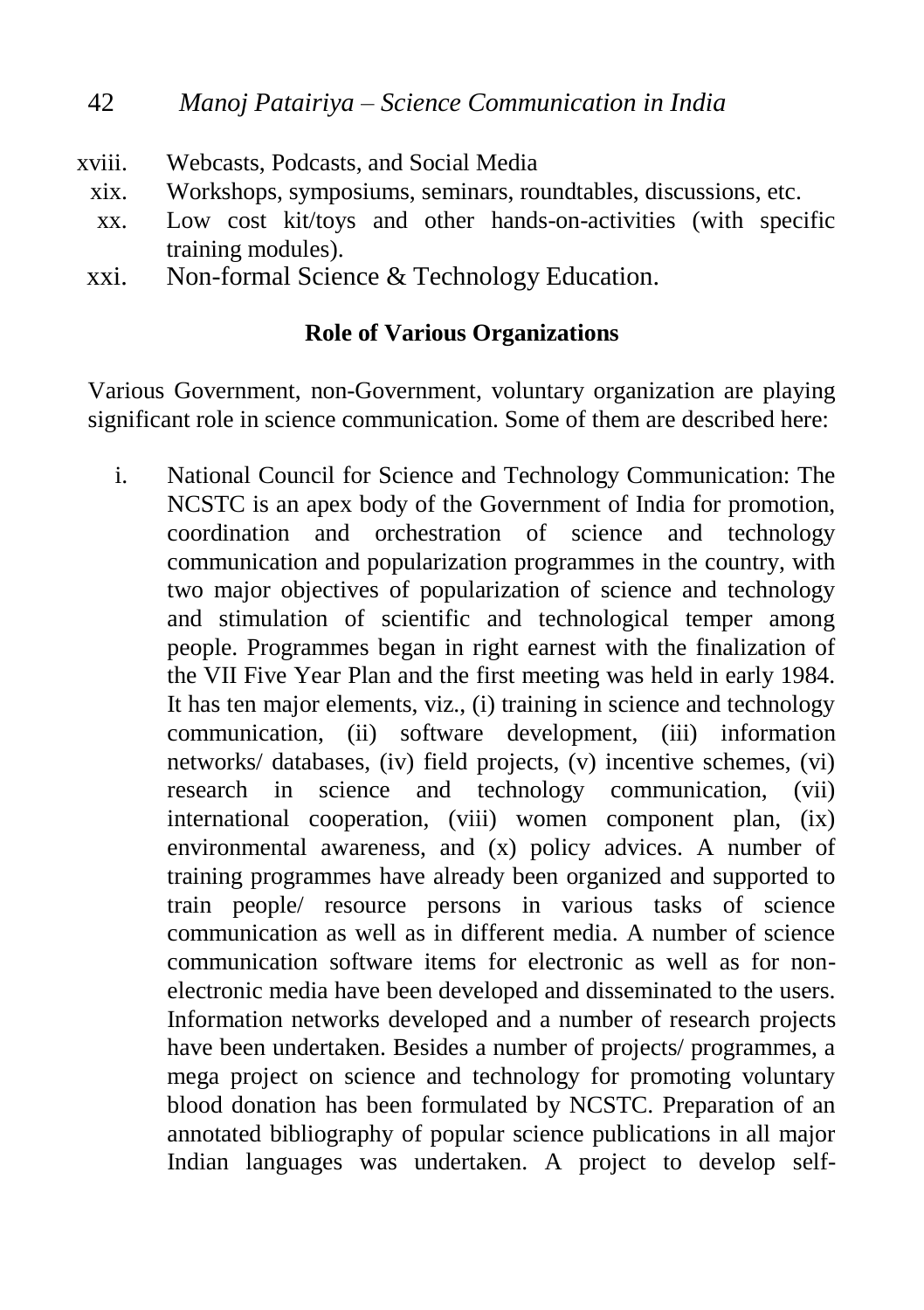sustaining science communicators, who can generate income by selling software, produced by and with support of NCSTC was formulated, besides a Software Jatha.

- ii. Vigyan Prasar (VP): It was set up by the Department of Science and Technology, Government of India, as an autonomous registered society in 1989 for taking up large scale science popularization tasks. Its broad objectives may be summarized as follows. (i) To undertake, aid, promote, guide and coordinate efforts in popularization of science and inculcation of scientific temper among the people and to increase the knowledge, awareness and interest about science and technology among all segments of the society. (ii) To provide and promote effective linkages on a continuous basis among various scientific institutions, agencies, educational and academic bodies, laboratories, museums, industry, trade and other organizations for effective exchange and dissemination of scientific information. (iii) To undertake the development of software materials for different media, so as to enable the masses to better understand, appreciate and comprehend abstract scientific principles and practices. (iv) To organize research projects, courses, workshops, seminars, symposia, training programmes, fairs, exhibitions, film shows, popular discussions, street plays, quizzes, song-dance-dramas, etc., in furtherance of the objectives of the organization. It also organizes an annual Science Film Festival involving short films and TV documentaries, etc.
- iii. National Council of Science Museums (NCSM): Having its headquarters in Kolkata, NCSM is an apex body of science museums and science centers in the country. It has a National Science Centre in New Delhi, and some 30 regional science centers, including Lucknow, Bhopal and Bhubaneswar, etc. A Science City has been set up in Calcutta by NCSM. Several states have also setup science cities under collaboration with NCSM, i. e. Gujarat Science City, Ahmedabad; Pushpa Gujral Science City, Kapurthala, Punjab; and Science City, Chennai, etc., and a few more are coming up.
- iv. National Institute of Science Communication and Information Resources (NISCAIR): Formerly it was known as the Publications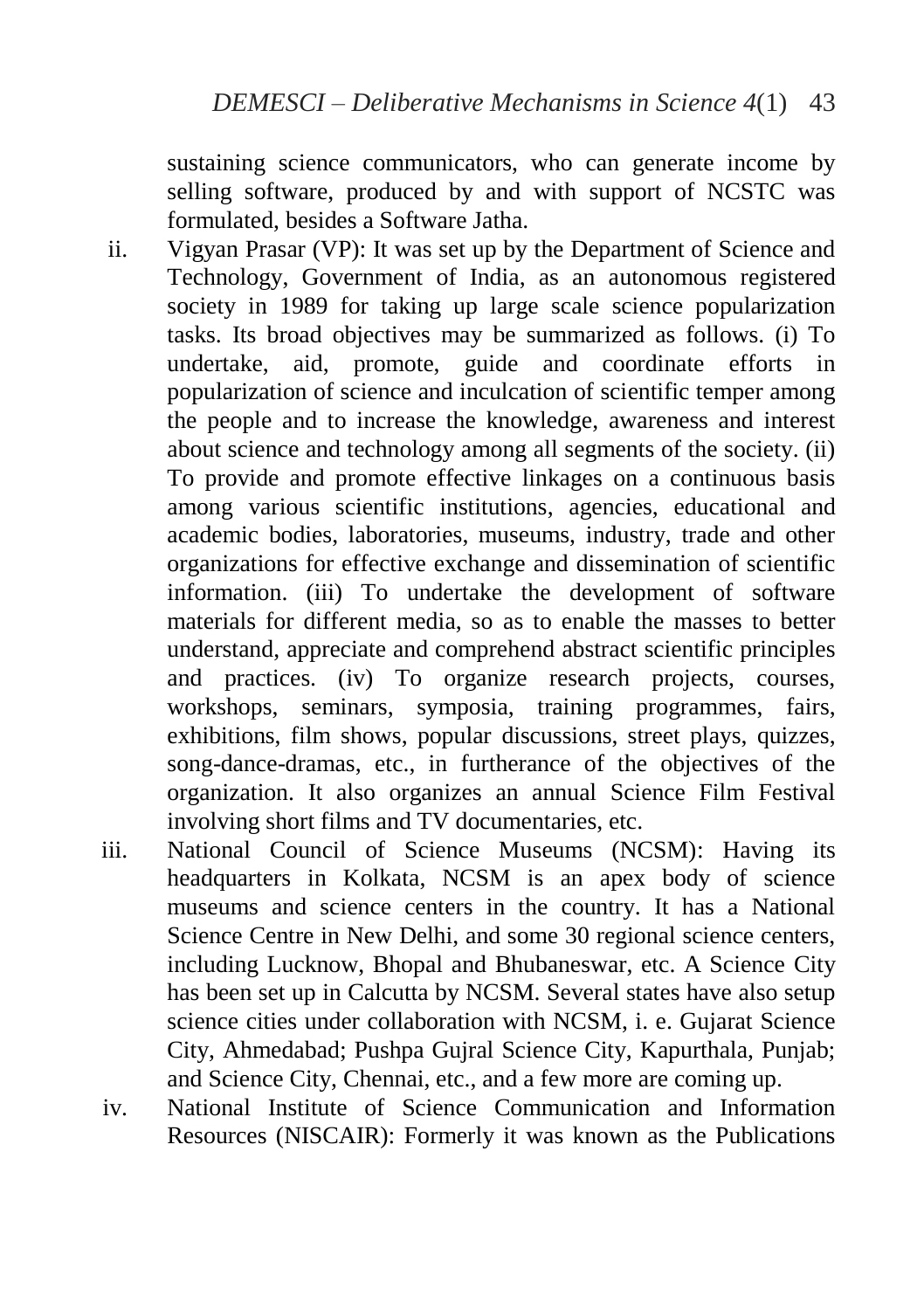and Information Directorate (PID). It was renamed as National Institute of Science Communication (NISCOM) on September 26, 1996 and further transformed into NISCAIR, incorporating INSDOC. It brings out eleven professional scientific journals, besides three popular science journals, *Vigyan Pragati* (Hindi monthly), *Science Reporter* (English monthly) and *Science Ki Dunia* (Urdu Quarterly). It has also brought out an encyclopedic series, titled, The Wealth of India, a compendium of knowledge on the economic products and industrial resources of the country. The institute also undertakes the publication of popular science books in Indian languages. Monographs on different scientific subjects are also published from time to time.

- v. Science Communication Networks: An All India People's Science Network (AIPSN) was catalyzed in 1987-1988, with 27 constituent voluntary organizations, which organizes All India People's Science Congresses and is also known as All India People's Science Movement. The NCSTC Network was brought into existence in 1991 with the objective of taking popularization of science activities to all nooks and corners of the country. Presently it has over 70 organizations, including government, NGOs and voluntary organizations. It is now known as National Science and Technology Communication Network (NSTC-Network). There is the need of a Science Media Network.
- vi. Voluntary Organizations: There are several voluntary organizations in India interested in science communication programmes. Some of them even existed when there were no efforts from the side of state to popularise science among people. *Kerala Shashtra Sahitya Parishad, Karnataka Rajya Vigyan Parishat*, *Vigyan Parishad*, Allahabad, Vikram A. Sarabhai Community Science Centre, Ahmedabad, Eklavya, Bhopal, etc., are among important voluntary organizations involved in science popularization movement in the country. The Indian Science Writers' Association brings out a newsletter and organizes meetings with prominent scientists as well as media persons.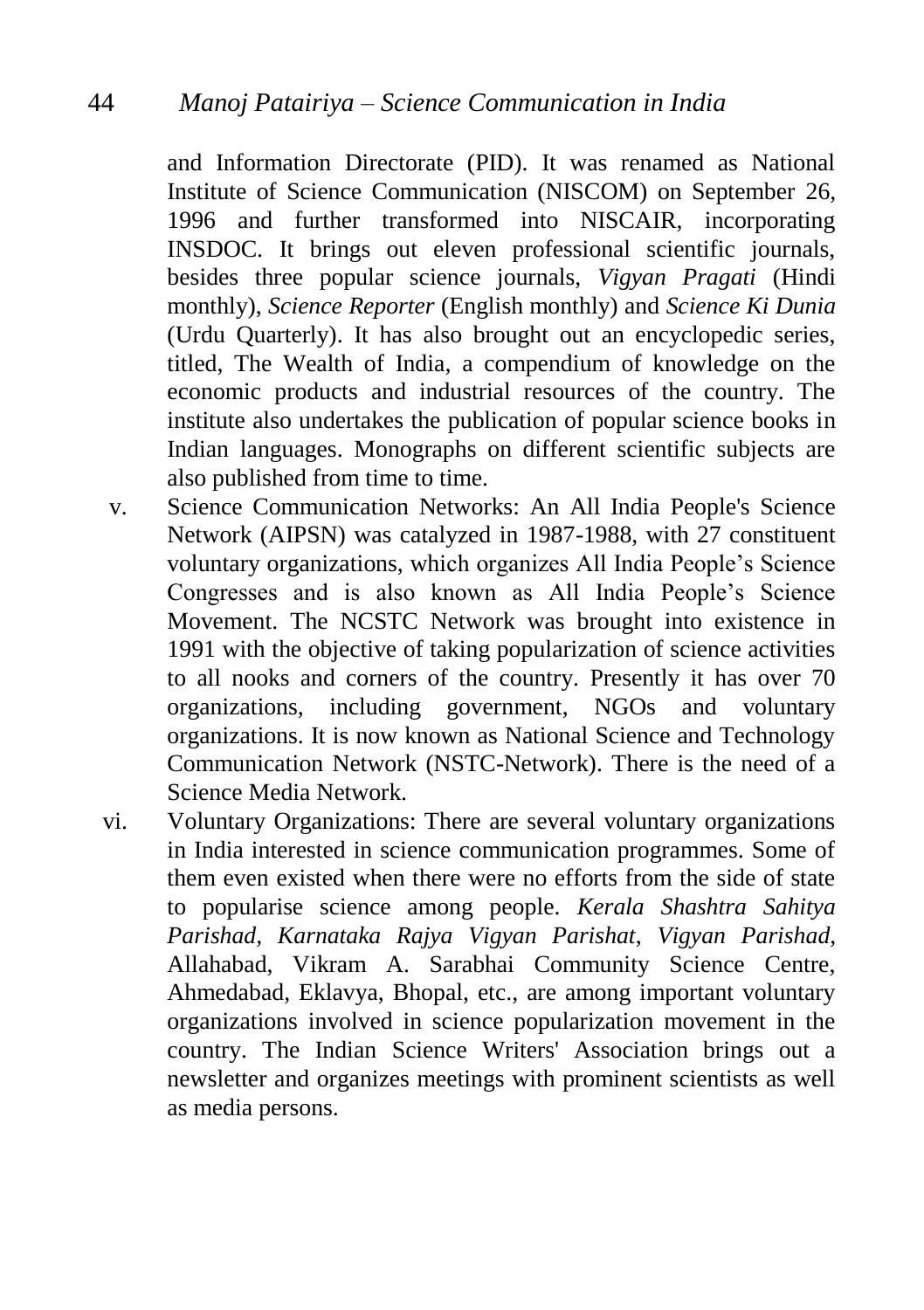vii. Indian Science Writers' Association (ISWA): The ISWA was founded by a group of highly motivated and enlightened science writers and journalists in April 1985, with a view to develop and nurture science writing profession in the country. Now, ISWA has some 500+ members from across the country comprising scientists, science writers, science journalists and science communicators from various Indian languages. In pursuit of its broad objectives, the ISWA undertakes a broad spectrum of activities on science writing, science journalism and science communication. ISWA is an active, vibrant and visible organization. Here is a glimpse of its activities:S ince its inception, the ISWA has been publishing an occasional newsletter to have a channel of communication with members spread all over the country. It has initiated ISWA Chapters at various places in the country. Some 10 ISWA chapters have come up so far, which are undertaking various kinds of activities, like training in science writing and science journalism involving students, teachers, journalists and scientists. The ISWA had introduced a Millennium Lecture Series. A number of lectures have been organized so far on various frontline areas of science and technology. The ISWA confers ISWA Fellowships and ISWA Awards on distinguished persons for recognizing their efforts towards promotion of science popularization in the country. The ISWA organizes national seminar every year on some current topic, concerning science and technology. Some of them were; Post GATT India, What is Wrong with Indian Science, Patenting System and Intellectual Property Rights, Challenges in Public Appreciation of Science in Digital Age, etc., with a view to discussing and addressing the issues and problems emerging in this field. An exhibition on Popular Science Periodicals in Indian Languages is also part of these activities. It also publishes the directory of ISWA members from time to time. The Directory is sent to various scientific and media organizations in India and abroad. ISWA has been working in collaboration with government and nongovernment organizations and has linkages with various agencies interested in science popularization, such as, the CSIR, NCSTC,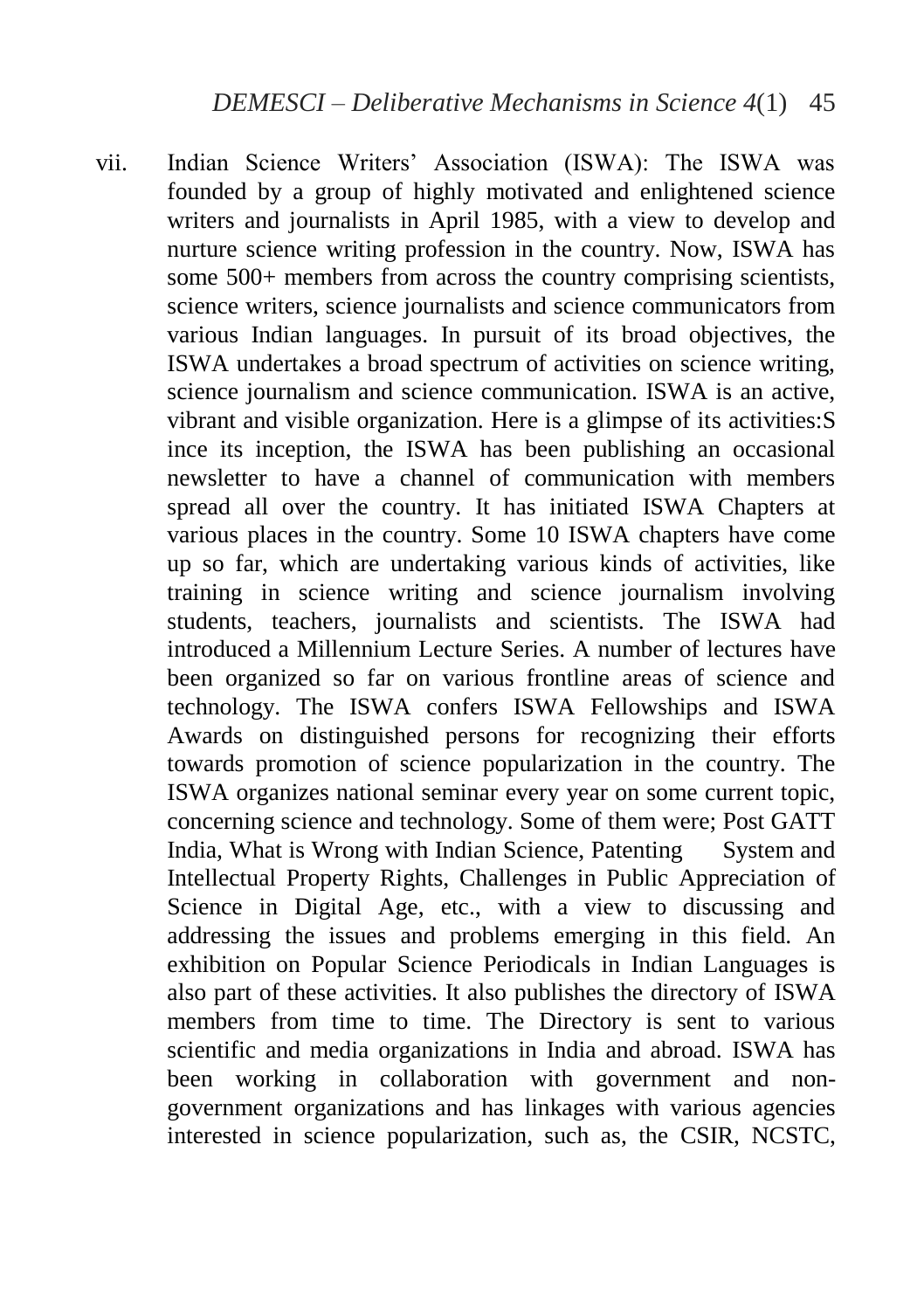National Institute of Science Communication (NISC), ICAR, ICMR, Society for Information Science, Indian Science Communication Society (ISCS), etc. We have organized training programmes with the Department of Atomic Energy and other organizations. Efforts are being made to make joint programmes, with Indian Space RESEACH Organizations (ISRO), British Council Division and UNESCO, etc., including visits of ISWA members to various scientific establishments for writing/reporting on various R&D activities in the country. We are looking forward for more such joint programmes in future and are planning to have many more activities to strengthen ISWA as well as the efforts towards the cause of popularization of science and inculcation of scientific temper among masses. ISWA is an active partner of India-Brazil programme on public communication of science, technology, culture and society.

# **Major Initiatives in Science Communication**

Following are the highlights, where major achievements were observed in the area of science communication in India:

- i. Human Evolution: A 144-part radio serial *Manav Ka Vikas* was jointly produced by NCSTC and AIR was broadcast on Sunday mornings simultaneously from nearly 84 stations all over the country in 18 Indian languages during June 1991-February 1994. Among the listeners there were 100 000 children and some 10000 schools registered as dedicated listeners. They were provided kits, posters, etc. as supplementary material. Two unique radio bridge programmes of half-hour duration each were broadcast live through the satellite on February 13th and 20th, 1994. Selected children, who had assembled at five different places in the country, participated in these programmes, which included questions, answers and discussions.
- ii. Bharat Ki Chhap: The NCSTC has produced a number of TV programmes on scientific subjects. A 13-part film serial on the history of science and technology in the Indian subcontinent and its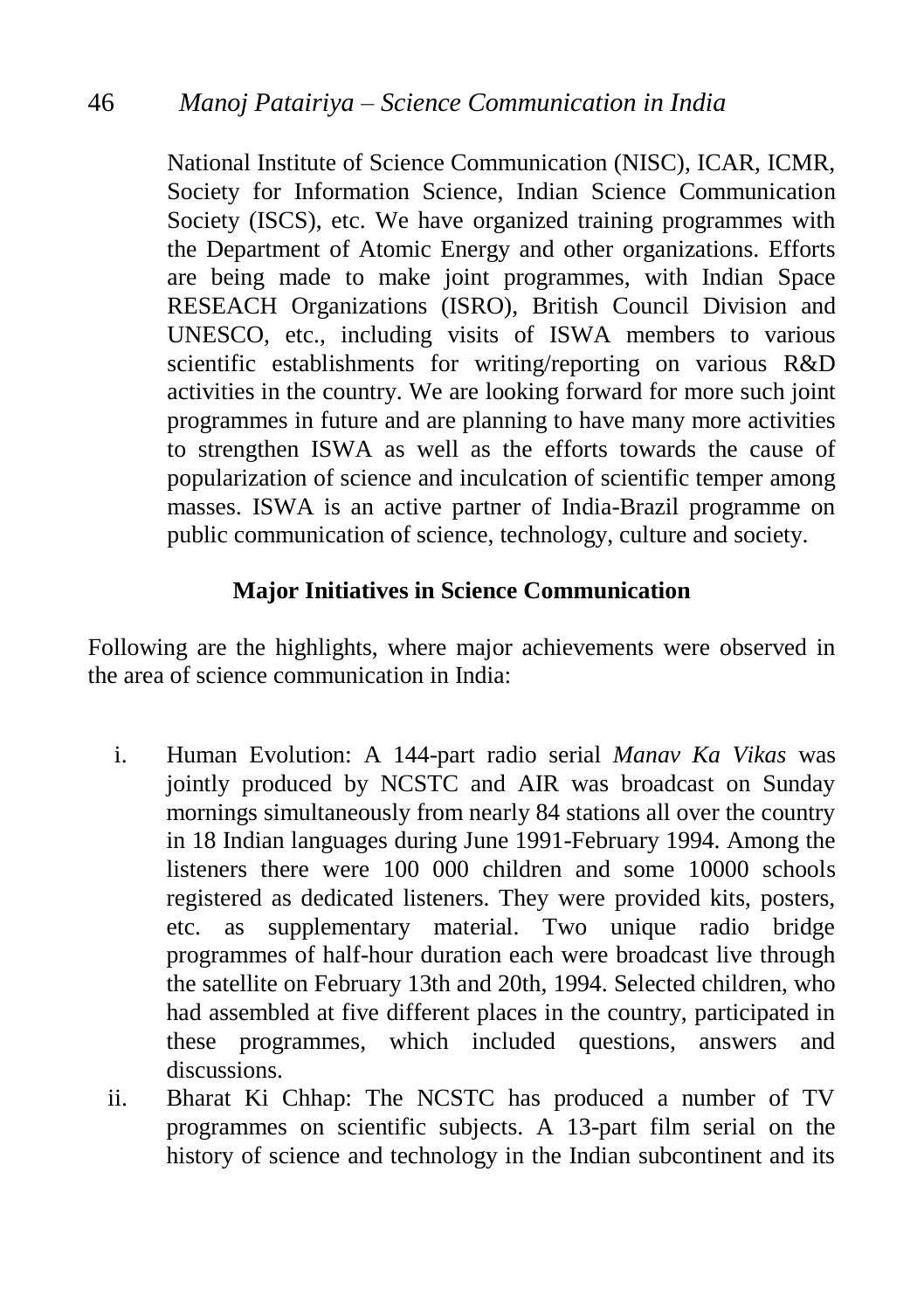impact on the world, titled *Bharat Ki Chhaap*, originally in Hindi was produced by NCSTC and telecast on Doordarshan in 1989. Regional language versions were subsequently produced in Tamil, Malyalam, Telugu, Gujarati, Marathi, Bengali and Kannada, along with an English subtitled version.

- iii. Vigyan Jatha: *Bharat Jan Vigyan Jatha-87* and *Bharat Jan Gyan Vigyan Jatha- 1992* (BJGVJ- 92) were catalyzed by NCSTC, could be considered as the biggest ever science and technology communication movements attempted anywhere. The main themes of BJGVJ - 92 included health, water, environment, appropriate technology, superstitions, scientific thinking and literacy. Science and technology communication software, on the main themes of the *Jatha*, was developed and duplicated both at the central and state levels, which included brochures and posters for publicity, poster sets on water, environment and housing, booklets on topics such as the preparation of science posters and charts, puppet plays, low-cost exhibitions, etc. Some 2,500 government/ non-government organizations were actively involved. The *Jatha* covered nearly 40,000 locations in about 400 districts touching almost a third of the country's population. During the course of *Jatha*, various modes of science communication, especially folk forms, publications, lecturecum-demonstrations, etc., were employed for science communication among people in far-flung areas. Subsequently, Regional *Vigyan Jatha* is organized to cover a geographical region on a focused science theme relevant to the area.
- iv. Children's Science Congress: The first National Children's Science Congress (NCSC), with the focal theme Know your Environment was organized by the NCSTC Network in December, 1993. The children were selected on the basis of their presentations on their scientific projects at the district level Congresses, followed by state level presentations and finally for the National Congress. The main aim of the congress was to provide open laboratory of the nature for learning with joy and to adopt the method of learning-by-doing. The other objectives were to extend classroom learning to inculcate an understanding of the environment, its problems and prospects and to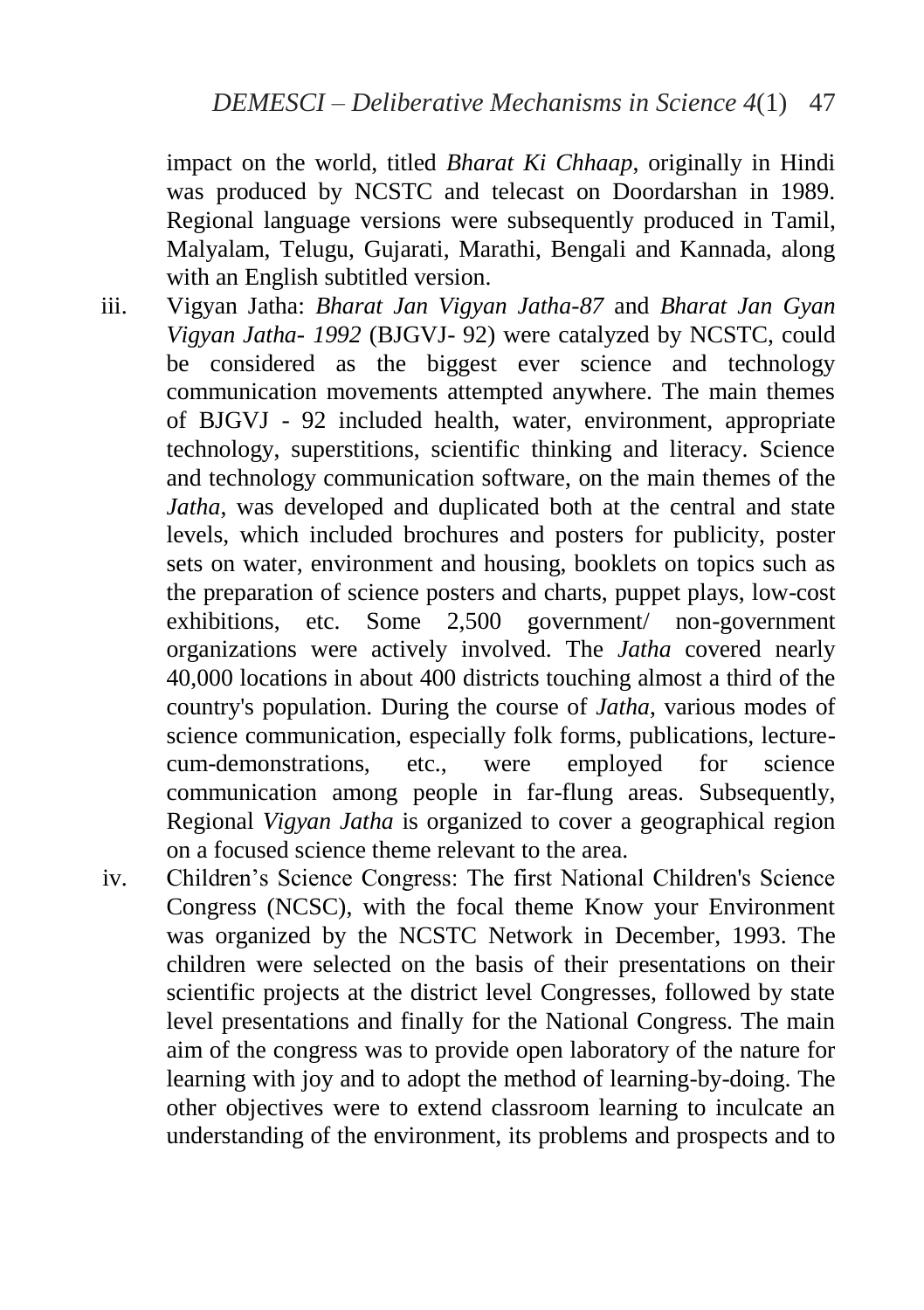help find feasible solutions. Participation was open to children of the age group 10 to 17 years. Until now 21 such congresses have been organized at different places of the country; and it has become an annual feature like Indian Science Congress. Select groups of children from NCSC present their project reports in the Indian Science Congress. Selected children from National Children's Science Congress visited Germany in connection with Germany Festival in India and India Festival in Germany in 2001.

- v. Scientific Explanation of so-called Miracles: This is a very popular programme implemented across the country, wherein various tricks and miracles are demonstrated and explained by trained science activists to make the gullible people aware of the scientific tricks/ facts behind such so-called miracles, so that the self-styled god men cannot cheat them. In the event of so-called milk miracle, when religious deities started drinking milk in 1995, the author of this paper demonstrated the phenomenon on television news and the hoax was declined as a result.
- vi. Science Communication Courses: In order to develop trained manpower in the area of science communication, training/ educational programmes are being offered at various levels in our country, which are catalyzed and supported by NCSTC: i) Short term courses, which are of 3 to 7 day's duration; the participants are all science activists and enthusiasts, whether students of science at higher level or not; ii) Medium term courses, which are of two to four month's duration; usually for those who want to improve their science communication skills; and iii) Long term courses, which are of 1 to 2 year's duration; run at different universities/ institutions and offer post graduate degrees or diplomas in science communication. Besides, a correspondence course and an online course in science journalism of one-year duration are also available. The main aim is to develop as many science communicators as possible to meet the present and future challenges and requirements. 30 universities/ institutions are running these courses with NCSTC's initiative. Recently, the University Grants Commission (UGC) has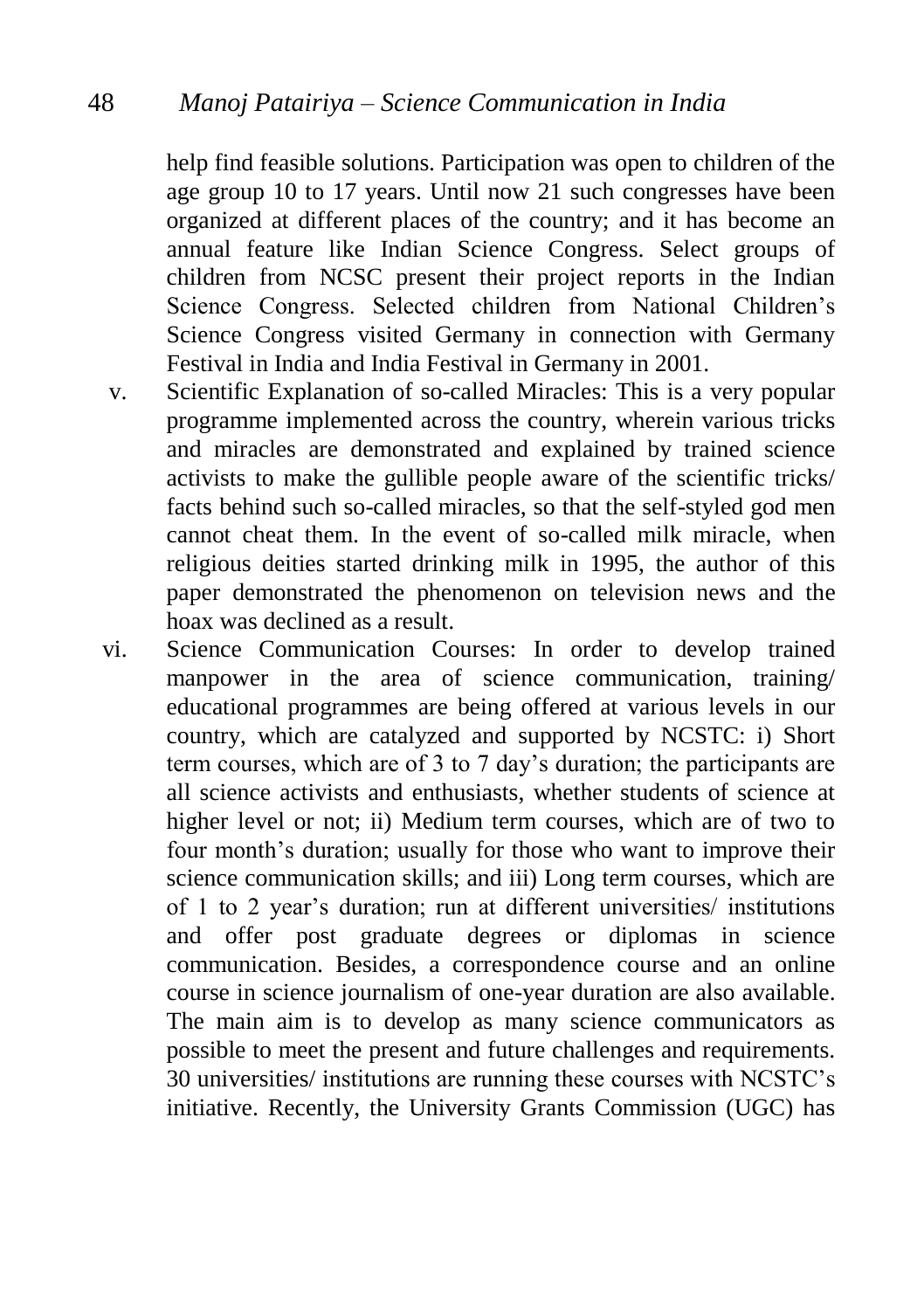also introduced science communication under its thrust areas of studies.

- vii. Research, innovation and development initiatives: There has been a significant and continuing increase in quality, quantity, diversity in this growing area, i.e. science communication, the world over. A good deal of R&D work was done to strengthen and enrich such activities in India.
- viii. Knowledge diffusion through science media orientation: A countrywide programme for training scientists, journalists, writers, teachers, students, and science activists in science writing/ journalism/ broadcasting/ telecasting/ communication in regional languages was conceived by the author and implemented through NCSTC in over 500 district by conducting regional/ state/ national level short-term trainings benefiting 20,000 trainees directly through participation and 500 million audiences indirectly, i.e. ½ population of the country through coverage.
	- ix. Science & Health Communication through Folk Forms: A Nationally Coordinated one year's Programme on science and health communication through folk forms was developed focusing on woman and child nutrition and implemented. The countrywide project included: i) Zonal Orientation-cum-training of Folk Groups (7 Zones); ii) Performances in States (30 States); and iii) National Performances. The Zonal Orientations held in July-August 2007 at Delhi, Kolkata, Nagpur, Allahabad, Udaipur, Guwahati and Tanjavur. The programme was assessed for its efficacy and impact and was found to achieve the intended objectives. The programme has triggered an interest and excitement in science in general and in health related issues in particular.
	- x. Science Exhibitions/ Innovation Fairs/ Demonstrations: Thematic science exhibitions/ science fairs/ demonstrations, etc., on different occasions and on specific themes are being organized from time to time, including innovation fairs on National Technology Day, Science Publications, Science Communication Software, Science Communication Products in Regional Languages, etc.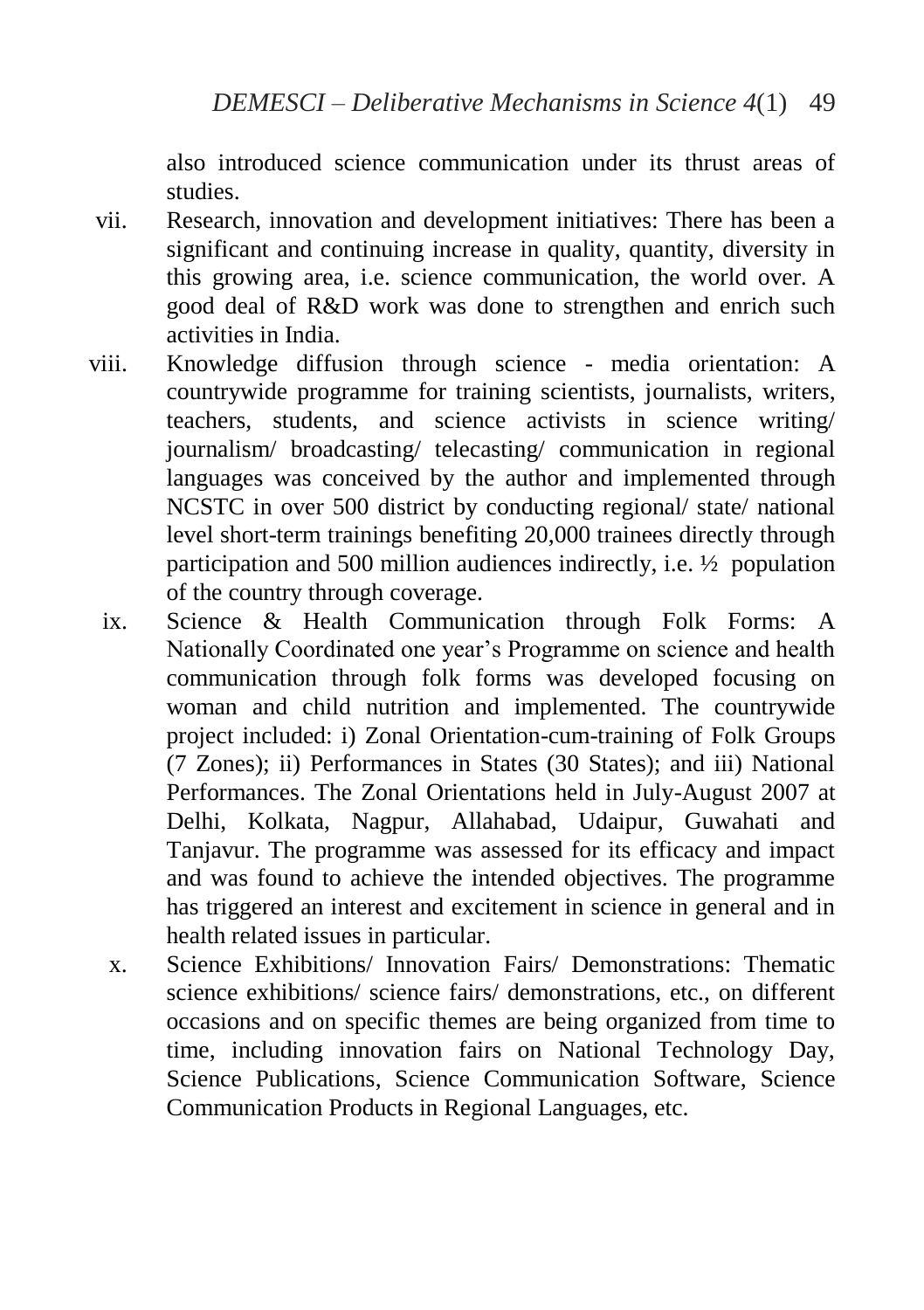- xi. Declarations: To focus on particular aspects of science communication, the following declarations were issued after negotiations and adoption of various consensus decisions at different forums: (a) *"The Benaras Document on Science Fiction 2008"* was adopted on November 13, 2008 at the concluding session of the First National Discussion on "Science Fiction: Past, Present, Future" held at Varanasi focusing the policies and directions for advancing SF in India; (b)*"The Hands-on Science India Declaration 2009"*, was adopted on October 30, 2009 as a major outcome of the  $6<sup>th</sup>$ International Conference on Hands-on Science (HSCI-2009) held at Ahmedabad; (c)*"The New Delhi Declaration on Science Communication 2010"* was adopted on December 09, 2010 as an important directive document at 11<sup>th</sup> International Conference on Public Communication of Science & Technology (PCST-2010) held in New Delhi.
- xii. Impact Assessment of Science Communication Programmes: A National Review Meeting was organized at Himachal Pradesh State Council of Science, Technology & Environment for assessing and giving future directions for short-term training courses on science writing, science journalism, science broadcasting, and science communication. A National Consultation & Review Meeting was organized at Rajasthan University, Jaipur to review NCSTC's academic courses on science communication and science journalism run by various universities and to consolidate and update syllabi for the same. A National Assessment Workshop for exploring job possibilities and assessing job potential in science communication was organized at Devi Ahilya University, Indore with active participation of representatives from industry, media and academics and the proceedings suggested that there is a need for such specialized courses and demand for the graduated students.
- xiii. Centres for Science Communication: Centres for Science Communication at Lucknow University (U.P.); Devi Ahilya University (M. P.); Cochin University of Science & Technology (Kerala), and Krishna Kant Handiq Open University, Guwahati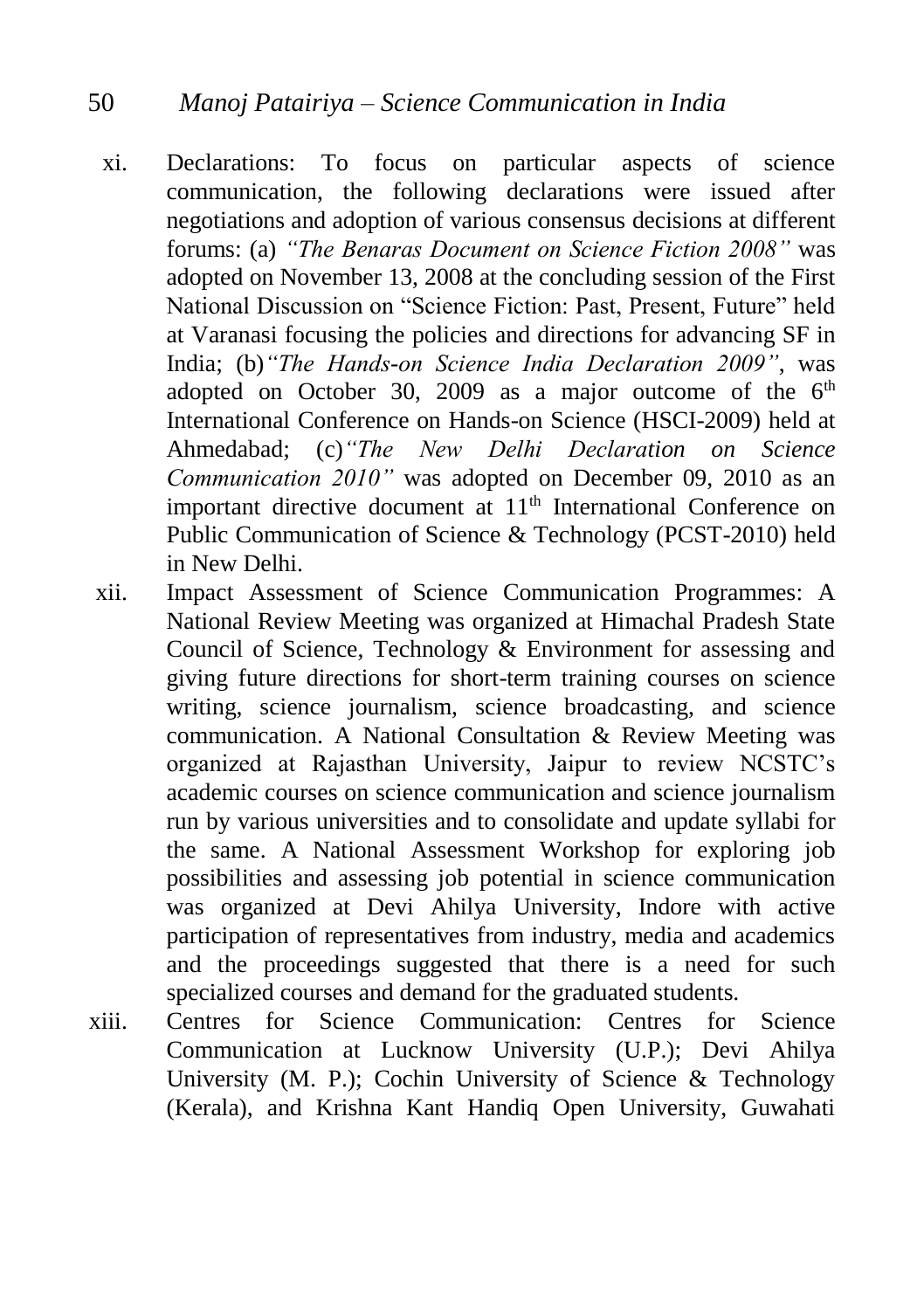(Assam) were established to promote higher studies and research in S&T communication/ public understanding of science.

- xiv. Science Communication Archives: A Science Communication Archives at Madhavrao Sapre National Media Repository & Research Centre, Bhopal has been started to preserve and retrieve science manuscripts, publications and other information products to facilitate researchers in S&T communication.
- *xv.* Indian Journal of Science Communication: An international peer reviewed research journal in science communication is being published since 2002, which has an International Advisory Board and peer review system and offers print, electronic and open access edition available at < *www.iscos.org >*
- xvi. Public Debates on Current S&T Issues: Public debates on current affairs in S&T where public requires adequate awareness to take decisions in matters, like, Bt Cotton, Bt Brinjal, Nuclear Controversies, Iodized Salt, etc., were initiated. A recent debate on "Public Awareness of Nuclear Energy Controversies" was able to attract a house full at  $11<sup>th</sup> PCST-2010$ .
- xvii. Technology Communication: More often, we talk about science communication and scientific temper and less on technology communication and technological temper. A major initiative was taken by NCSTC on 'Technology Communication', including hands-on science, with the objectives: i) to inculcate a technological temper; ii) to develop and nurture the spirit of innovativeness, and iii) to focus on technological approach to problem solving. The programme has 3 major elements: i) orientation of artisans and techno-students towards innovativeness; ii) identification of areas of innovation and developing innovative ideas; and iii) technology awareness. The module was successfully tested and being implemented across the country.
- xviii. Science Fiction: The first ever National Discussion on 'Science Fiction: Past, Present, Future' by Indian Science Fiction Writers' Association and Indian Association of Science Fiction Studies at Varanasi during November 10 - 14, 2008 to emphasize role of Science Fiction and S&T communication.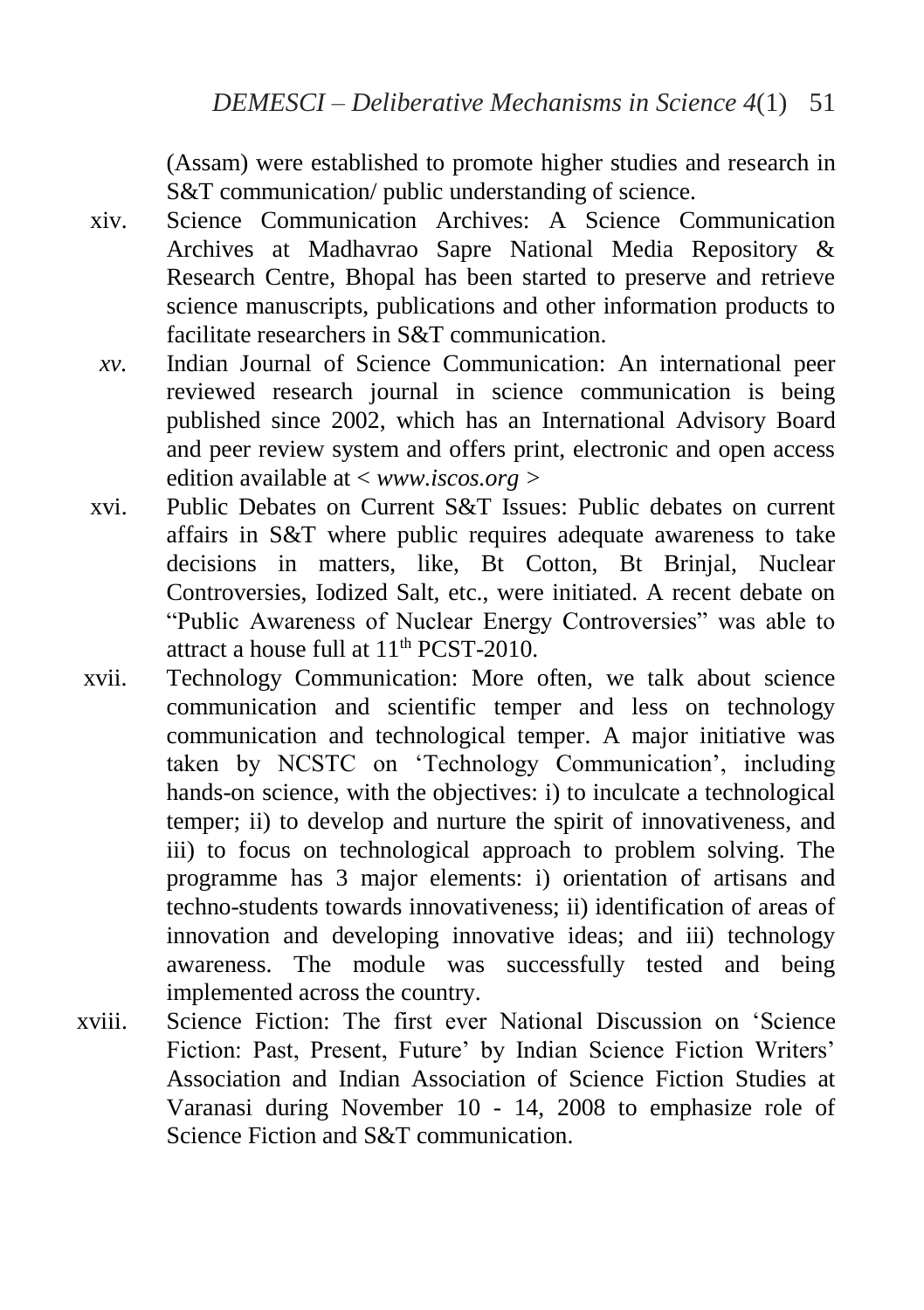- xix. Science Communication through Digital Media/Blogs/Social Media: A module on S&T Communication through Digital Media on various popular science topics were developed including science Webcast and Podcast. A series of training programmes on science communication through visual media was organized across the country.
- xx. Science Communication through Cultural Events: The module includes: i) Workshop for Developing Scripts and Exhibits; ii) Demonstration of Exhibits at Cultural Events, i.e. *Shiva Ratri, Durga Pooja, Ganpati Festival, Eid, Pongal, etc.; and iii) Road Show/ Procession/ Prabhat Feri*.
- xxi. Campaigns on Total Solar Eclipses: Science popularization programmes built around the total solar eclipses on the belt of totality for viewing total solar eclipses in 1995, 1999 and 2009 have been hugely successful.
- xxii. Year of Scientific Awareness (YSA 2004): With an initiative taken by DST, the Year 2004 was observed as Year of Scientific Awareness across the country; followed by Year of Physics 2005, Year of Planet Earth 2008, and Year of Chemistry 2011.
- xxiii. Indian Science Communication Congress (ISCC): With a view to providing a platform for encouraging scholarly interaction between science communication researchers and practitioners, scientists and communicators, science communication faculty members and students, etc., for further advancement of science communication profession, the Indian National Science Communication Congress was started in 2001. Since then 10 annual congresses (2001-2010) have been organized so far involving over 2000 researchers, scientists, journalists, including international delegates. A special session for young researchers from over 50 universities has been an attractive feature of the ISCC. The aim is to establish S&T communication as an independent discipline of scientific knowledge and expertise and promote research. The  $14<sup>th</sup>$  ISCC-2014 is scheduled to be organized in December 2014.
- xxiv. Science Communicators' Meet at Indian Science Congress: The 1st Science Communicators' Meet was organized at Indian Science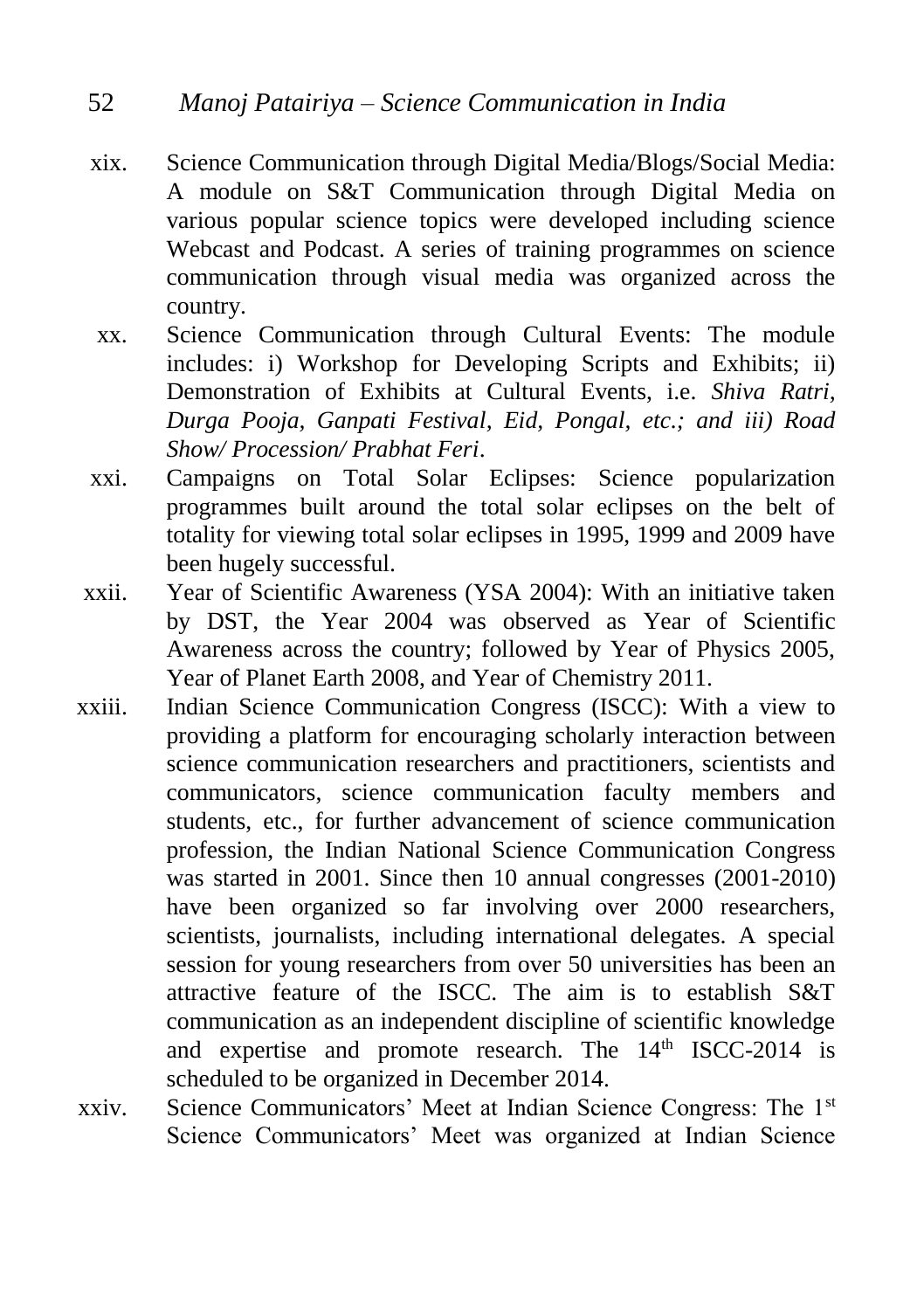Congress, Visakhapatnam, 2008; followed by 2nd Science Communicators' Meet at Indian Science Congress, Shilong, 2009; 3<sup>rd</sup> Science Communicators' Meet at Indian Science Congress, Trivendrum, 2010; and 4<sup>th</sup> Science Communicators' Meet at Indian Science Congress, Chennai, 2011. The programme is being implemented through Indian Science Congress Association. The 8<sup>th</sup> Science Communicators Meet will be organized as part of Indian Science Congress at Mumbai in January 2015.

- xxv. International cooperation: A variety of programmes are envisaged for developing international cooperation in science communication, some important ones are given here: (a)  $11<sup>th</sup> PCST-2010$ : The  $11<sup>th</sup>$ International Conference on Public Communication of Science & Technology (PCST-2010) was organized in India in December 2010 with International Network on Public Communication of S&T, Australia attracting 600 science communication experts from 51 countries; (b)  $6<sup>th</sup>$  HSCI-2009: The  $6<sup>th</sup>$  International Conference on Hands-on Science (HSIC-2009) was organized in India in October 2009 with International Network on Hands-on Science, Portugal attracting 350 delegates from 20 countries.
- xxvi. Online Science Communication Networks: Online science networks are immensely beneficial for connecting science communication professionals and bringing them together in India and abroad: [sciencefictionwriters@yahoogroups.com;](mailto:sciencefictionwriters@yahoogroups.com) [popularsciencewriters@yahoogroups.com;](mailto:popularsciencewriters@yahoogroups.com) [iswaindia@yahoogroups.com.](mailto:iswaindia@yahoogroups.com)

# **Science Policy and Science Communication**

Jawaharlal Nehru, the first Prime Minister of India, introduced the concept of modern scientific temper in India. He dreamt of the children of the country acquiring scientific temper [\(Pattnaik, 1992\)](#page-40-0) Accordingly the Constitution of India has special provision 'to develop the scientific temper, humanism and the spirit of enquiry and reform' as one of the 'Fundamental Duties' mentioned under Part IV A, Article 51 A (h).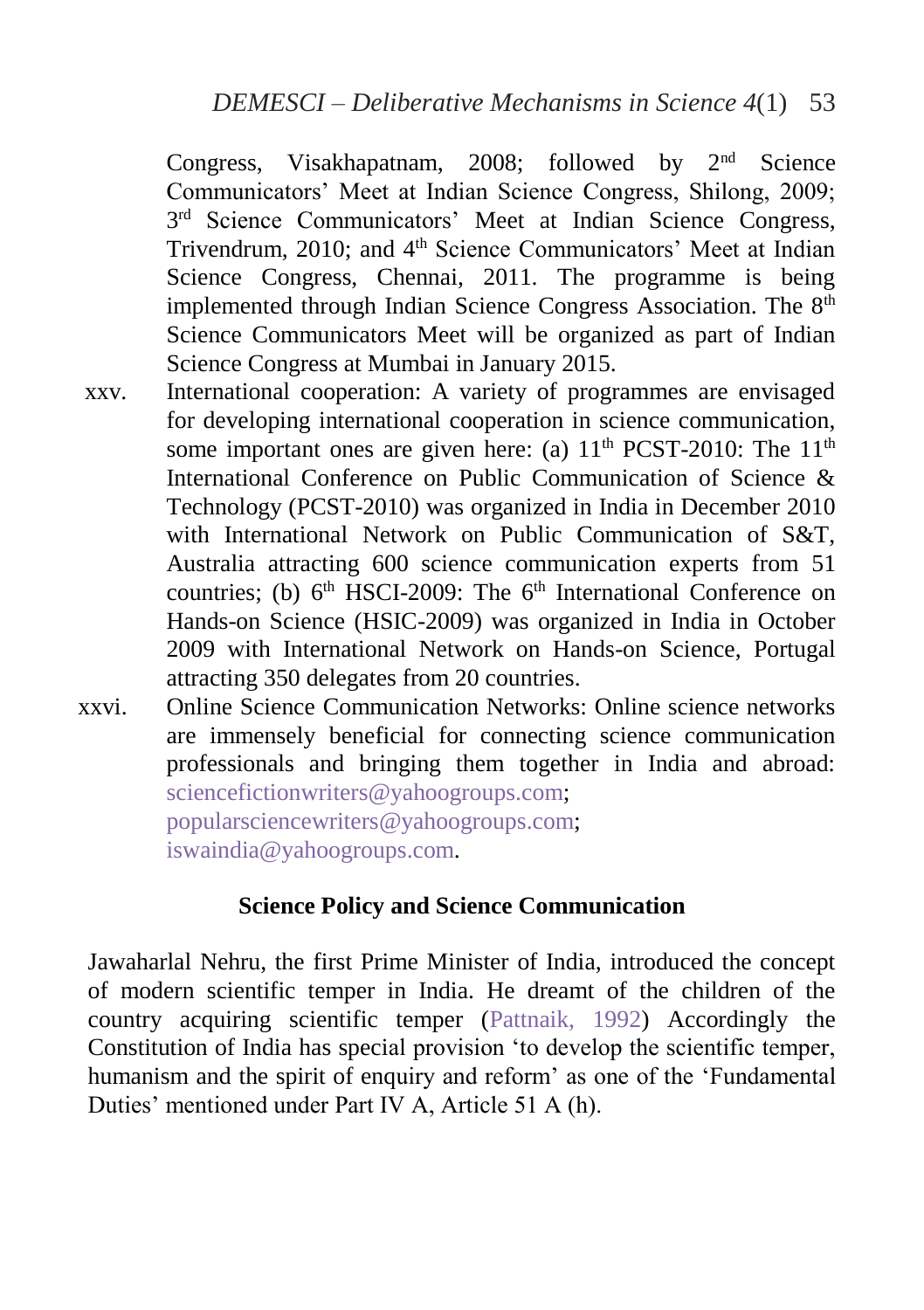# 54 *Manoj Patairiya – Science Communication in India*

i. Scientific Policy Resolution: Prime Minister Nehru presented the Scientific Policy Resolution on March 4, 1958, which has been a guiding factor for development of science and technology in the country. Special attention was given to the scientific approach in the resolution, which reads as follows:

 *It is only through the scientific approach and method and the use of scientific knowledge that reasonable material and cultural amenities and services can be provided for every member of the community, and it is out of recognition of this possibility that the idea of a welfare state has grown.*

- ii. Technology Policy Statement: To give direction to the technological development in the country the Government of India announced the Technology Policy Statement in January 1983. The spirit of innovation and awareness about balance in technological development and environment was given special importance, among others in the statement.
- iii. The Sixth Plan: The promotion of scientific temper and dissemination of scientific information among people was given due importance in the report of the working group on science and technology for the sixth plan (December 1980). Special provision was made for science popularization under science and technology chapter in the Sixth Five Year Plan, approved by the National Development Council. Consequently, the NCSTC was formed in 1982. Thereafter, the NCSTC was given the mandate for formulation of policy, programmes for science communication in the country. The need for national science communication policy was emphasized in the first convention of the Indian Science Writers Association (ISWA). Efforts were under way in the NCSTC for formulating a science communication policy.
- iv. Reviews of NCSTC Activities and Programmes, 1989, 1996, 2002: The Department of Science & Technology, Govt. of India has formed different review groups to review NCSTC activities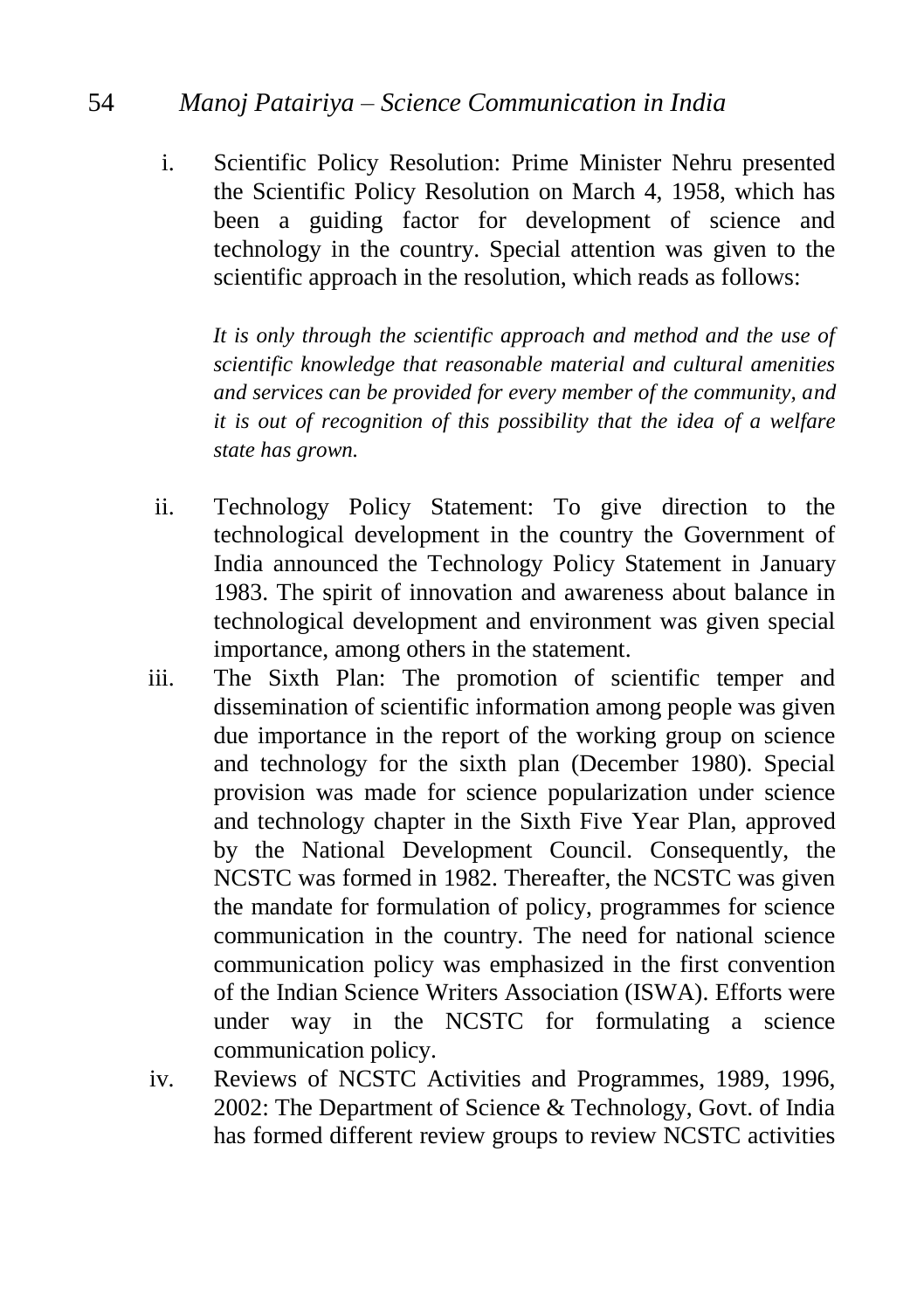and programmes and to suggest future strategies for science communication from time to time. The First Review Group was formed under chairmanship of noted physicist and science fiction writer Dr. Jayant V. Naraliker had given its report in 1989. The Second Review Group had worked under chairmanship of noted ocean scientist and Member, Panning Commission (Science & Technology) and gave report in 1996. The Third Review Group had Prof. S. K. Joshi, noted physicist and former Director General, CSIR as its chairman, which gave its report in May 2002.

- v. Science and Technology Policy 2003: Govt. of India has announced a comprehensive 'Science and Technology Policy 2003' that carries a section on "Public Awareness of Science and Technology" [\(Govt. of India, 2003, 25\)](#page-40-0).
- vi. Science Technology & Innovation Policy 2013: The new policy was unveiled at the  $100<sup>th</sup>$  session of the Indian Science Congress, Kolkata on January 03, 2013 that emphasizes science communication as well.

# **Challenges and the Way Forward**

In spite of well-planned and well-structured efforts of science communication in India, there are certain challenges before us, to be met. In spite of repeated and multifold efforts of spreading scientific information and inculcation of a scientific temper among Indian people, even today there prevail lots of superstitions among people who are still ignorant about common scientific principles of day-to-day life. Hence illiteracy and ignorance are major challenges. The level of literacy has increased as compared to earlier times, though it has not reached the desirable level. Scientific literacy is drastically low in the country. The science communication has still not succeeded in attracting the media to the extent that it could appear on the front page or become a lead story, like the politics, films or sports. The coverage of science in print as well as in the broadcast media has not arrived even up to a minimum desirable level [\(Patairiya, 2001\)](#page-40-0). It is rather disappointing to note that leading science magazines have ceased their publication, like *Science Today, Science Age,*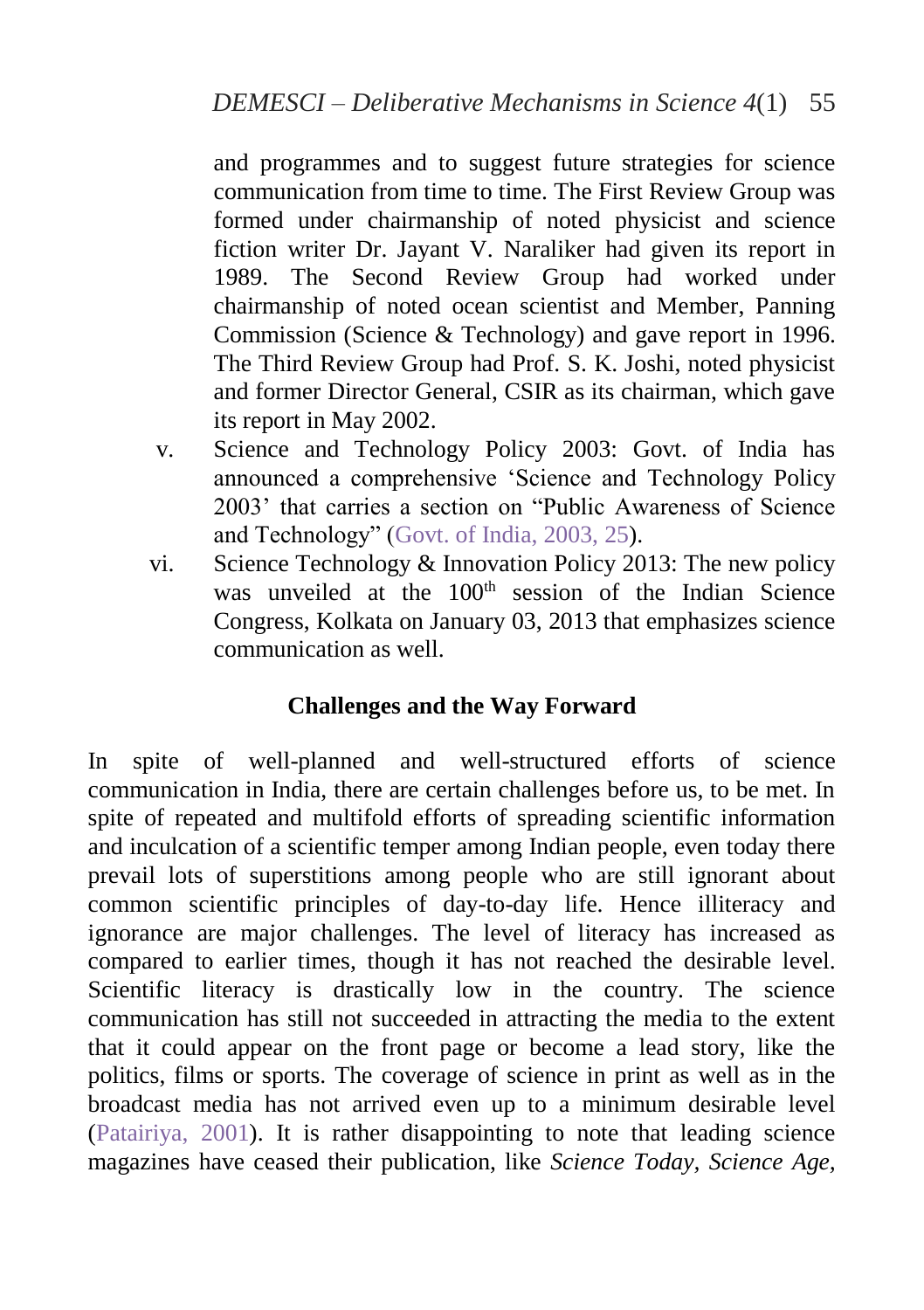*Bulletin of Sciences, Research and Industry*, *Invention Intelligence,* etc. and Indian editions of foreign science magazines, like *Vigyan* (Scientific American), *World Scientist* (La Recherche), etc., could not survive. Several Hindi and Indian languages' science magazines have faced the same fate. India has 22 recognized regional languages. Hence, communication in many languages is yet another great challenge. The quality of scientific translation could not achieve the level of excellence in most instances; this is mainly due to lack of equal command and training in both the languages and nonavailability of appropriate terms

 Mass media has its commercial compulsions, which superimpose all the science communication efforts and leave a negative impact in the minds of the audiences. Instead of including scientific information, they prefer to generate more revenue by including non-scientific, meta-scientific or occult information, etc [\(Bruce, 2005\)](#page-40-0).

 The science writing is still dry and boring, and interesting styles of writing, like fiction, poetry, satires, skits, discussions, etc., have not found adequate space and time in the media. Even most of the science writers could not contribute sufficiently such an interesting science material to the newspapers/ magazines. Merely occasional appearance of something in the name of science fiction cannot serve the purpose.

 In view of the present pace of science communication programmes, their potential and impact towards shaping the lives of the people and making them more informed and rational, nobody would be able to afford not to have the scientific information confronting day-to-day life of the people, as it will be going to become essential and integral part of most of the human activities in the near future. That is why, even today, almost every parent is intended to provide modern scientific and technological knowledge to his or her child. Although, there may be ample scope for unevenness, deprivations, limitations and lack of effectiveness of various science communication programmes and activities, however, despite various constraints and impediments, it may not be an unrealistic idea that science communication has a promising future in India and other developing countries.

As obvious from the preceding paragraphs, India has been able to take initiatives in a number of newer programmes in the area of science communication, which were not tried out elsewhere and can take lead in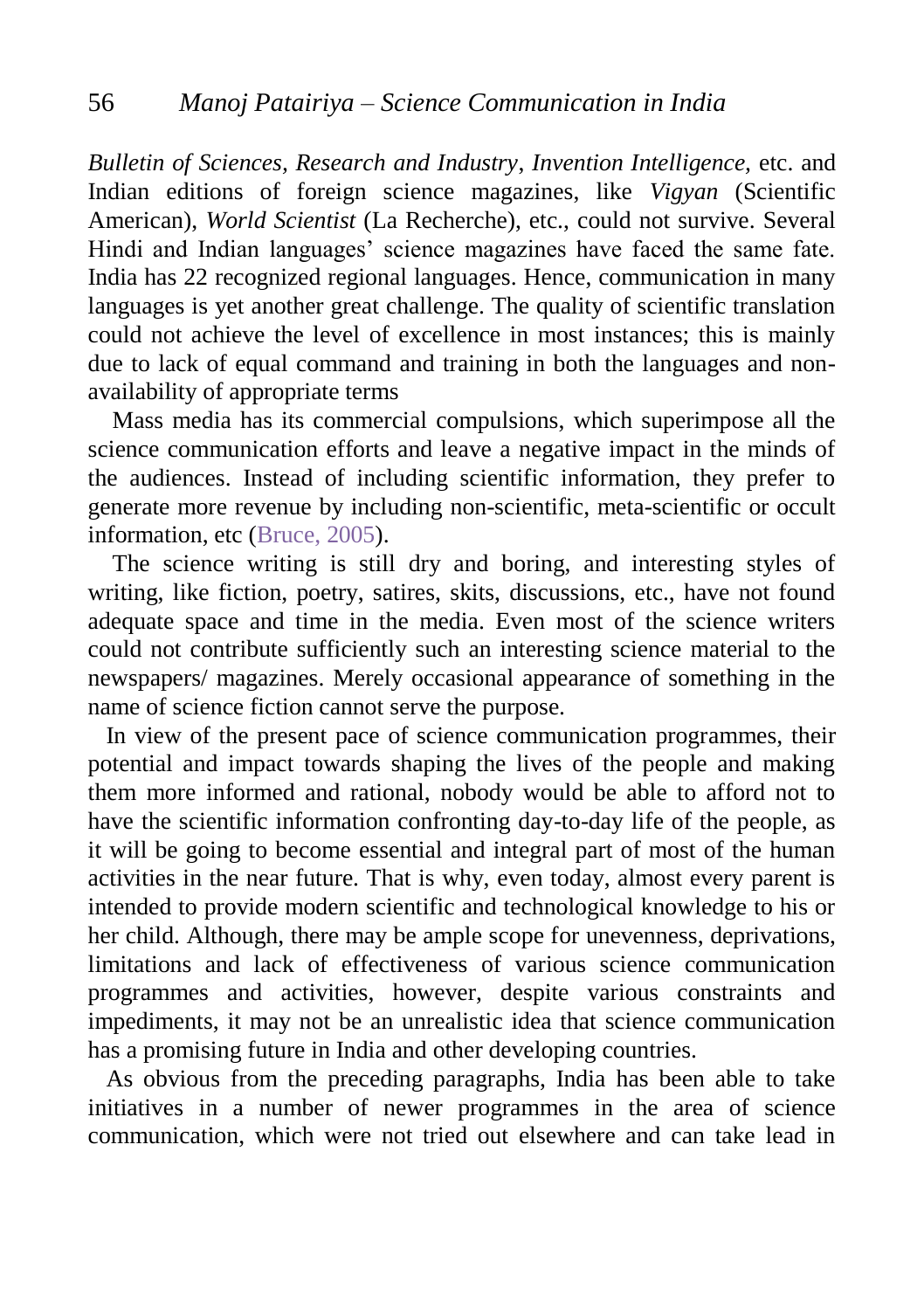these innovative areas. Similarly, we would also like to welcome other new ideas, methodologies, programmes available in other parts of the world and we can work together to better serve the mankind. Recently we have been able to develop cooperation at bilateral and multilateral levels with different countries. Of course there is ample scope for furthering such efforts in developing countries, especially in South Asian Regional Countries in matters of science communication. We can take initiative in mobilizing likeminded people in these countries to form Science Writers'/Journalists' Associations in their respective countries, with help from international organizations, in order to enhancing scientific literacy and scientific temper, which are considered to be the basic elements for development of any society in a more coherent manner.

 A common science and technology news and features pool can be formed to facilitate writers/journalists to get/exchange information on scientific research and developments for further dissemination through mass media. There is a great shortage of properly trained science writers, journalists, communicators, illustrators in various parts of the world, though, a number of training programmes are conducted at various places. Therefore, more training programmes are needed, which may preferably be conducted jointly to give more opportunity to developing countries and their participation must be ensured. That apart many more joint collaborating programmes in the area of science communication can be worked out and implemented for further advancement of science communication to better serve the people.

## **Conclusion**

Looking at the population, size and make up, variety of languages, urbanrural, digital divides, prevalent disparities, poverty, illiteracy, inadequate opportunities, facilities, services, reach of mass media, and so on, India is poised with many challenges, that offer opportunities and possibilities in S&T communication:

i. The beginning of science communication during ancient period can be traced back from the dissemination of the information about development of primitive stone tools, through the pedestrians from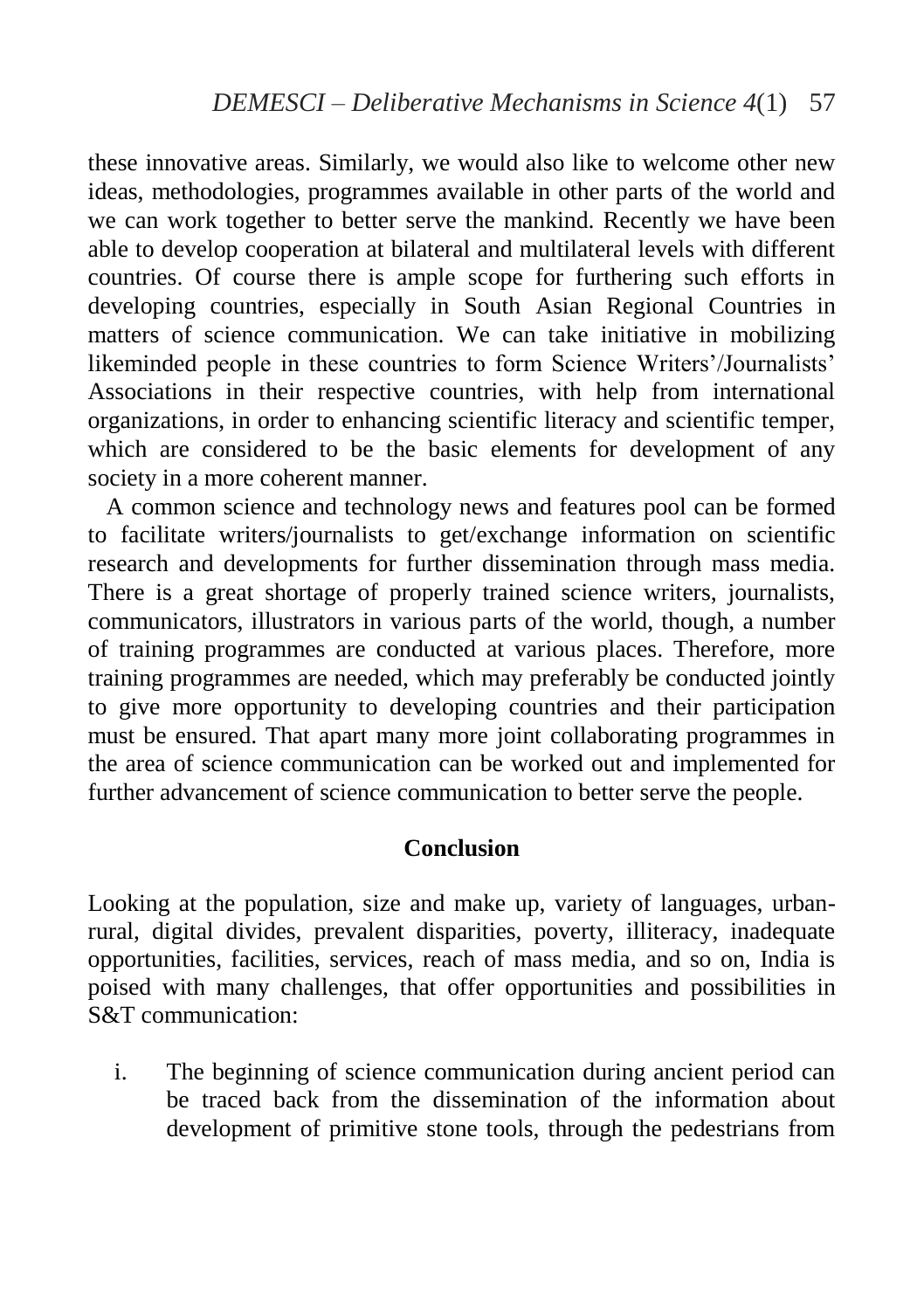one place to another, sometime around 150000 years ago in Shivalik region of Himalayas.

- ii. The exchange of technical information about the use and control of fire and fire churning technology by sage Atharvan was the next step.
- iii. The cave drawings and cave paintings depicting human life of Stone Age as well as illustrations of animals, plants are the true examples of science communication, by the early man in Indian subcontinent, about 40000 years ago.
- iv. Then the ancient man started exchanging information and knowledge about sowing, irrigation and other agricultural practices through public relations or mutual discussions some 10000 years ago.
- v. The process of communication progressed from body language to the well-developed oral and written languages during the course of the time.
- vi. Guru-Shishya Parampara communicated knowledge through oral communication to generations after generations.
- vii. The scientific outlook has always existed in Indian Society, in the form of logic, reasoning and method of acquiring knowledge, as evident from a number of ancient scientific works, rendered during Vedic, post Vedic and classical periods, in India.
- viii. The medieval period has been important for the preparation of a large number of commentaries on earlier and contemporary scientific works. This can be considered a great milestone on the road of communication, as the information about most of the ancient and classical works mainly reaches us only through these commentaries and commentators.
	- ix. Construction of Jantar Mantar by Sawai Jai Singh II, preparation of scientific volumes under Mughal emperors, etc., are the notable examples of science communication during medieval period, although such information was not available to the public at large, and was limited to the privileged class only.
	- x. The science communication in its real term took shape during modern period, with the publication of the first scientific journal,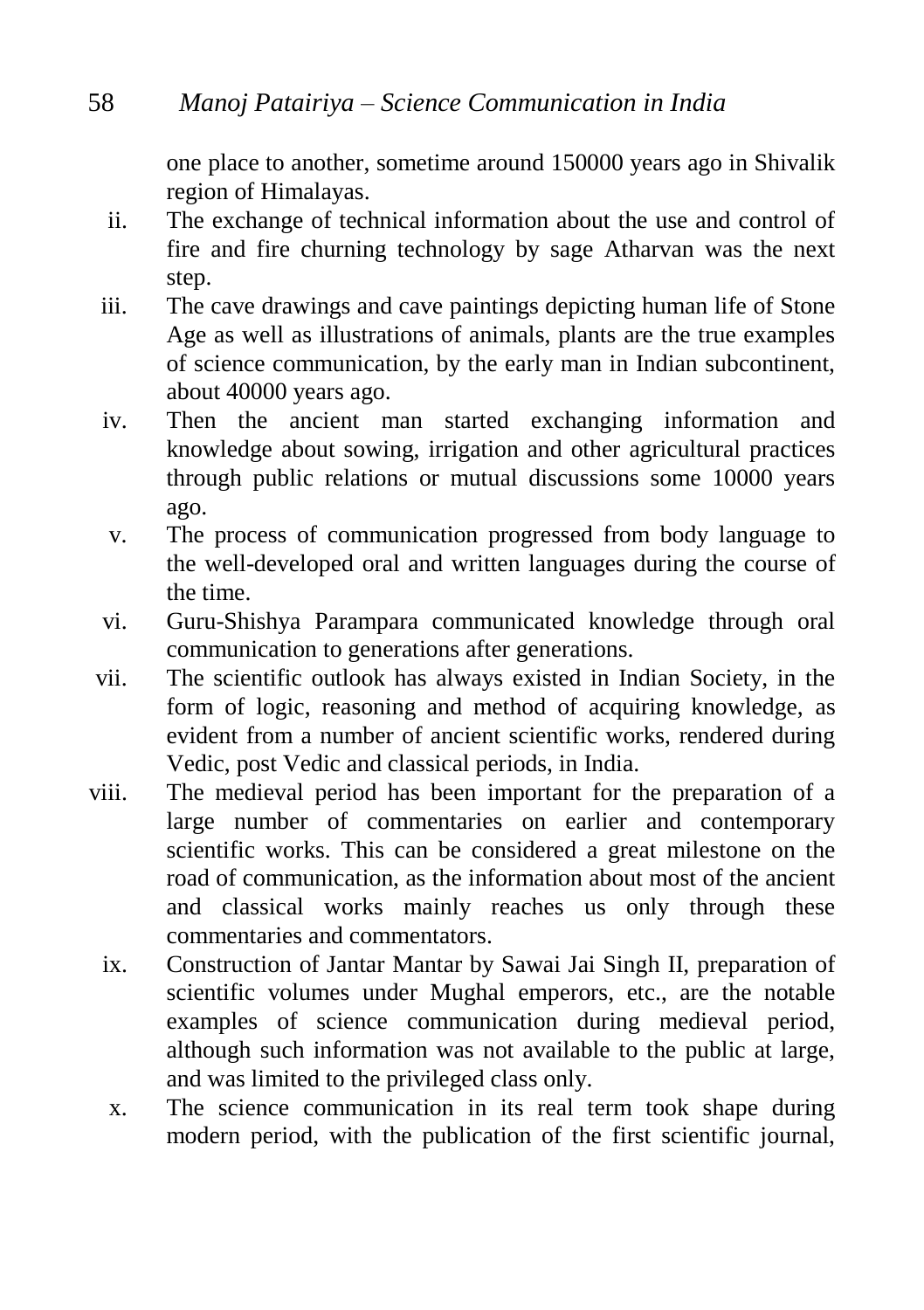*"Asiatick Researches*," a quarterly from the Asiatick Society, Calcutta in 1788.

- xi. There has been a continuing development in the formation of scientific institutions and publication of scientific literature. Subsequently, scientific publications also started appearing in Indian languages by the end of  $18<sup>th</sup>$  century. The publication of ancient scientific literature and textbooks at mass scale started in the beginning of the 19<sup>th</sup> century.
- xii. Scientific and technical terms had been a great difficulty for a long time for popular science writing. Even in the absence of scientific terms science books could not be written, some authors had refused to write, while some accepted the task, if they were provided with the technical terms in the desired language along with their explanations.
- xiii. Science journalism started in 1818, with the publication of *Digdarshan* in Bengali, Hindi and English. Other newspapers had also started giving scientific information.
- xiv. Science communication activities could not grow sufficiently during 19<sup>th</sup> century, however a number of publications were brought out in different Indian languages and on various scientific subjects. The science communication was mainly limited to publication of books and scientific journals, except a few popular science articles on latest developments.
- $xv$ . In the beginning of the  $20<sup>th</sup>$  century, some new trends emerged. Science congresses, scientific and industrial exhibitions, seminars, industrial and technological museums, public lectures, popular science magazines, etc., were a few among the newer developments towards science communication. However, the pace of these activities remained low and no significant effort was seen to popularize science among the people and inculcate a scientific outlook among them. More or less the same pattern continued until independence.
- xvi. The first Prime Minister of India, Pundit Jawahar Lal Nehru gave an impetus to scientific pursuits and development of scientific outlook. The independent India is witnessing a rapid growth in the efforts on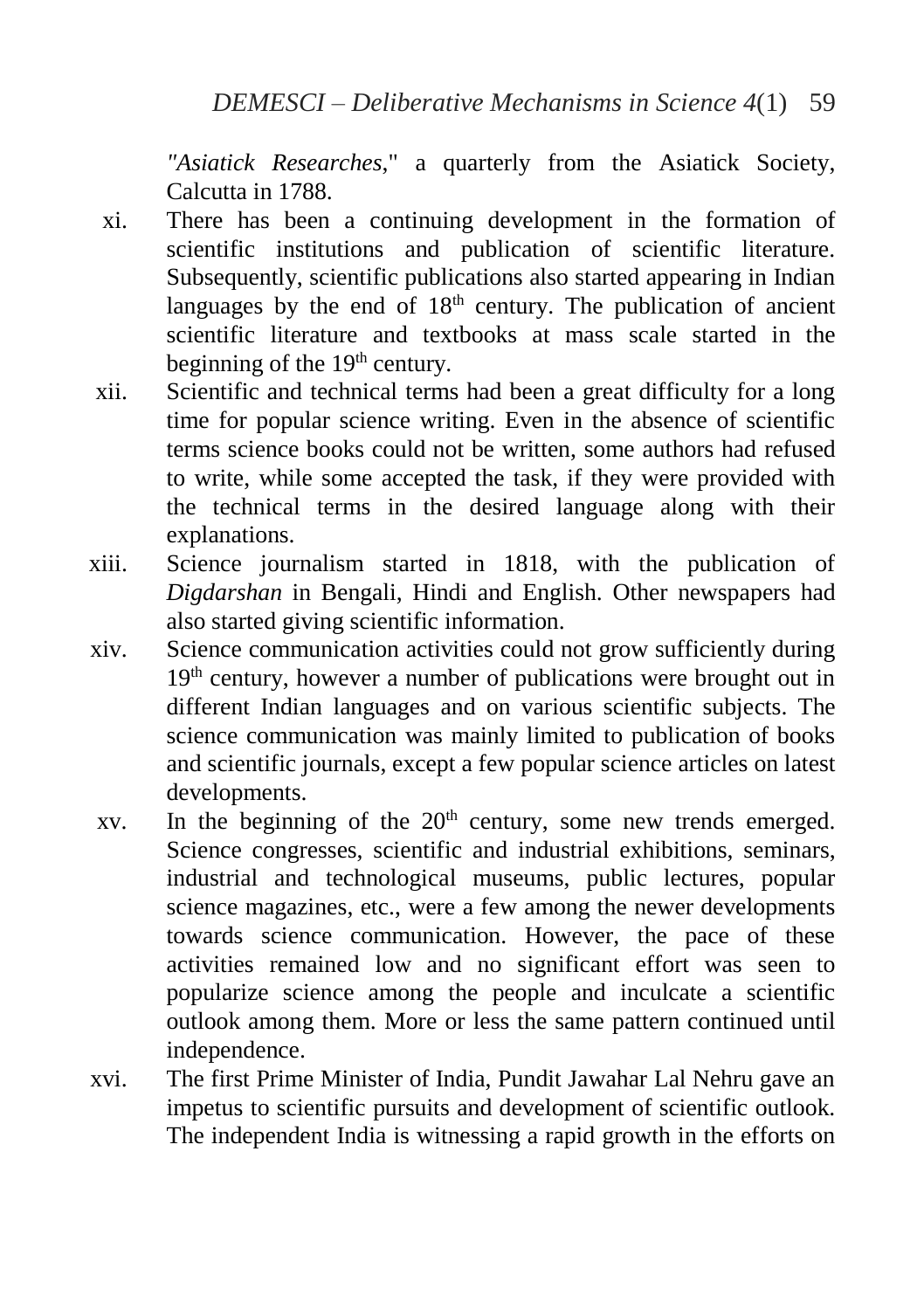science communication and popularization. The use of broadcast and digital media has opened new vistas of science communication. The revolution in information technology has made possible to get scientific information from around the globe within seconds, on our fingertips.

- xvii. The Indian science was translated from Sanskrit to Arabics and other languages probably without mentioning the fact of the source; that is why the majority of world literature does not cite Indian contributions to the important discoveries, i.e. the discovery of the Zero (0), the Decimal System, the Astronomical findings, the Discovery of Wireless Communication by Jagdish Chandra Basu, and so on.
- xviii. The present study underlines the significant history of Indian achievements, one substantially ignored in the West. While the author of this paper visited the Central Library of the Moscow State University in Russia, he was happy to see the copies of the Vedas in the library, but the index card indicated: "The Vedas – Composed somewhere in Asia"; though, as a matter of fact the Vedas were composed in India during the Vedic Period.

 In more developed nations, "the science museums, planetariums, exhibitions, lectures, audio-video media and high-end technological application" approach dominates the 'state-of-the-art' in this field, which is capital intensive and urban oriented. In India, same results are achieved through "folk forms, Vigyan Jatha, print and visual media, road-shows, and people's involvement" approach, which is cost effective and fits into our social milieu. However, India is not legging behind in modern approach and has been able to make world records, especially in case of Science Express - Science Exhibition on Wheels. India was able to win international bids and organize international forums - 6<sup>th</sup> HSCI-2009, and 11<sup>th</sup> PCST-2010. Many developing countries are more or less following western approach but it is refreshing to note that after organization of these forums in India, not only developing but several developed nations are willing to try Indian models. Moreover, if scientific literacy implies disseminating knowledge of science, its wonders, its scope, its application, etc., then perhaps in Indian context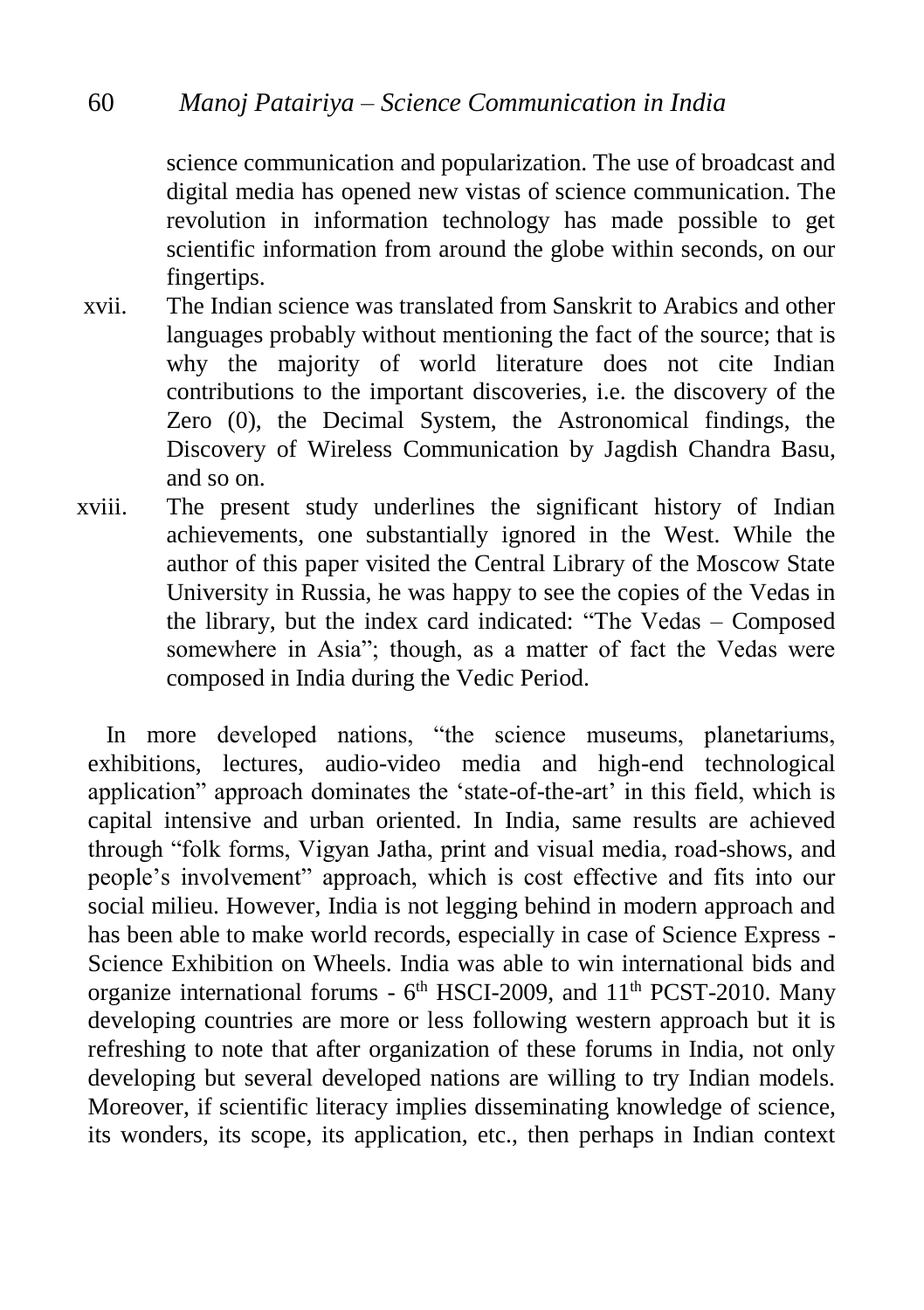scientific and technological temper has more meaning and relevance. What we would like to see is that our population at large, particularly the illiterate and backward rural community, develops a scientific outlook rather than being told about facets of science alone that allows informed and logical application of S&T and elimination of superstitions and ignorance. In India, therefore, more organic approach has taken shape and making inroads. Use of local languages, dealing with everyday S&T problems, using surroundings and environs at home, in field and outdoors, learning by doing, are some of the elements of this parallel approach of science communication and popularization movement in India.

#### <span id="page-40-0"></span>**References**

- Bose, D. M., Sen, S.N. & Subbarayapa, B.V. (1971). (ed.), *A Concise History of Science in India*. Indian National Science Academy, New Delhi.
- Bruce, A. (2005). Speech presented at the Academy's 142<sup>nd</sup>Annual Meeting, May 2, President National Academy of Sciences. Retrieved from [www.nasonline.org/2005address](http://www.nasonline.org/2005address)
- Chandana Chakrabarti and P. Bhargava, Science and Technology as Determinants of Peace.
- Intodia, S.L. & Upadhyaya, R. (1991). *The Village Contact Drive. A Technique in Rural Communication*, Rajasthan College of Agriculture, Udaipur.
- Government of India (2003). Science and Technology Policy 2003, Ministry of Science & Technology, New Delhi, 20003, Section 12.
- Kothari, D.S. (1961). *Problem of Scientific and Technical Terminology in Indian Languages*, Ministry of Education, New Delhi.
- Patairiya, Manoj K. (2003). Baseline Science & Technology Awareness in India and Abroad, *NCSTC Communications 15*(3), pp.12 - 15.
- Patairiya, Manoj K. (2002). Emerging Scenario of Science Communication in India, *Indian Journal of Science Communication, 1*(1), p.,8.
- Patairiya, Manoj K. (2014). Emergence of modern science communication in India, 13th PCST Conference, Salvador, Brazil, 2014.
- Patairiya, Manoj K. (1990). Hindi Vigyan Patrakarita (Hindi Science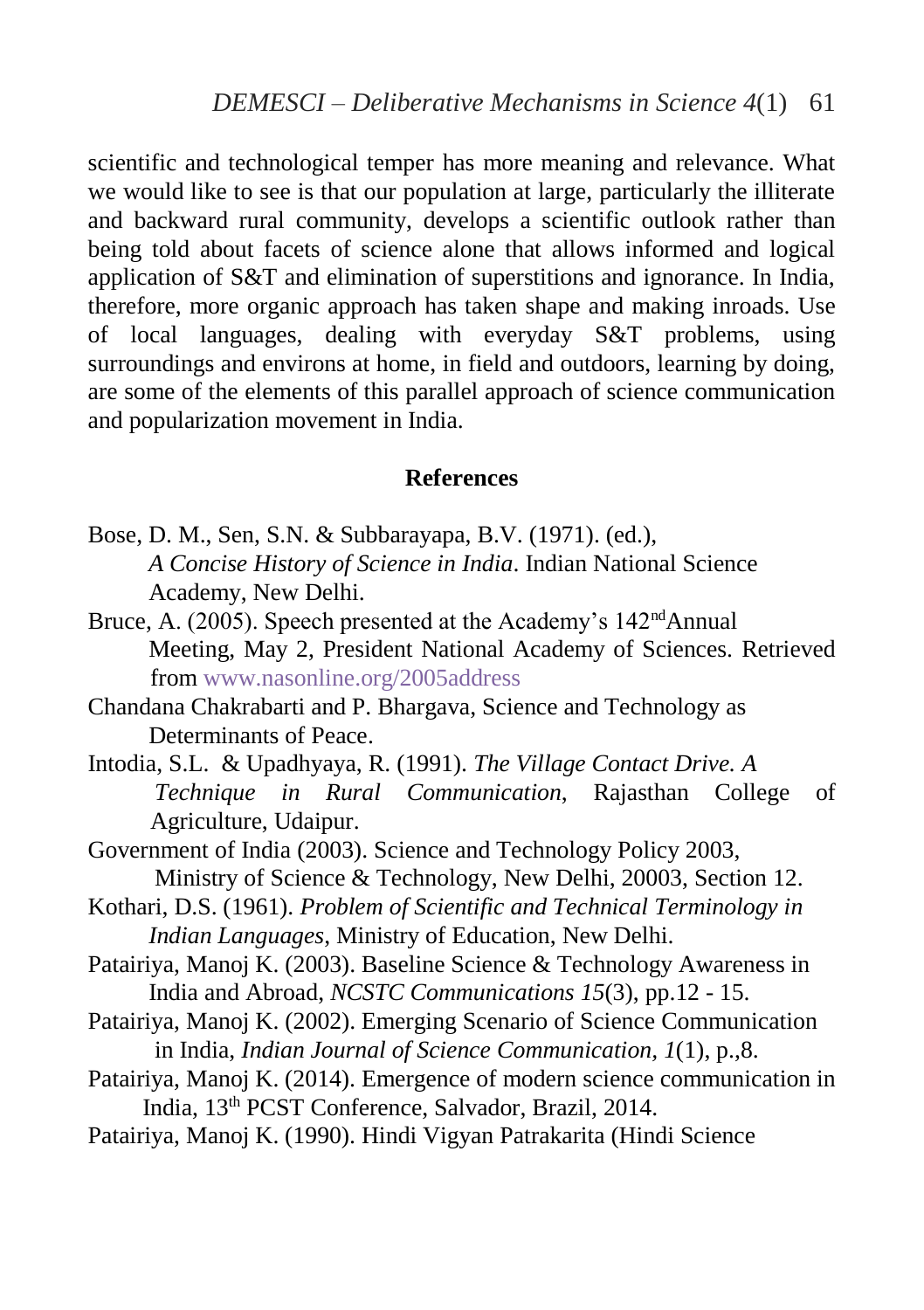Journalism), Taxila Publication, New Delhi.

- Patairiya, Manoj K. (2001). Science Communication in India: Problems and Perspectives, *SciDevNet,* March 20.
- Pattnaik, Binay K. (1992). *The Scientific Temper: An Empirical Study,* Rawat Publications.
- Rahman, A. (1983), Science in India, CSIR-National Institute of Science, Technology and Development Studies, New Delhi.
- Sampath Salai, Periyar Thidal Vepery, The Modern Rationalist, EVK, Chennai.
- Hellemans, A. & Bunch, B. (1988). *The Timetables of Science*, Sidgwick & Jackson, London.
- Sehgal, Narender K. & Mahanti, S. (1994). (ed.), Memoirs of Ruchi Ram Sahni-Pioneer of Science Popularization in Punjab, Vigyan Prasar, New Delhi.
- Sharma, O.P. (1962). *Trends in Scientific Terminology*, National Bureau of Educational Publications, New Delhi.
- Sharma, R.D. (2002), Communication of Science and Technology in Ancient India, *Indian Journal of Science Communication*, *1* (1).
- Toynbee, A. (1976), *Mankind and Mother Earth, A Narrative History of the World*, Book Club Associates, London.
- The International Encyclopaedia of Communications (1989).
- UNESCO Science Report, 2010, UNESCO, Paris.
- Vaidik, V.P. (1976), Hindi Patrakarita: Vividh Ayam, National Publishing House, New Delhi.
- Villanilam, J.V. (1993).Science, Communication & Development, SAGE Publications, New Delhi.
- Volker, M. New Thinking or A Second Enlightenment for Free Thought and Human Rights. Retrieved from <https://www.ibka.org/en/articles/ag02/mueller.html>

## **Appendix**

Science communication courses in India:

- i. M.Sc. in Mass Communication in S&T, Lucknow University, Lucknow
- ii. M.Sc. (Tech) in Technology Communication, Indore University, Indore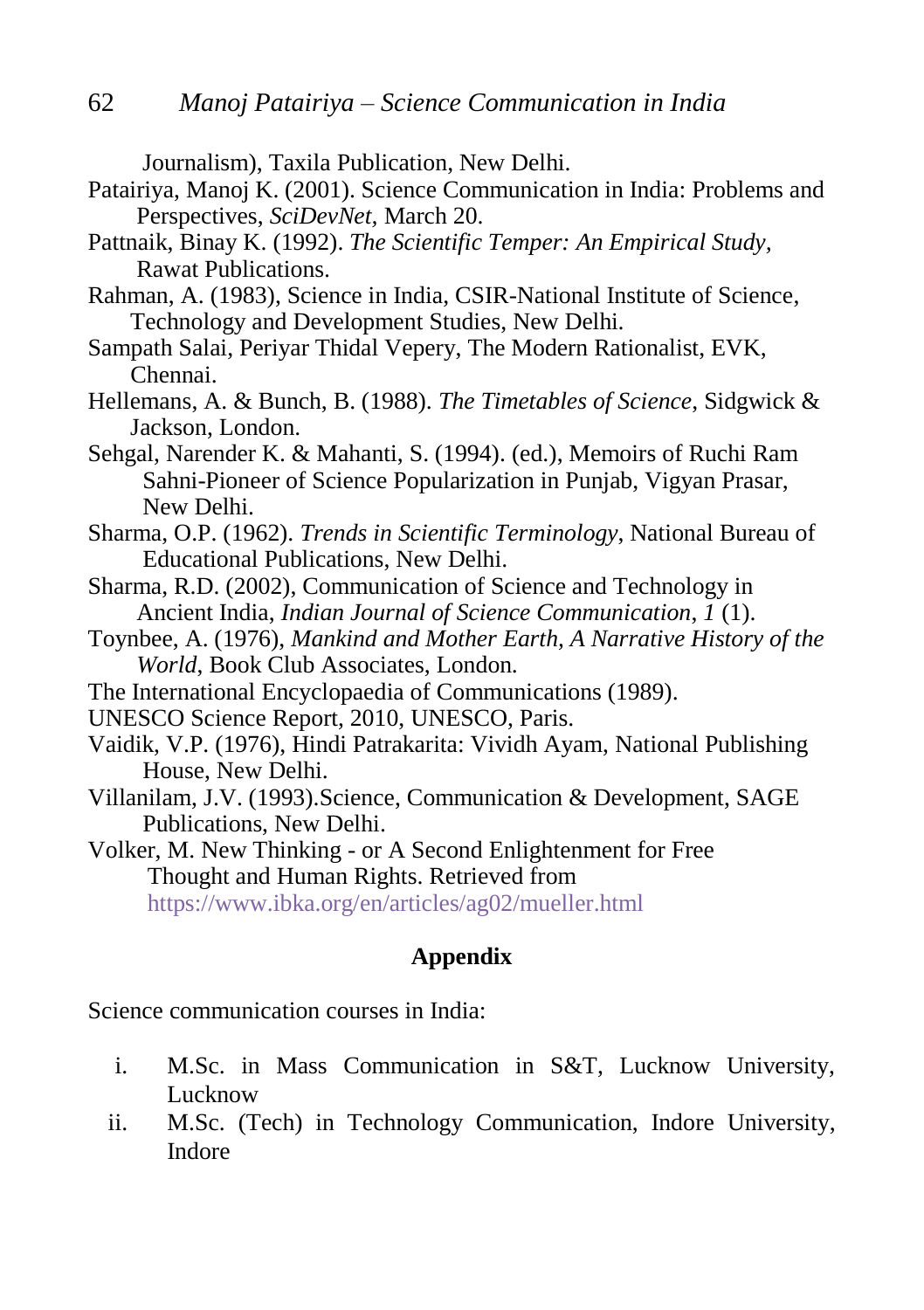- iii. M.Sc in Science & Technology Communication, Anna University, Chennai
- iv. Postgraduate Diploma in Science Journalism, Makhanlal Chaturvedi National University of Journalism & Communication, Bhopal
- v. M.Phil. in Science Communication, Kannada University, Hampi, Karnataka
- vi. M.B.A. in Science Communication, Makhanlal Chaturvdi National University of Journalism & Communication, Bhopal
- vii. Diploma in Science Journalism, Madurai Kamraj University, Madurai
- viii. Postgraduate Diploma in Science Communication through Distance Education, Devi Ahilya University, Indore
	- ix. Diploma in Science Journalism through Distance Education, Indian Science Communication Society, Lucknow
	- x. Diploma in Science Communication through Web Enabled Online Learning, Indian Science Communication Society, Lucknow
	- xi. Certificate Course on Science Fiction, Indian Science Writers Association, New Delhi
- xii. Special Paper in Science Communication as part of PG Course in Journalism & Mass Communication, Rajasthan University, Jaipur
- xiii. Special Paper in Science Journalism as part of PG Course in Journalism & Mass Communication, Purvanchal University, Jaunpur
- xiv. Semester Course in Science Journalism as part of PG Course in Journalism & Mass Communication, Hyderabad University, Hyderabad
- xv. Semester Course in Science Communication as part of PG Course in Journalism & Mass Communication, Gandhi Gram Rural University, Gandhi Gram
- xvi. Special Paper in Science Journalism as part of PG Course in Journalism & Mass Communication, Saurashtra University, Rajkot
- xvii. Certificate Course in Science & Environment Journalism, Vishwa Bharti University, Shanti Niketan
- xviii. Special Paper in Science Journalism as part of PG courses in Journalism & Mass Communication, Cotton College, Guwahati